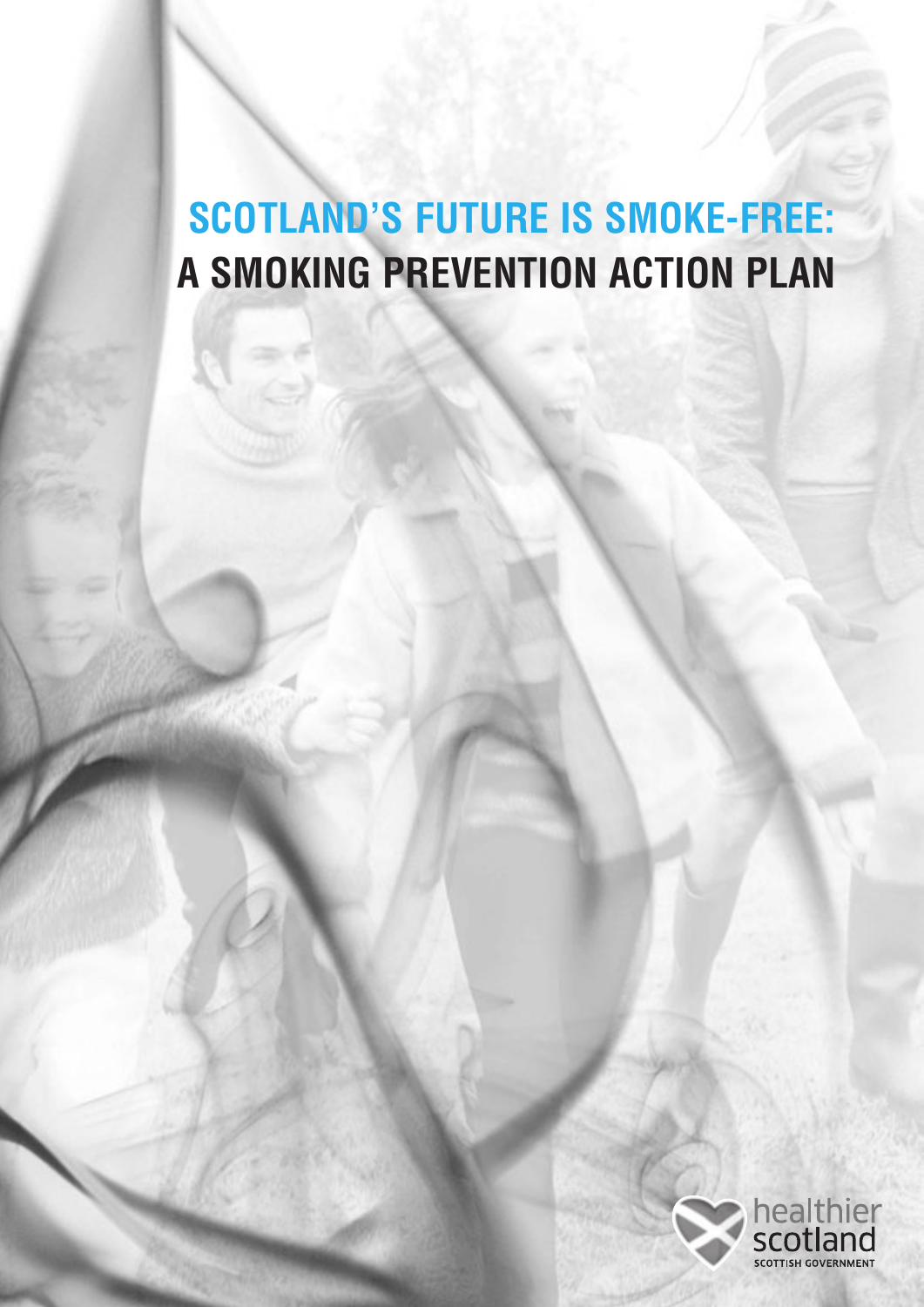# **SCOTLAND'S FUTURE IS SMOKE-FREE: A SMOKING PREVENTION ACTION PLAN**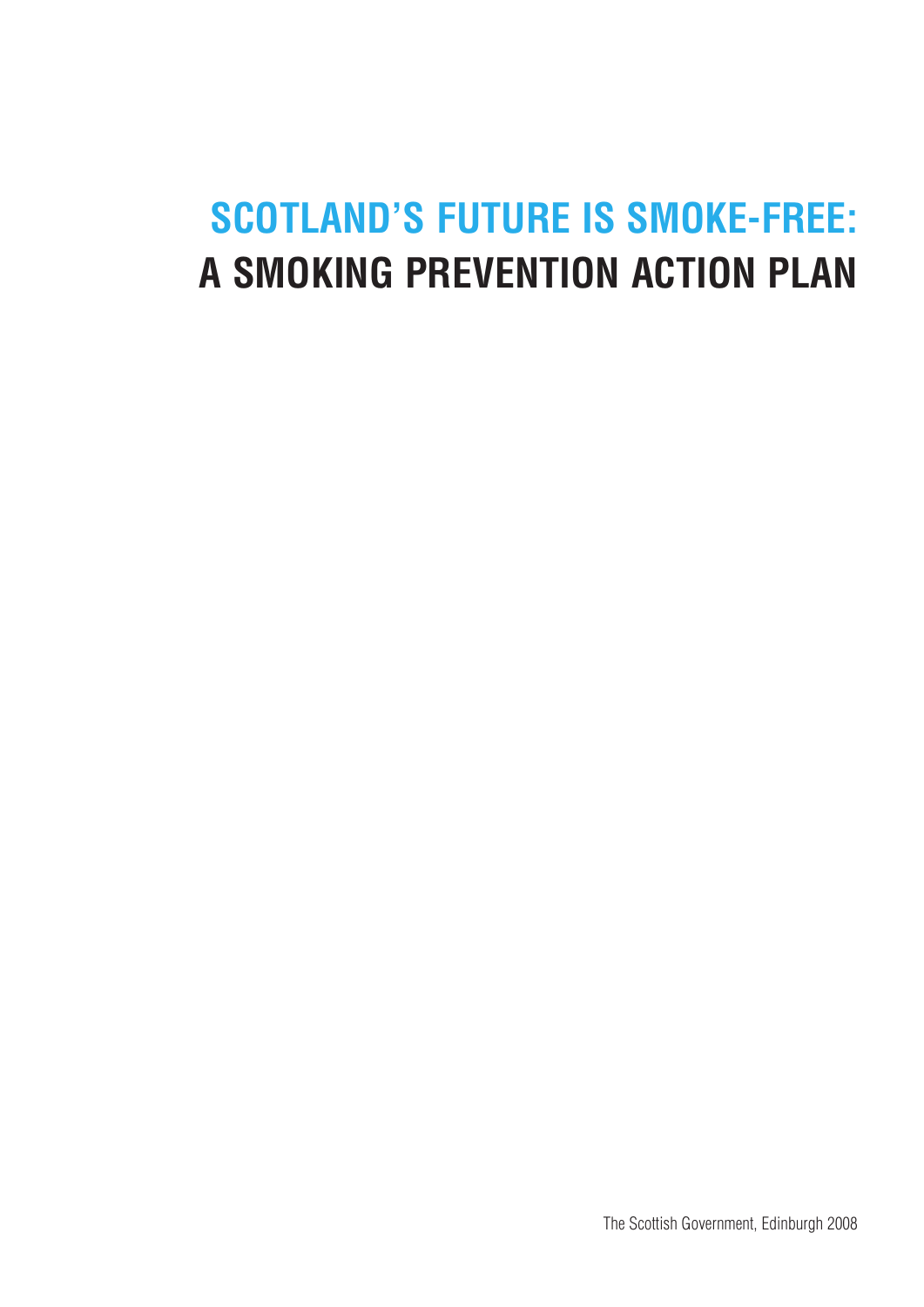© Crown copyright 2008

ISBN 978-0-7559-5727-9

The Scottish Government St Andrew's House Edinburgh EH1 3DG

Produced for the Scottish Government by RR Donnelley B55383 05-08

Published by the Scottish Government, May, 2008

Further copies are available from Blackwell's Bookshop 53 South Bridge Edinburgh EH1 1YS

The text pages of this document are printed on recycled paper and are 100% recyclable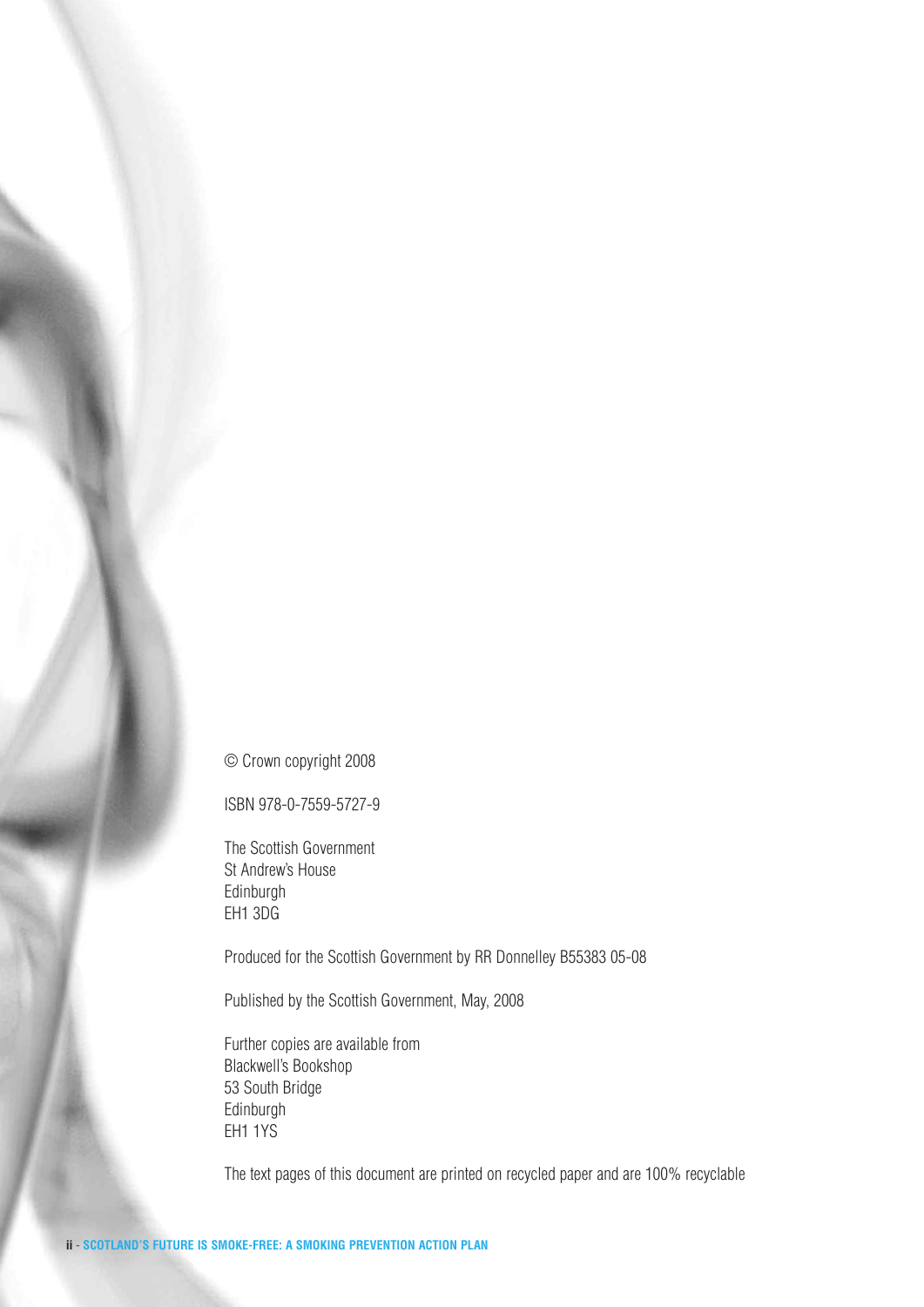# **CONTENTS**

|                                                                                                                                  | Page         |
|----------------------------------------------------------------------------------------------------------------------------------|--------------|
| <b>Foreword</b>                                                                                                                  | $\mathbf{V}$ |
| <b>Summary of actions</b>                                                                                                        | vi           |
| <b>Chapter 1: Introduction</b>                                                                                                   | 1            |
| <b>Chapter 2: Smoking and young people</b>                                                                                       | 4            |
| <b>Chapter 3: Health education and promotion</b>                                                                                 | 8            |
| <b>Chapter 4: Reducing the attractiveness of tobacco products</b>                                                                | 14           |
| <b>Chapter 5: Reducing the availability of tobacco products</b>                                                                  | 18           |
| <b>Chapter 6: Reducing the affordability of tobacco products</b>                                                                 | 22           |
| <b>Chapter 7: Delivering, resourcing and measuring progress</b>                                                                  | 26           |
| <b>Appendix 1: The Smoking Prevention Working Group</b>                                                                          | 31           |
| <b>Appendix 2: Recommendations from the Smoking Prevention Working</b><br><b>Group Report "Towards a Future without Tobacco"</b> | 33           |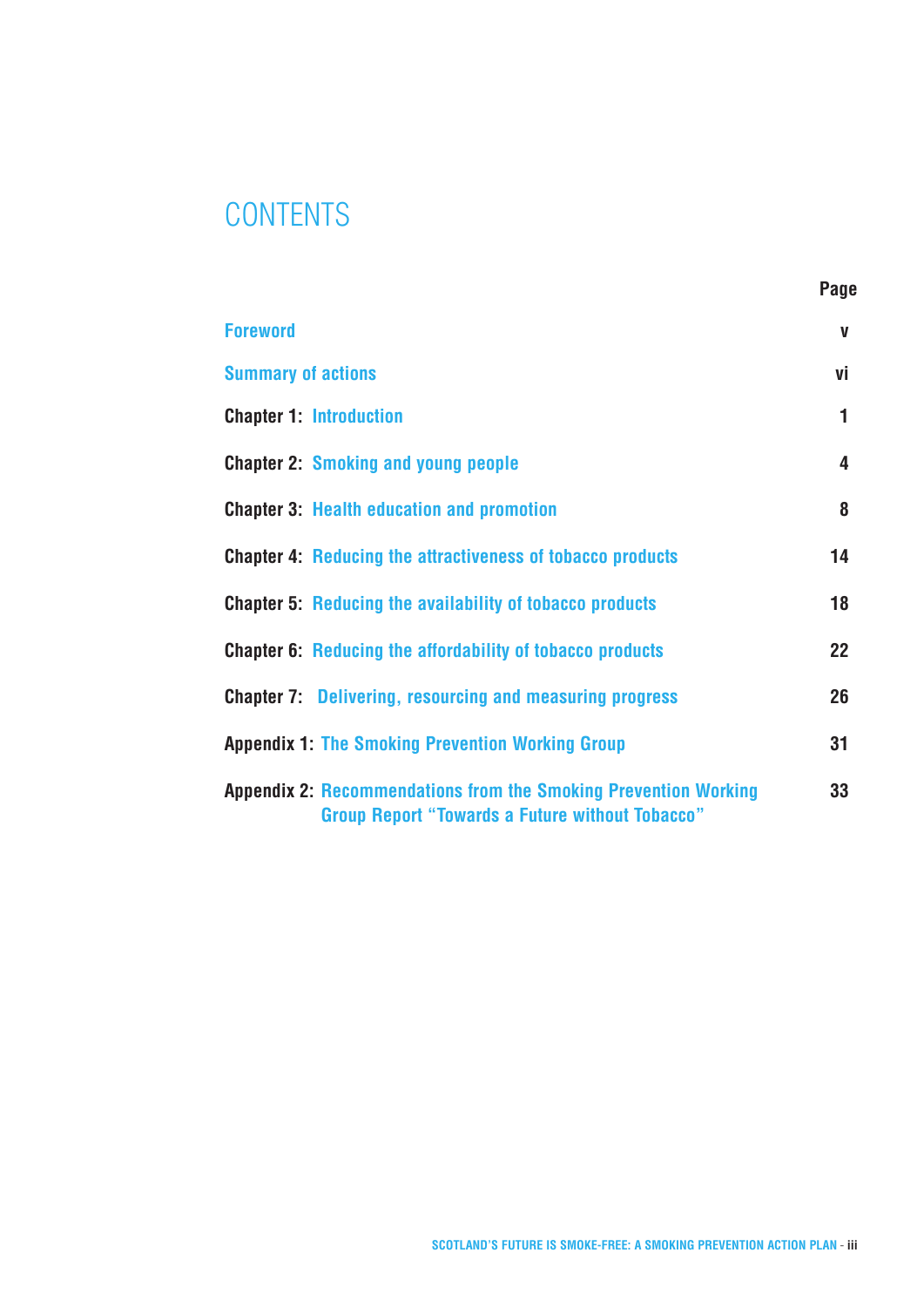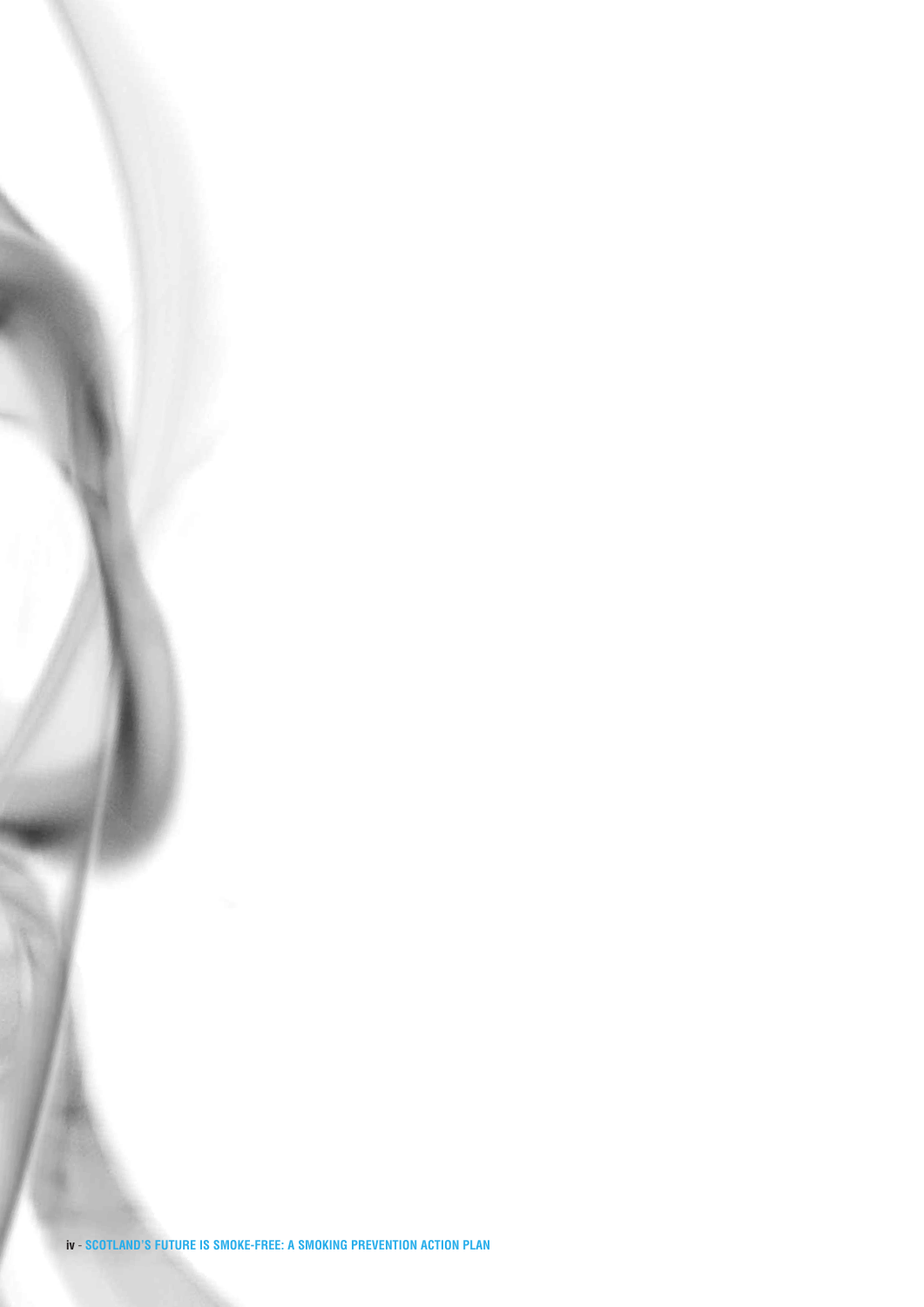### **FOREWORD**



Over the last 50 years, smoking has come to be recognised as uniquely dangerous and highly addictive, killing half of long term smokers before their time. In spite of that, smoking still remains one of the principal preventable causes of illness and premature death in Scotland.

Significant progress has been made, of course, in recent years to shift cultural attitudes to smoking including through firm legislative action such as the introduction of the smoking ban on 26 March 2006 and the rise in the age of sale for tobacco from 16 to 18 on 1 October 2007. While resultant declines in population smoking in recent years are welcome, the Scottish Government is determined to continue firm action to reduce smoking levels even further and is committing £42m over the next three years to achieve this.

We will continue to help smokers to quit but recognise that, if smoking is to become a thing of the past, we need to shift the focus towards preventing children and young people starting to smoke in the first place.

*This action plan sets out an ambitious programme of measures designed specifically to dissuade children and young people from smoking.* It builds upon and responds to the excellent report, "*Towards a Future without Tobacco"*, from an Expert Group, which considered a wide range of evidence from national and international research. The consultations undertaken on the Expert Group's recommendations also provide a clear mandate for the action proposed.

By preventing smoking uptake in this and future generations, this Action Plan takes us further along the road to a non-smoking Scotland and towards achieving our goal of improving Scottish public health.

Show Robinson

**Shona Robison, MSP Minister for Public Health**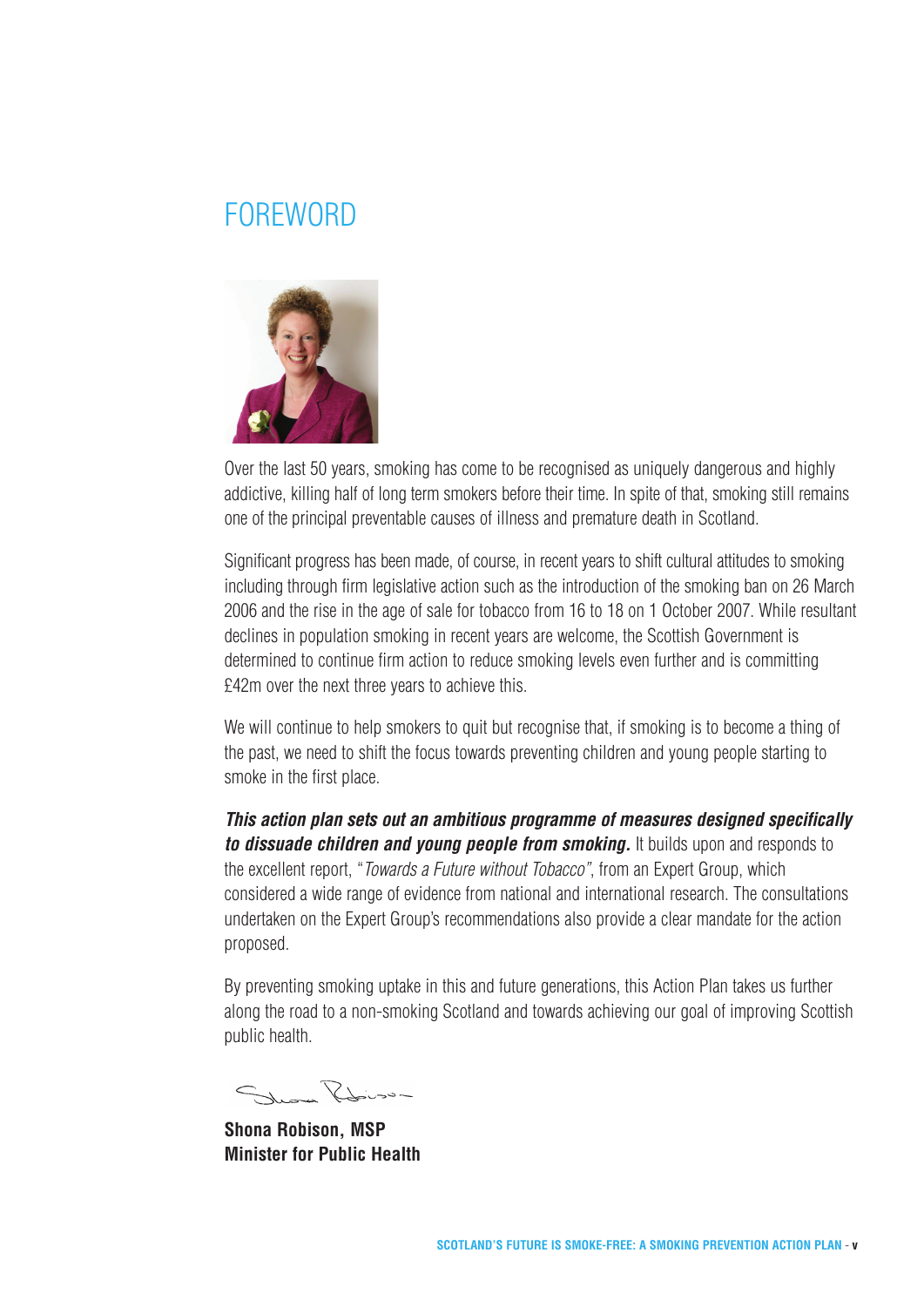# SUMMARY OF ACTIONS

|                                                                                                                                                                                                                                                                                                                                                                                                                                                                                                                                                                                                                                                                                                                                                                                                                                                                                                                                                                                                                                                                                                                                                                                                                                                                                                                                                                                                                                                           | <b>Action</b>                                                                                                                                                                                                                                                                                                                                                       | <b>Delivery Lead</b>                               | <b>Timescale</b> |
|-----------------------------------------------------------------------------------------------------------------------------------------------------------------------------------------------------------------------------------------------------------------------------------------------------------------------------------------------------------------------------------------------------------------------------------------------------------------------------------------------------------------------------------------------------------------------------------------------------------------------------------------------------------------------------------------------------------------------------------------------------------------------------------------------------------------------------------------------------------------------------------------------------------------------------------------------------------------------------------------------------------------------------------------------------------------------------------------------------------------------------------------------------------------------------------------------------------------------------------------------------------------------------------------------------------------------------------------------------------------------------------------------------------------------------------------------------------|---------------------------------------------------------------------------------------------------------------------------------------------------------------------------------------------------------------------------------------------------------------------------------------------------------------------------------------------------------------------|----------------------------------------------------|------------------|
|                                                                                                                                                                                                                                                                                                                                                                                                                                                                                                                                                                                                                                                                                                                                                                                                                                                                                                                                                                                                                                                                                                                                                                                                                                                                                                                                                                                                                                                           | <b>Chapter 3: Health Education &amp; Promotion</b>                                                                                                                                                                                                                                                                                                                  |                                                    |                  |
|                                                                                                                                                                                                                                                                                                                                                                                                                                                                                                                                                                                                                                                                                                                                                                                                                                                                                                                                                                                                                                                                                                                                                                                                                                                                                                                                                                                                                                                           | 1. To facilitate the adoption of a holistic approach to<br>health and well-being in Scottish schools to be<br>fostered through the Health Promoting School and a<br>Curriculum for Excellence, which will be aimed at<br>ensuring the school ethos, policies, services and<br>extra-curriculum activities all foster the health and<br>wellbeing of all the pupils. | Scottish Government/<br>Learning Teaching Scotland | Ongoing          |
| 2. To produce advice, guidance and proposals aimed<br>at helping schools and authorities via an expert<br>steering group looking at substance misuse education<br>in schools, to achieve the improvements sought<br>through Curriculum for Excellence and The Schools<br>(Health Promotion and Nutrition) Act 2007 (taking<br>into consideration the key findings of the Evaluation<br>of the Effectiveness of Drugs Education in Schools),<br>particularly so that appropriate teaching materials<br>are available and are being used most effectively, and<br>education is planned and delivered in partnership<br>with inputs from health, the Police and the community.<br>3. To explore with relevant interests, including<br>universities and colleges of further education and<br>other major training providers, student associations<br>and the National Union of Students, steps which they<br>might take to discourage and support students and<br>trainees from starting to smoke as a core part of<br>wider substance use and other risk-taking behaviour<br>programmes.<br>4. To explore with relevant interests and agencies<br>steps which might be taken to engage with harder to<br>reach groups such as those who are not in<br>employment, education or training or who are in<br>occupations or settings with higher than average<br>smoking levels, including through engagement with<br>the Scottish Prison Service and HM Forces. |                                                                                                                                                                                                                                                                                                                                                                     | <b>Scottish Government</b>                         | Ongoing          |
|                                                                                                                                                                                                                                                                                                                                                                                                                                                                                                                                                                                                                                                                                                                                                                                                                                                                                                                                                                                                                                                                                                                                                                                                                                                                                                                                                                                                                                                           |                                                                                                                                                                                                                                                                                                                                                                     | <b>NHS Health Scotland</b>                         | 2008/09          |
|                                                                                                                                                                                                                                                                                                                                                                                                                                                                                                                                                                                                                                                                                                                                                                                                                                                                                                                                                                                                                                                                                                                                                                                                                                                                                                                                                                                                                                                           |                                                                                                                                                                                                                                                                                                                                                                     | NHS Health Scotland/PATH                           | 2008/09          |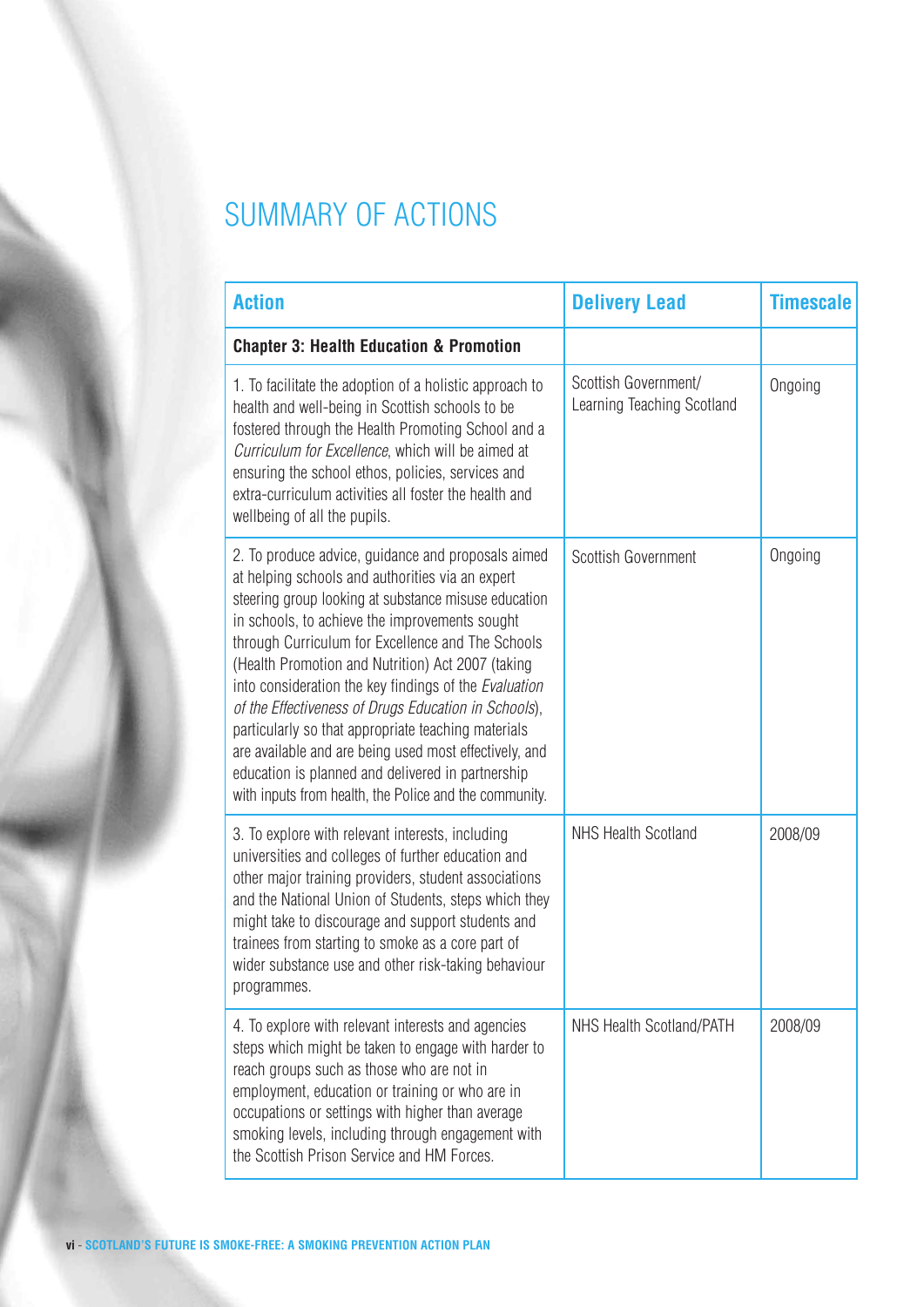| <b>Action</b>                                                                                                                                                                                                                                                                                                                                                                                                                                                                                                     | <b>Delivery Lead</b>                                                                                    | <b>Timescale</b> |
|-------------------------------------------------------------------------------------------------------------------------------------------------------------------------------------------------------------------------------------------------------------------------------------------------------------------------------------------------------------------------------------------------------------------------------------------------------------------------------------------------------------------|---------------------------------------------------------------------------------------------------------|------------------|
| 5. To encourage all those responsible for smoking<br>prevention activity aimed at children and young<br>people to actively involve children and young people<br>themselves in the planning and delivery of services<br>and programmes to ensure their perspective is fully<br>reflected in the approaches adopted and to encourage<br>active citizenship.                                                                                                                                                         | All relevant agencies -<br>NHS Boards, local<br>authorities, etc                                        | Ongoing          |
| 6. To embrace tobacco issues within the Health<br>Improvement Social Marketing Strategy (HISMS) to<br>ensure that future national campaigns and the local<br>activity underpinning this, including by third sector<br>organisations, provides a clear, supportive and<br>inclusive route map to positive behaviour leading to<br>a healthy life.                                                                                                                                                                  | <b>Scottish Government</b>                                                                              | Ongoing          |
| 7. To consider, as part of the collaborative planning<br>and approval mechanisms under the HISMS, the value<br>of developing a multi-faceted campaign, integrated<br>with local services and initiatives and engaging the<br>full range of health and other professionals, which is<br>targeted at parents to raise awareness of the impact<br>of tobacco on their children's health, including from<br>second-hand smoke, specifically aimed at encouraging<br>smoke-free lifestyles, homes and family vehicles. | Scottish Government/<br><b>NHS Health Scotland</b>                                                      | Ongoing          |
| 8. To ensure as part of the youth strand of the HISMS<br>an ongoing multi-stranded media campaign is in<br>place to discourage uptake of smoking by young<br>people and which has a specific strand focusing on<br>girls and young women in disadvantaged areas.                                                                                                                                                                                                                                                  | Scottish Government                                                                                     | Ongoing          |
| 9. To encourage schools and all youth work/<br>community settings where young people gather to<br>adopt clear no smoking policies and in addition we<br>ask that they reinforce messages concerning the<br>addictiveness and health risks associated with<br>smoking.                                                                                                                                                                                                                                             | Local Authorities/ Community<br>Learning & Development<br>Partnerships/YouthLink<br>Scotland/NHS Boards | Ongoing          |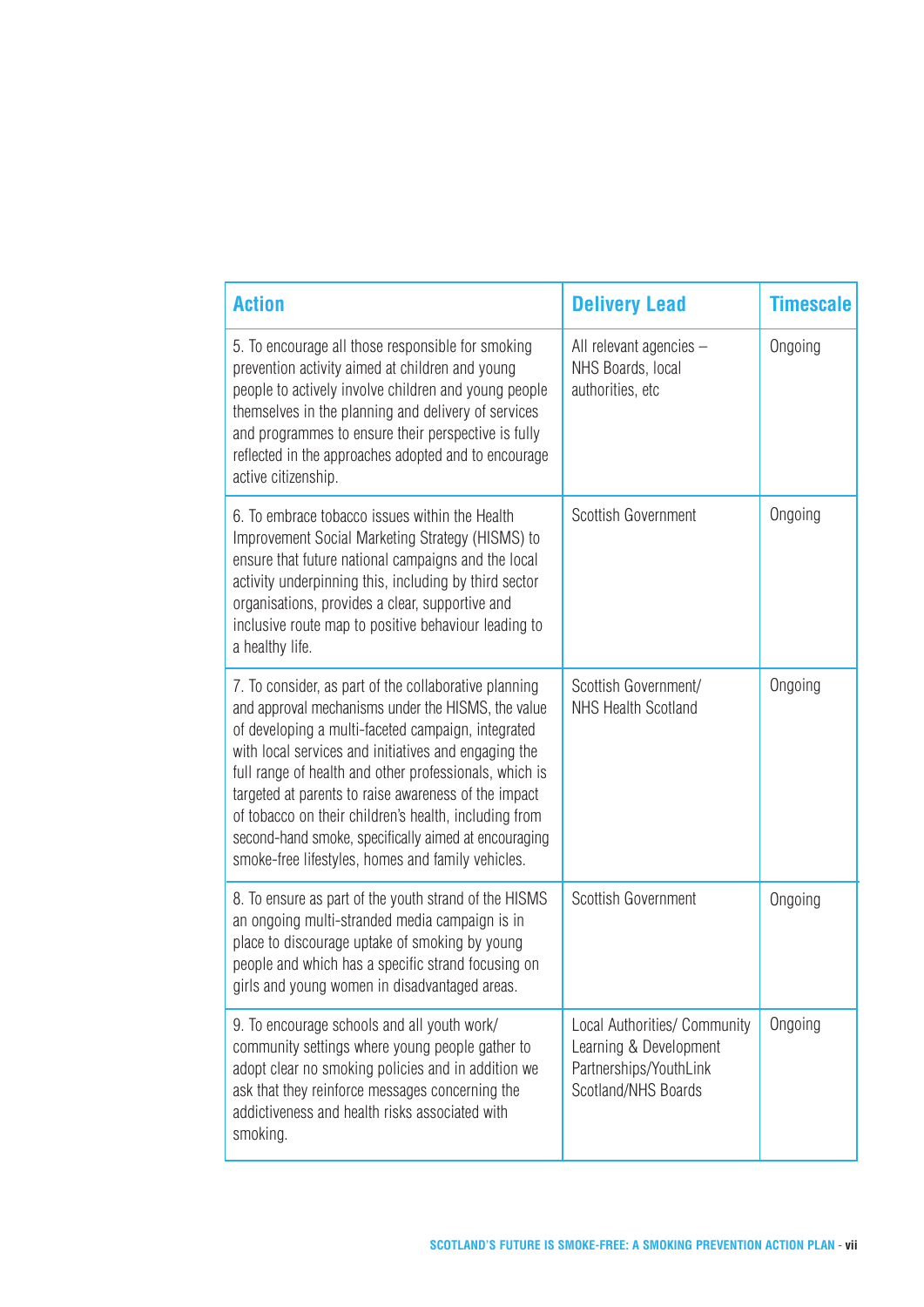|                                                                                                                                                                                                                                                                                                                                                                                                                                                                                                                                                                                                                                                                                                                                                                                                                                                                                                                                                                                                                                                                                                                                                                              | <b>Action</b>                                                                                                                                                                                                                                                                                                                               | <b>Delivery Lead</b>                                              | <b>Timescale</b>                                 |
|------------------------------------------------------------------------------------------------------------------------------------------------------------------------------------------------------------------------------------------------------------------------------------------------------------------------------------------------------------------------------------------------------------------------------------------------------------------------------------------------------------------------------------------------------------------------------------------------------------------------------------------------------------------------------------------------------------------------------------------------------------------------------------------------------------------------------------------------------------------------------------------------------------------------------------------------------------------------------------------------------------------------------------------------------------------------------------------------------------------------------------------------------------------------------|---------------------------------------------------------------------------------------------------------------------------------------------------------------------------------------------------------------------------------------------------------------------------------------------------------------------------------------------|-------------------------------------------------------------------|--------------------------------------------------|
|                                                                                                                                                                                                                                                                                                                                                                                                                                                                                                                                                                                                                                                                                                                                                                                                                                                                                                                                                                                                                                                                                                                                                                              | 10. To develop and assess the feasibility of a small<br>number of pilot interventions designed to discourage<br>the uptake and/or encourage smoking cessation in<br>young people, particularly those living in disadvantaged<br>circumstances; and, if appropriate, to evaluate the<br>effectiveness of the most promising intervention(s). | NHS Health Scotland/<br>Partnership Action on<br>Tobacco & Health | 2009/10                                          |
|                                                                                                                                                                                                                                                                                                                                                                                                                                                                                                                                                                                                                                                                                                                                                                                                                                                                                                                                                                                                                                                                                                                                                                              | <b>Chapter 4: Reducing the attractiveness of</b><br>tobacco products                                                                                                                                                                                                                                                                        |                                                                   |                                                  |
|                                                                                                                                                                                                                                                                                                                                                                                                                                                                                                                                                                                                                                                                                                                                                                                                                                                                                                                                                                                                                                                                                                                                                                              | 11. To introduce legislative controls to further<br>restrict the display of tobacco products at points of<br>sale, and to work with retailers on the implementation<br>of these measures.                                                                                                                                                   | <b>Scottish Government</b>                                        | At the<br>earliest<br>legislative<br>opportunity |
| 12. To consider with the UK Government and other<br>devolved administrations, the impact of the Tobacco<br>Advertising and Promotion Act 2002 and consider<br>further action which might be taken to reduce<br>positive images of smoking in the media, including<br>examining the impact of film classification, and the<br>scope for making anti-smoking adverts mandatory<br>prior to the screening of any film which contains<br>smoking imagery.<br>13. To consider with the UK Government and other<br>devolved administrations the impact of the<br>introduction by the end of 2008 of picture warnings<br>on cigarette packs and to consider whether it would<br>be desirable to move towards plain packaging of<br>tobacco products.<br>14. To encourage all organisations and agencies<br>who in come into contact with children and young,<br>including NHS organisations, local authorities and<br>care providers, to have a health leadership role and<br>be at the vanguard of changing smoking cultures in<br>Scotland, by, for example, introducing smoke-free<br>policies in external areas frequented by children and<br>young people such as playgrounds. |                                                                                                                                                                                                                                                                                                                                             | <b>Scottish Government</b>                                        | Ongoing                                          |
|                                                                                                                                                                                                                                                                                                                                                                                                                                                                                                                                                                                                                                                                                                                                                                                                                                                                                                                                                                                                                                                                                                                                                                              |                                                                                                                                                                                                                                                                                                                                             | <b>Scottish Government</b>                                        | Ongoing                                          |
|                                                                                                                                                                                                                                                                                                                                                                                                                                                                                                                                                                                                                                                                                                                                                                                                                                                                                                                                                                                                                                                                                                                                                                              |                                                                                                                                                                                                                                                                                                                                             | NHS organisations, local<br>authorities and care<br>providers etc | Ongoing                                          |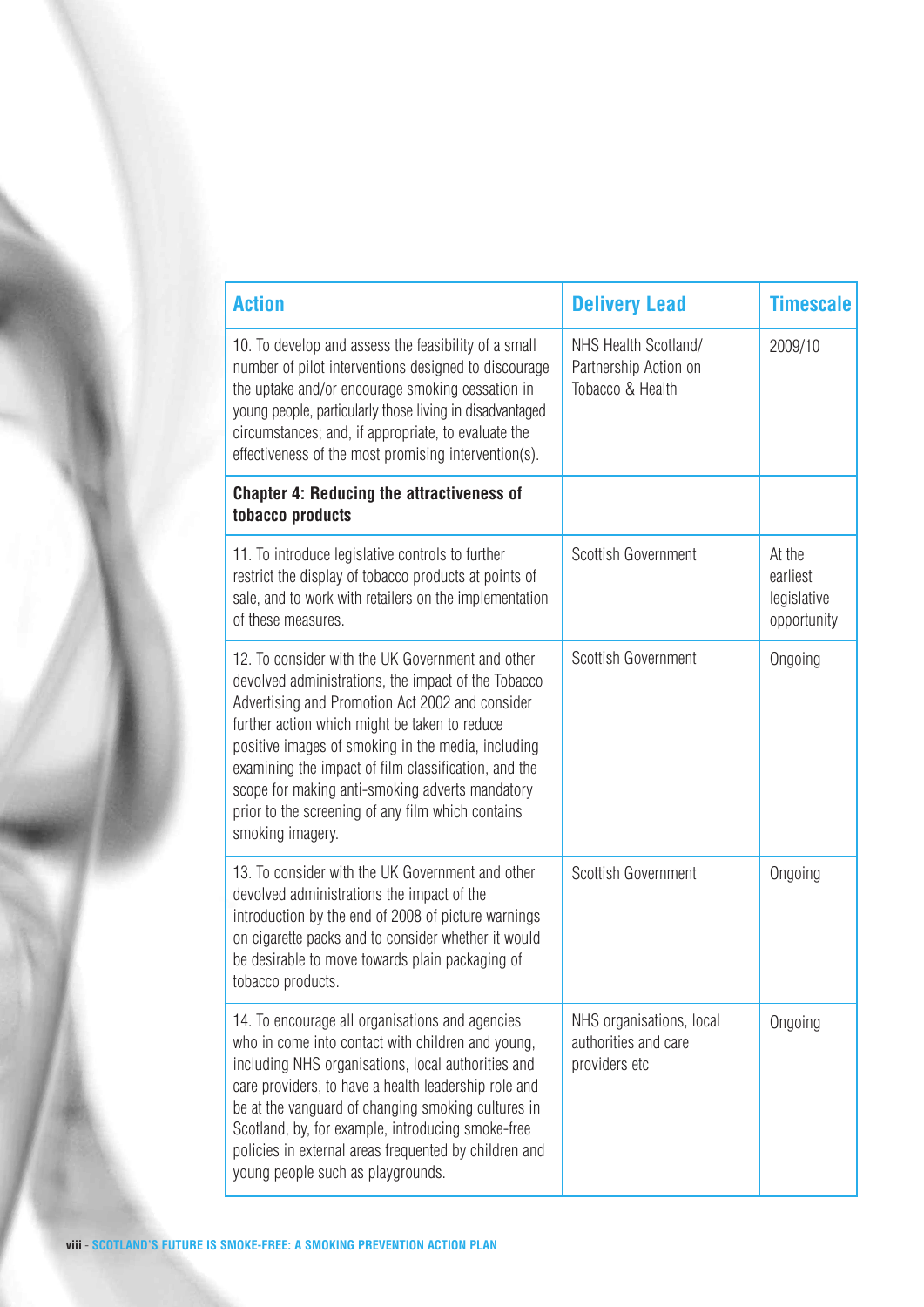| <b>Action</b>                                                                                                                                                                                                                                                                                                                                                                                                                            | <b>Delivery Lead</b>                      | <b>Timescale</b>                              |
|------------------------------------------------------------------------------------------------------------------------------------------------------------------------------------------------------------------------------------------------------------------------------------------------------------------------------------------------------------------------------------------------------------------------------------------|-------------------------------------------|-----------------------------------------------|
| <b>Chapter 5: Reducing the availability of</b><br>tobacco products                                                                                                                                                                                                                                                                                                                                                                       |                                           |                                               |
| 15. To work in partnership with the Convention of<br>Scottish Local Authorities (COSLA), Scottish local<br>authorities, the Society of Chief Officers of Trading<br>Standards in Scotland (SCOTSS) and other relevant<br>interests to develop an outcome-focused scheme to<br>secure more rigorous enforcement of tobacco sales<br>law. Also, as per Action 20, to ensure this complements<br>action to reduce illicit sales of tobacco. | Scottish Government/<br>Local authorities | Launch<br>scheme by<br>end 2008               |
| 16. To review and update statutory controls on the<br>sale of tobacco products. This will involve a number<br>of possible measures, including the introduction of a<br>system of licensing and new sanctions such as<br>cautions and fixed penalty notices for breaches of<br>the law.                                                                                                                                                   | <b>Scottish Government</b>                | At the earliest<br>legislative<br>opportunity |
| 17. To consider with relevant stakeholders, including<br>at UK level, what further steps, including legislative,<br>might be taken to reduce illegal sales of cigarettes<br>from vending machines as part of the review at<br>Action 16.                                                                                                                                                                                                 | <b>Scottish Government</b>                | As per<br>Action 16                           |
| 18. To continue to work with all relevant<br>stakeholders, including retailers, to promote and<br>embed a "no proof, no sale" culture, including<br>through measures to encourage the uptake of Young<br>Scot/Dialogue Youth "National Entitlement Card".                                                                                                                                                                                | <b>Scottish Government</b>                | Ongoing                                       |
| <b>Chapter 6: Reducing the affordability of</b><br>tobacco products                                                                                                                                                                                                                                                                                                                                                                      |                                           |                                               |
| 19. To keep the pressure on the UK Government to<br>ensure duty on tobacco products is sufficiently high<br>to keep prices in line with the cost of living.                                                                                                                                                                                                                                                                              | <b>Scottish Government</b>                | Ongoing                                       |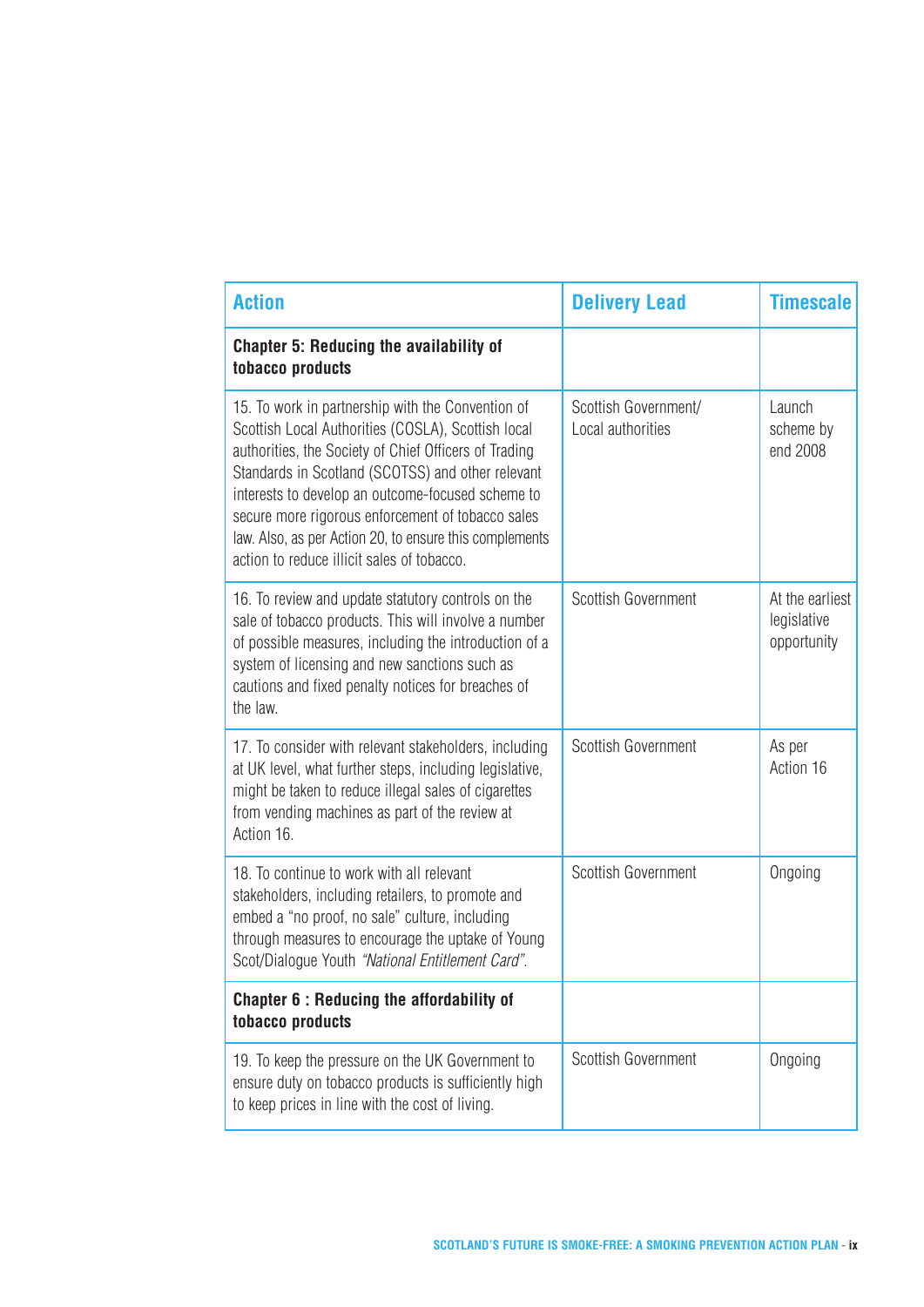| <b>Action</b>                                                                                                                                                                                                                                                                                                                                                                                | <b>Delivery Lead</b>                      | <b>Timescale</b>    |
|----------------------------------------------------------------------------------------------------------------------------------------------------------------------------------------------------------------------------------------------------------------------------------------------------------------------------------------------------------------------------------------------|-------------------------------------------|---------------------|
| 20. To collaborate with Her Majesty's Revenue and<br>Customs to reduce the impact of illicit sales of<br>tobacco products on Scottish communities with<br>action linked to better enforcement of tobacco sales<br>law as per Action 15.                                                                                                                                                      | <b>Scottish Government</b>                | Ongoing             |
| 21. To consider issues arising from the sale of<br>cigarettes in packets of less than 20, as part of the<br>planned legislative review proposed at Action 16.                                                                                                                                                                                                                                | <b>Scottish Government</b>                | As per<br>Action 16 |
| <b>Chapter 7: Delivering, resourcing and</b><br>measuring progress                                                                                                                                                                                                                                                                                                                           |                                           |                     |
| 22. To use the Scottish Ministerial Working Group<br>on Tobacco Control to oversee and advise upon the<br>implementation of this Action Plan.                                                                                                                                                                                                                                                | <b>Scottish Government</b>                | Ongoing             |
| 23. To allocate additional funding to NHS Boards of<br>£1.5m in each of the years 2008/09 to 2010/11 to<br>enable them to co-ordinate action locally to underpin<br>the measures outlined in this Action Plan and to<br>ensure this is reflected in their tobacco control<br>programmes.                                                                                                     | Scottish Government/<br><b>NHS Boards</b> | from 2008/09        |
| 24. To continue to support the activities of ASH<br>Scotland, the Scottish Tobacco Control Alliance and<br>Partnership Action on Tobacco and Health within an<br>agreed outcome framework specifying their<br>contribution to the actions identified in this Plan.                                                                                                                           | <b>Scottish Government</b>                | from 2008/09        |
| 25. To allocate funding within the spirit of the new<br>relationship between the Scottish Government and<br>local authorities, of £1.5m in each of the years<br>2008/09 to 2010/2011 to enable them, as set out at<br>Actions 15, 18 and 20, to step up enforcement of<br>tobacco sales law and to work in partnership with HM<br>Revenue and Customs to tackle illicit sales of<br>tobacco. | Scottish Government/<br>Local authorities | from 2008/09        |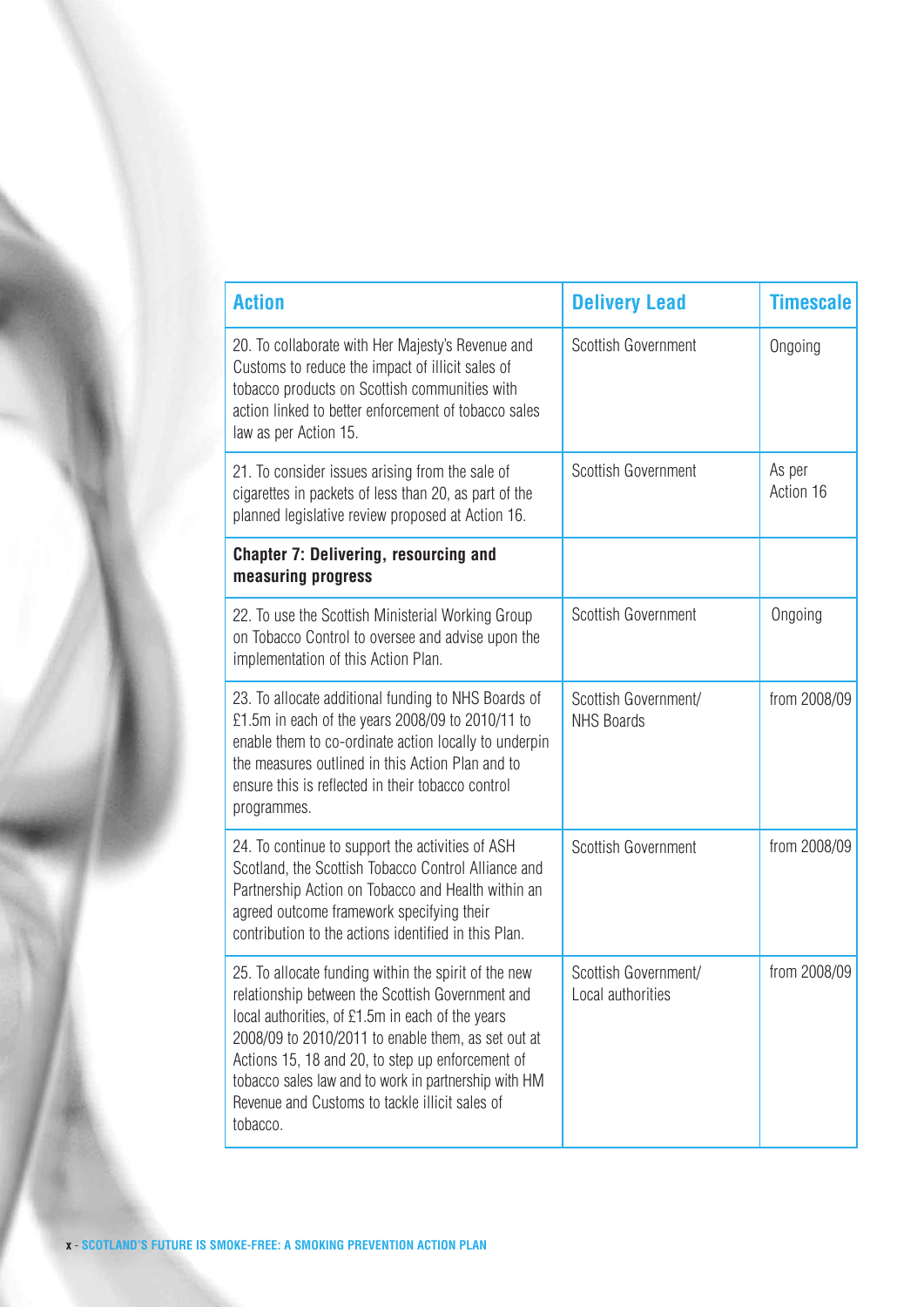| <b>Action</b>                                                                                                                                                                                                                                                                           | <b>Delivery Lead</b>       | <b>Timescale</b> |
|-----------------------------------------------------------------------------------------------------------------------------------------------------------------------------------------------------------------------------------------------------------------------------------------|----------------------------|------------------|
| 26. To set new separate targets for boys and girls<br>aged 13 and 15 and for 16 to 24 year olds to reflect<br>the action within this plan as follows:                                                                                                                                   | <b>Scottish Government</b> | from 2008/09     |
| To reduce the level of smoking amongst:                                                                                                                                                                                                                                                 |                            |                  |
| 13 year old girls from 5% in 2006 to 3% in<br>2014.                                                                                                                                                                                                                                     |                            |                  |
| 13 year old boys from 3% in 2006 to 2% in<br>2014.                                                                                                                                                                                                                                      |                            |                  |
| 15 year old girls from 18% in 2006 to 14% in<br>2014.                                                                                                                                                                                                                                   |                            |                  |
| 15 year old boys from 12% in 2006 to 9% in<br>2014.                                                                                                                                                                                                                                     |                            |                  |
| 16 to 24 year olds from 26.5% in 2006 to<br>$\bullet$<br>22.9% in 2012.                                                                                                                                                                                                                 |                            |                  |
| 27. To develop a research and evaluation framework<br>to support the action in this plan setting clear<br>timelines for action under the plan to be reviewed,<br>as part of the wider tobacco control research and<br>evaluation programme for "A Breath of Fresh Air for<br>Scotland". | <b>NHS Health Scotland</b> | 2008/09          |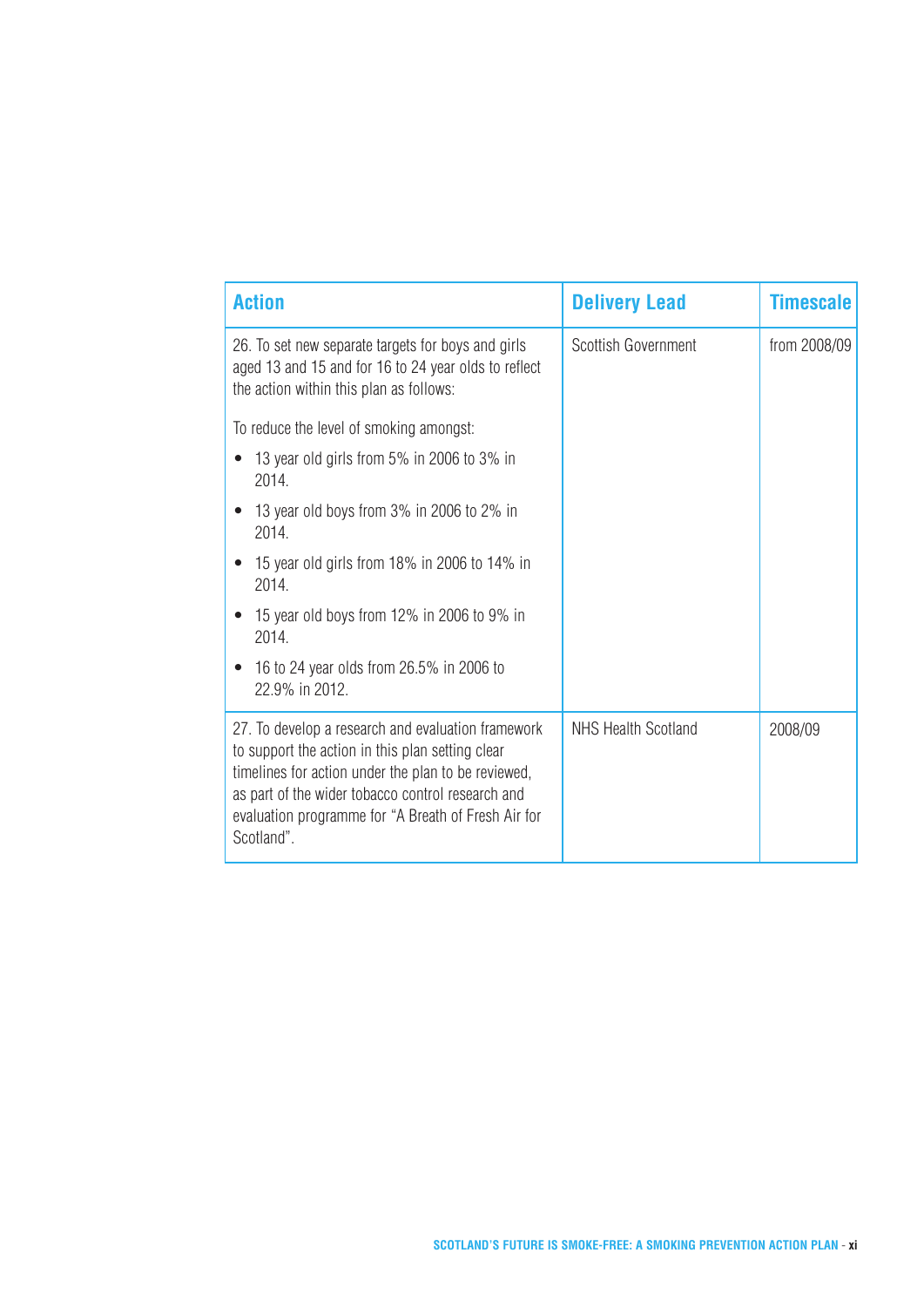# CHAPTER 1 **INTRODUCTION**

**xiii -** *CONTINUES* **SCOTLAND SCOTLAND SCOTLAND SCOTLAND SCOTLAND SCOTLAND SCOTLAND SCOTLAND SCOTLAND SCOTLAND SCOTLAND SCOTLAND SCOTLAND SCOTLAND SCOTLAND SCOTLAND SCOTLAND SCOTLAND SCOTLAND SCOTLAND SCOTLAND SCOTLAND SCOT**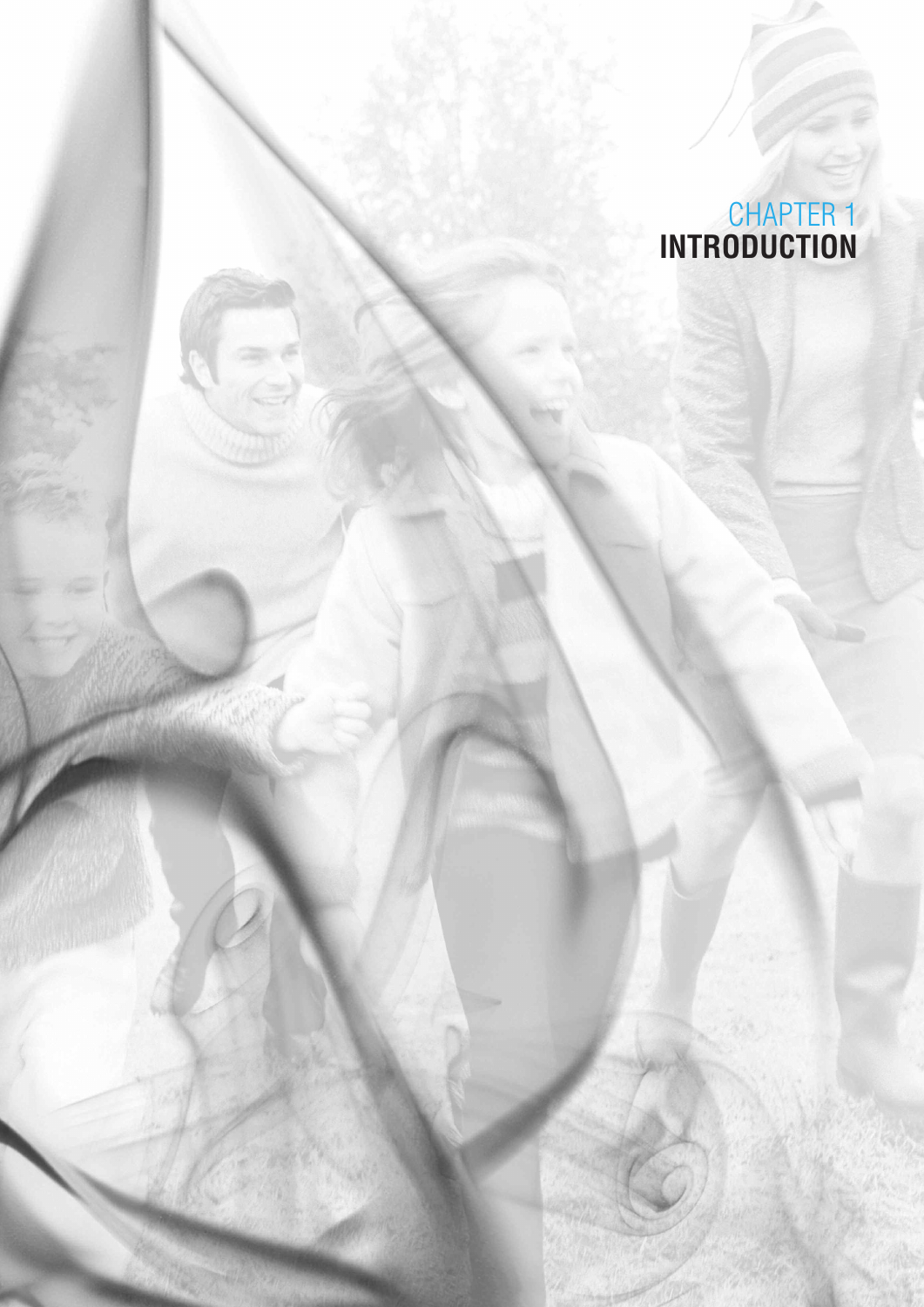# INTRODUCTION

*"We will help people to sustain and improve health, especially in disadvantaged communities, ensuring better, local access to health care" the Scottish Government's strategic objective for a Healthier Scotland:*

- **1.1** A generation after the health risks associated with smoking were demonstrated beyond dispute, smoking remains one of the principal causes of illness and premature death in Scotland. It is estimated to be responsible for some 13,000 deaths each year and many more hospital admissions. Tackling smoking related harm thus lies at the heart of the Scottish Government's health improvement and health inequalities drive.
- **1.2** Significant progress has been made since Scottish Devolution through the comprehensive programmes of action set out in the UK White Paper "Smoking Kills"1 (1998) and the first ever action plan on tobacco designed specifically for Scotland *"A Breath of Fresh Air for Scotland*<sup>"2</sup> (2004). A record level of investment in tobacco control activity has resulted in the creation of a national network of cessation services helping thousands of people to stop smoking. Major inroads have also been made in shifting cultural attitudes to smoking through effective multi-media communications campaigns and firm legislative action, including the introduction in March 2006 of historic smoke-free legislation and an increase in the age of sale for tobacco from 16 to 18 on 1 October 2007.
- **1.3** Nevertheless, if smoking is to truly become a thing of the past, there is still much to be done, particularly to stop young people from starting to smoke in the first place. In order to advise the Scottish Government on how this should be done, a short-life expert group, the Smoking Prevention Working Group (SPWG), was set up as a sub-group of the Scottish Ministerial Working Group on Tobacco Control. It was asked to make recommendations for the development of a new long term smoking strategy for Scotland to guide future smoking prevention activity at national and local levels. Details of the SPWG's membership and remit are at Appendix 1.
- **1.4** The proposals in *"A Breath of Fresh Air for Scotland"*, included reviewing available evidence on factors influencing smoking behaviour, including national and local communication and education programmes. SPWG was also asked to advise the Scottish Government on the question of evidence to support raising the age of sale of tobacco products from the age of 16 to 18.

<sup>1</sup> "*Smoking Kills"*: HMSO 1998 ISBN 0-10-141772-1

<sup>2</sup> Scottish Executive, *"A Breath of Fresh Air for Scotland"*, Tobacco Control Action Plan: 2004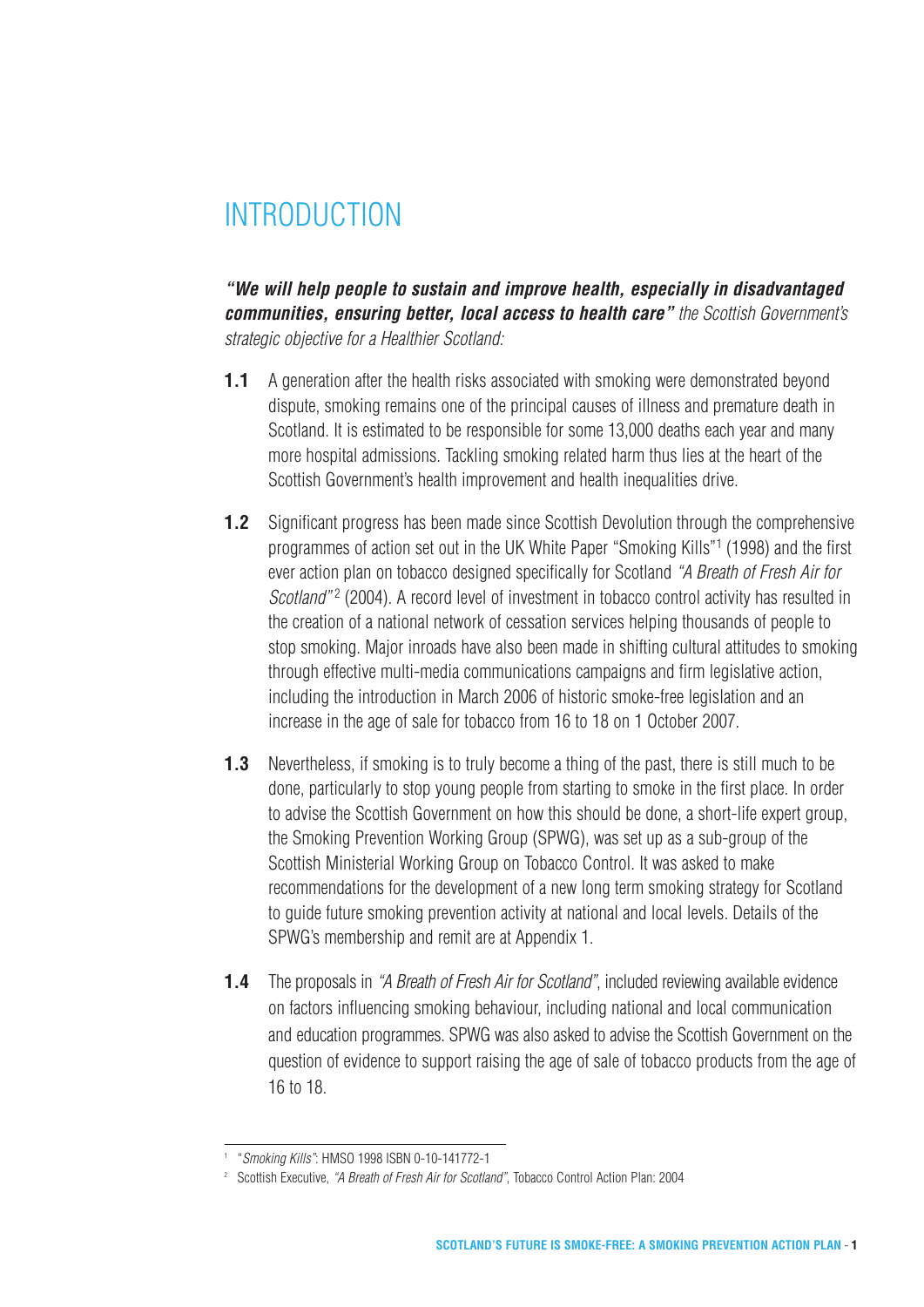- **1.5** The SPWG's report *"Towards a future without tobacco*"<sup>3</sup> was published on 22 November 2006. The report, which made 31 separate recommendations (see Appendix 2) to protect or dissuade young people from starting to smoke and deter adults from encouraging and enabling them to smoke, was subject to public consultation between 7 December 2006 and 28 February 2007. Parallel consultations also took place on draft legislation to implement the recommendation to raise the age of sale from 16 to 18, as part of a range of smoking prevention measures, to contribute to a reduction in consumption by young people, by reinforcing the message to the population in general and young people in particular that tobacco is a highly dangerous substance which should be avoided at all costs.
- **1.6** The evidence presented and the recommendations contained in *"Towards a future without tobacco"* provide the platform for this action plan. We would like to thank members of the SPWG, particularly the Chair, Dr Laurence Gruer, for such a thorough investigation of the issues and, importantly, for providing a strong evidence base for action.
- **1.7** We are grateful also to everyone who took part in the consultation process. The views expressed in the 64 written responses which were received; at the regional seminars held in Aberdeen, Edinburgh, Dundee and Glasgow; and by young people through focus groups, a Young Scot survey and a meeting with representatives from the Scottish Youth Parliament, have also been taken into account. Copies of individual consultation responses, can be found on http://www.scotland.gov.uk/Publications/Recent/Q/ MonthPicker/04/YearPicker/2007/Subject/-1/SortBy/0/Page/2 http://www.youngscot.org/surveys/?id=348&a=d&sr=242
- **1.8** Crucially, while individuals and organisations might take issue with particular recommendations made by the SPWG, the consultation results were overwhelmingly positive and give the Scottish Government a strong mandate for the development of a longer term strategic approach to smoking prevention activity in Scotland.
- **1.9** This document confirms the Scottish Government's commitment to reducing the affordability, attractiveness and availability of tobacco products to children and young people. It sets out the direction we will take in the form of a comprehensive action plan aimed at addressing each of these issues. As part of the wider national programme of tobacco control action set out in "*A Breath of Fresh Air for Scotland*" the actions identified here represent another significant step along the road to a non-smoking Scotland.

<sup>3</sup> Scottish Executive:*"Towards a future without tobacco"*: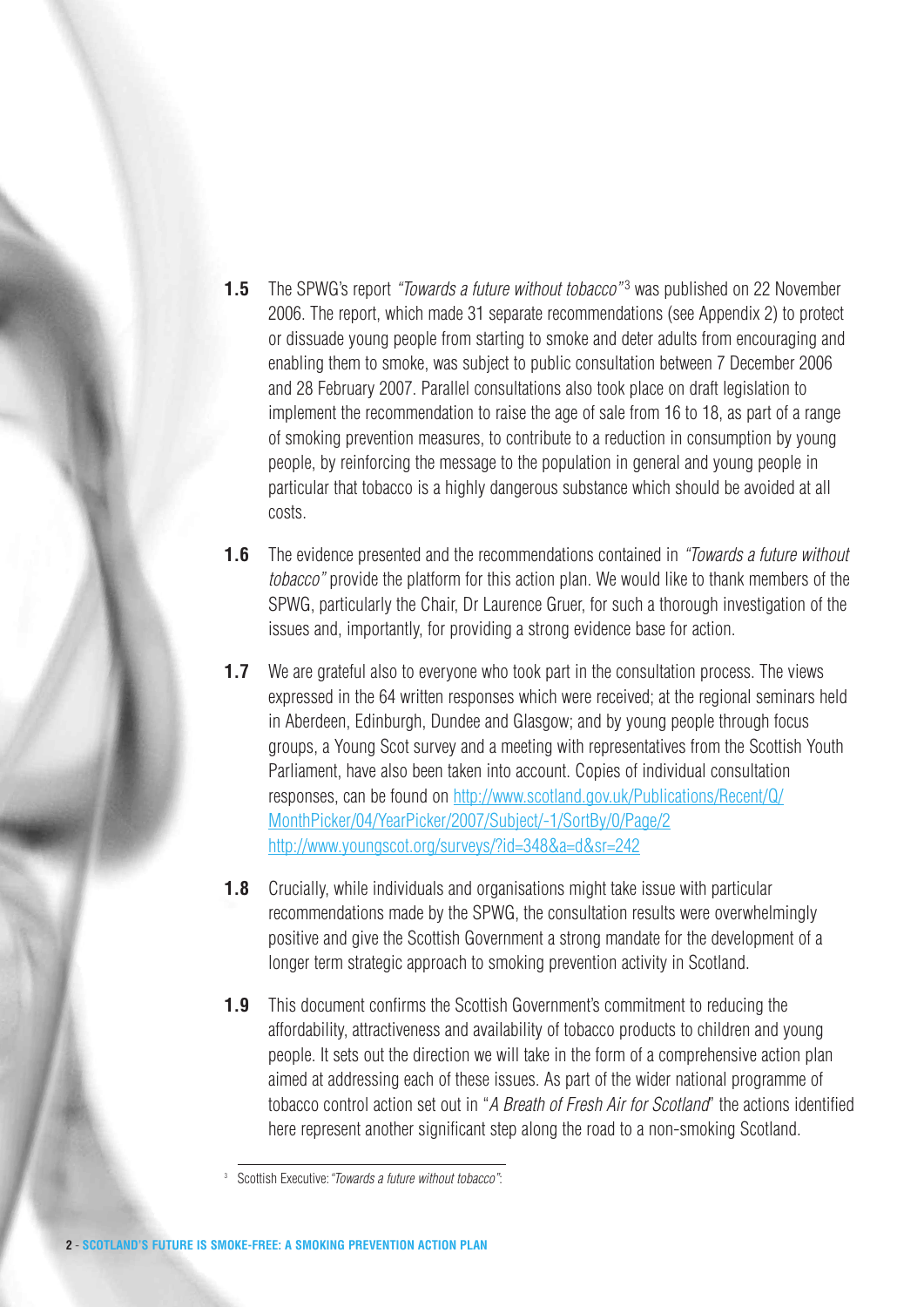**1.10** This aspiration for a non-smoking Scotland is in harmony with our desire, set out in *The Government Economic Strategy*<sup>4</sup> to create a more successful country with opportunities for all to flourish and with the national outcomes that flow from that. Specifically this smoking prevention action plan forms a part of the programme of comprehensive and targeted action to accelerate progress on health improvement, tackling health inequalities, and improving the quality of health care set out in the Scottish Government's health action plan, "Better Health, Better Care"<sup>5</sup>. Importantly, the action outlined here will complement the work of the Ministerial Task Force on Health Inequalities and other key initiatives and policies, such as *"Delivering a Healthy Future –* An Action Framework for Children and Young People's Health in Scotland<sup>"6</sup> which are underway to improve the health, wellbeing and life circumstances of the people of Scotland. It has also been subject to an Equality Impact Assessment details of which can be found on http://www.scotland.gov.uk/Topics/People/Equality/18507/EQIASearch

<sup>4</sup> The Government Economic Strategy: Scottish Government, November 2007

<sup>5</sup> Better Health, Better Care: action plan: Scottish Government, December 2007

<sup>6</sup> "Delivering a Healthy Future – An Action Framework for Children and Young People's Health in Scotland": February 2007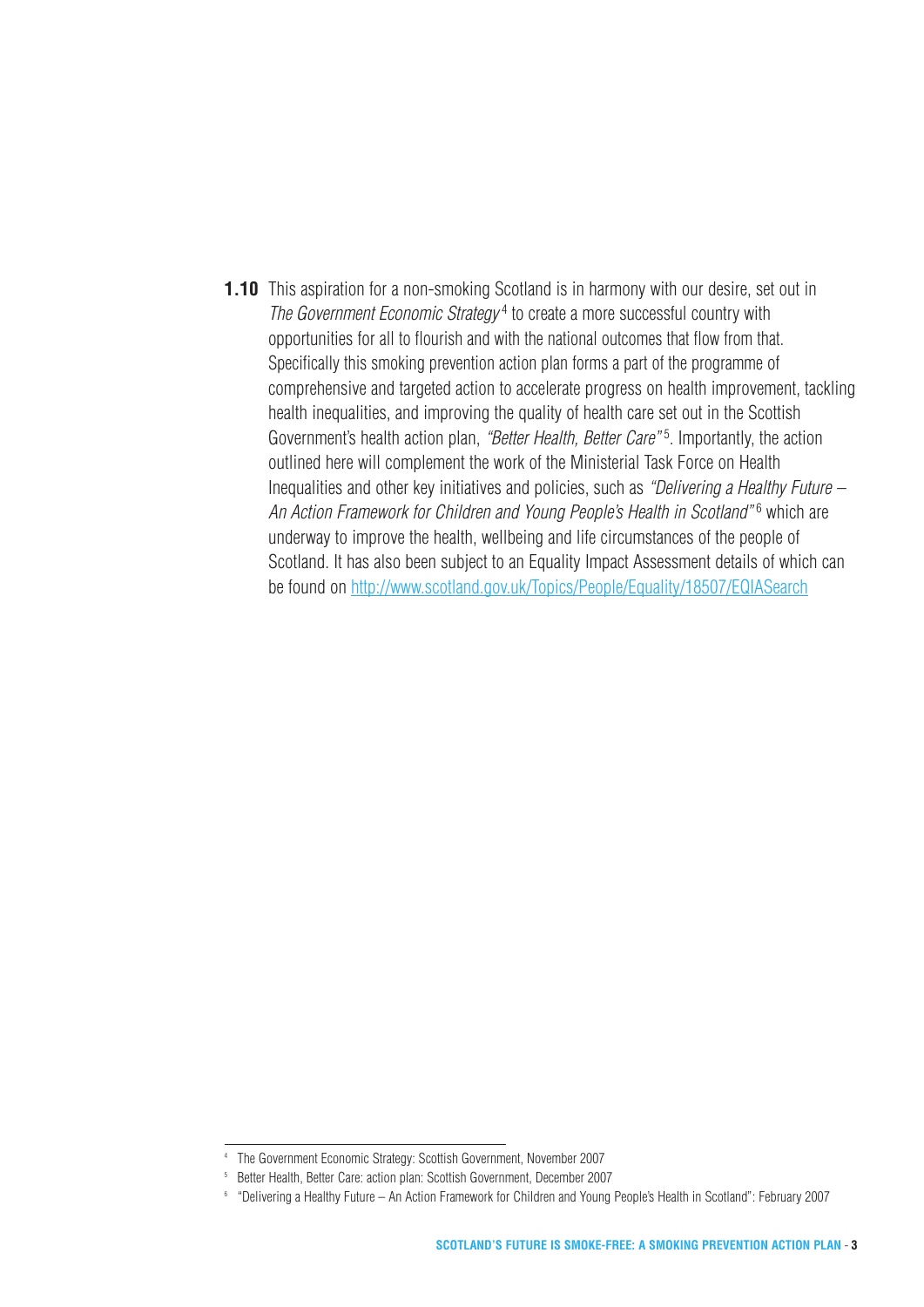## CHAPTER 2 **SMOKING AND YOUNG PEOPLE**

**4** - **CONTINUING SCOTLAND'S JOURNEY TO NON-SMOKING: A SMOKING PREVENTION ACTION PLAN**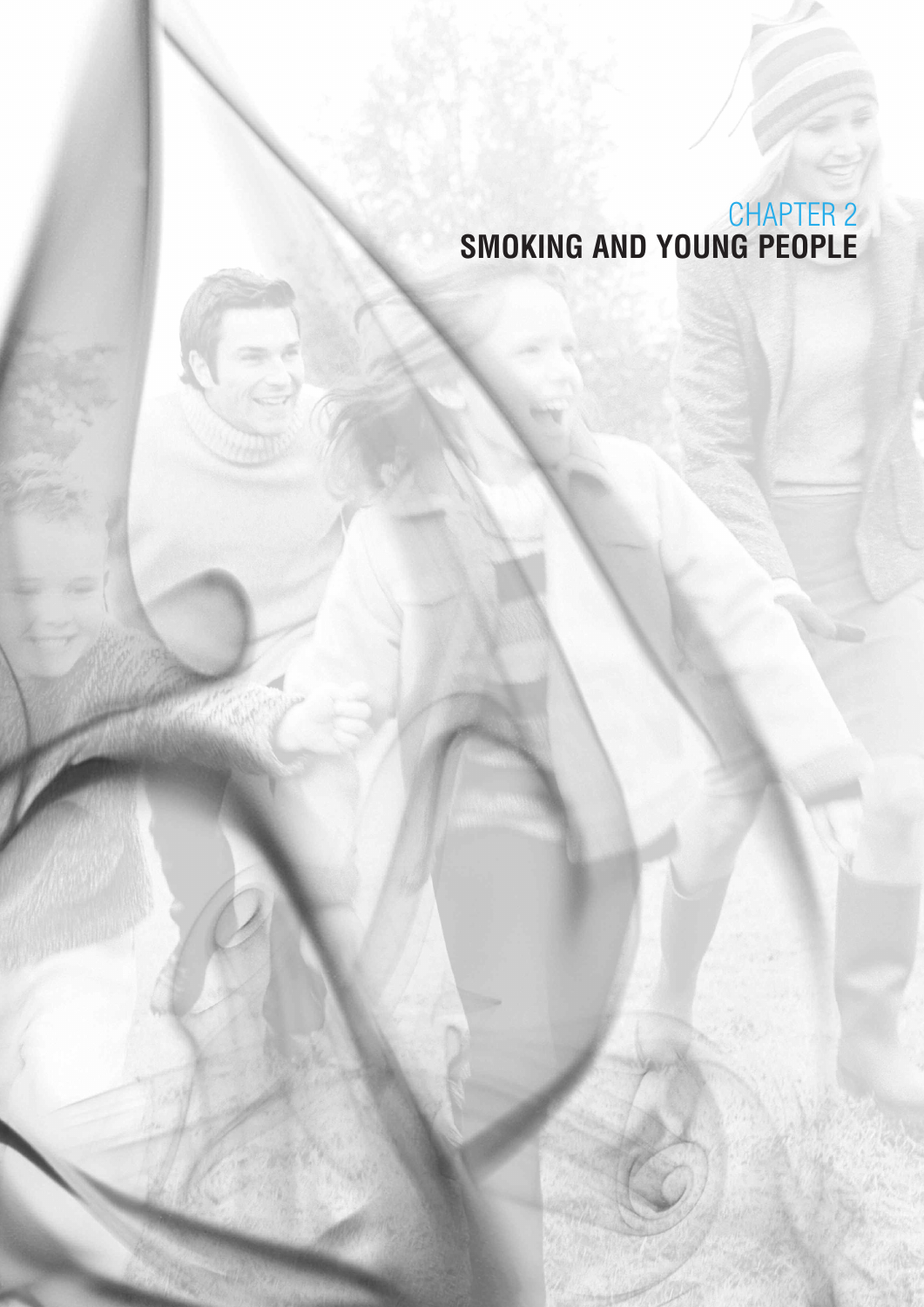# SMOKING AND YOUNG PEOPLE

*"We will ensure the best possible start in life for children and young people in Scotland through our approach to targeting early years and to early intervention." Shona Robison, Minister for Public Health, in launching the Health Inequalities Task Force – October 2007*

#### **The challenge**

- **2.1** Traditionally, smoking rates in the UK are higher among 15 year old girls than in most European countries but, among boys of the same age, are among the lowest in Europe. Latest Scottish surveys results<sup>7</sup> for 2006 suggest smoking prevalence among 15 year olds has declined since its peak in 1996 from 30% for both boys and girls to 12% and 18% respectively. Regular smoking is more common among disadvantaged young people, especially girls. The SPWG report points to clear evidence to suggest that, while many young people continue to take up the habit in their early teens, many young people start to smoke or progress to regular smoking once they leave school.
- **2.2** Smoking disproportionately affects those already disadvantaged by poverty and is a major contributor in health and premature mortality inequalities. Thus, while declines in teenage smoking are welcome, the Scottish Government is determined to reduce these figures even further.
- **2.3** If we are to be successful in stopping young people from becoming smokers we need to understand why they start to smoke in the first place. It is clear they do so for a variety of reasons. There is no single cause. Inevitably our choices are influenced by our surroundings. Parents, brothers and sisters who smoke are a powerful influence as are our peers. The images of smokers and smoking portrayed in the media also have an impact. However, the single most important factor which turns a beginner into a regular smoker is the addictiveness of nicotine in tobacco.
- **2.4** Some children and young people, of course, will experiment with smoking, whatever parents, teachers, doctors, or the Scottish Government say. Many experiment with smoking thinking they will give up when they want to but underestimate just how highly addictive smoking is. To underline this, the SPWG report points to recent research suggesting that addiction to nicotine can develop very quickly within a few months or sometimes a few weeks.

<sup>7</sup> Scottish Schools Adolescent Lifestyle and Substance Use Survey (SALSUS): Scottish Executive May 2007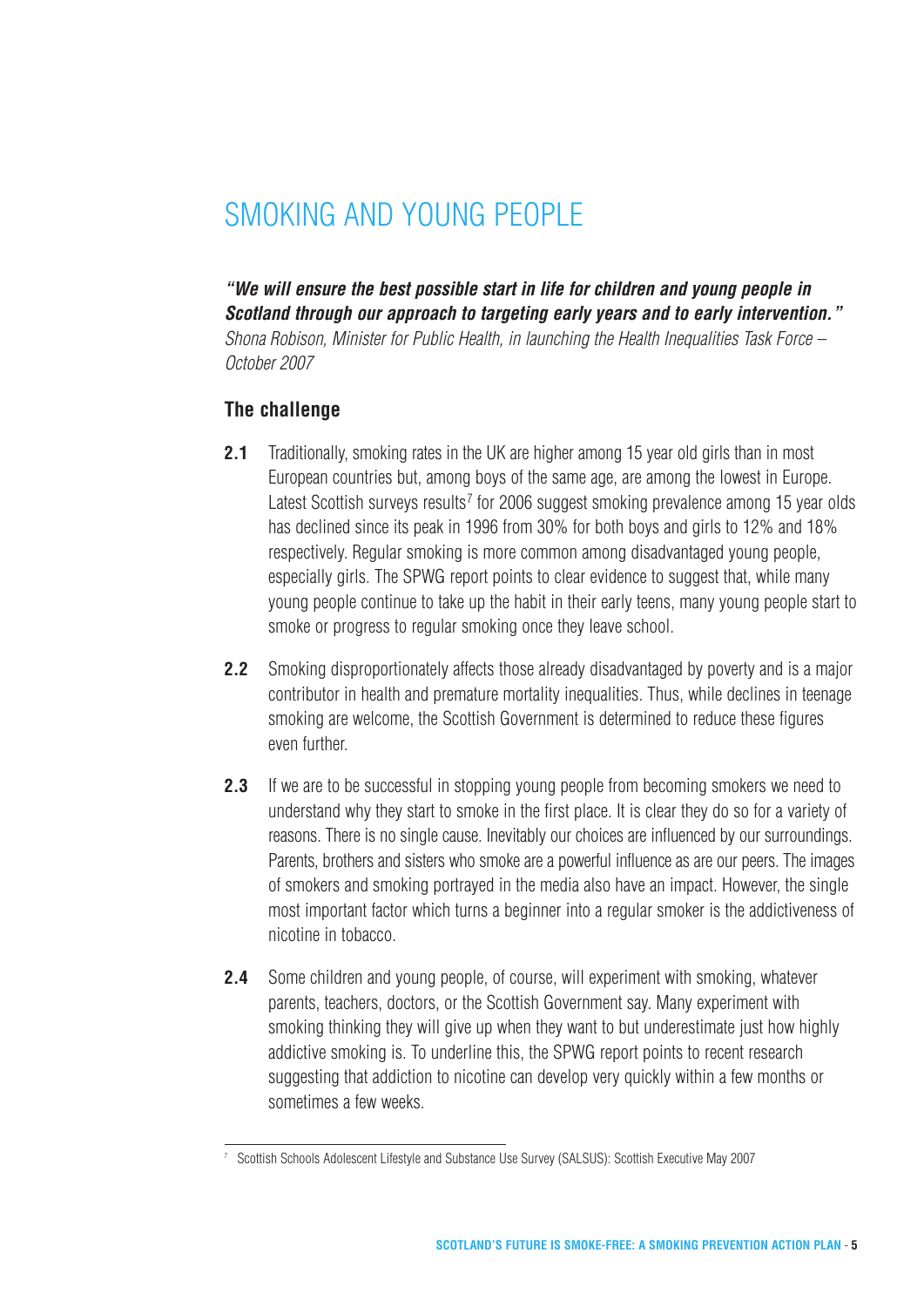- **2.5** That said, while nicotine may explain why people become and remain regular smokers, it is not the factor which drives someone to try a cigarette in the first place. The SPWG report highlights clear evidence that the marketing of cigarettes has been successful in encouraging young people to smoke and suggests that the ban on tobacco advertising and promotion is being undermined by other opportunities which exist for other forms of marketing (such as cigarette displays) and the positive images of smokers and smoking which appear in the media, including youth media (e.g. magazines and films).
- **2.6** The SPWG report calls for a fundamental reassessment of the approach to health promotion and education to ensure smoking prevention activity constantly evolves to address the needs and circumstances of Scottish young people of the day, and especially those at most risk of starting to smoke. It also calls for steps to reduce the attractiveness of smoking. Moreover, the report underlines the need for more rigorous enforcement of the laws restricting the sale of tobacco to under 18s and strategies to deal with illicit sales of tobacco; and effective fiscal policies to reduce the affordability of cigarettes.
- **2.7** Thus the challenge is to put in place a programme of action to make cigarettes and other tobacco products less affordable, less available, and less attractive to children and young people. This requires ownership and action from a wide range of individuals and organisations including NHS Boards, Local Authorities, third sector bodies and the business sector.

#### **The approach**

- **2.8** In framing these proposals, we aim to deliver a co-ordinated programme of measures responding to all the factors which influence behaviour. This will include measures to:-
	- **Educate and promote healthy lifestyles:** making clear to children and young people the risks associated with smoking and to do everything possible to counter the idea that there is any link between smoking and glamour, celebrity, maturity and independence, and to increase associations between smoking and seediness, unattractiveness, obscurity, childishness and dependence. (Chapter 3)
	- **Reduce the attractiveness of cigarettes:** countering positive images of cigarettes in the media and at points of sale and reducing the opportunities for children and young people to be exposed to smoking. (Chapter 4)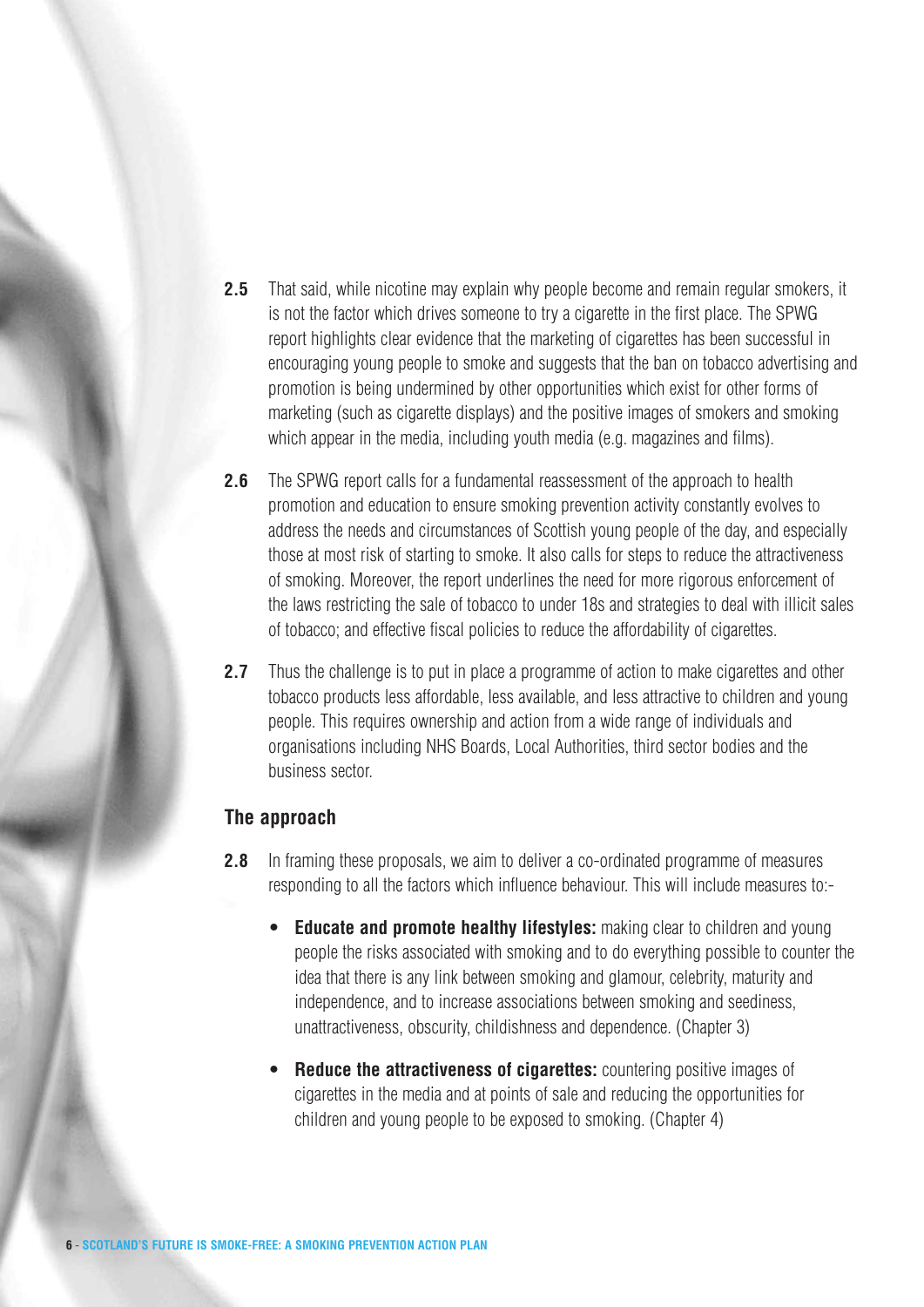- **Reduce the availability of cigarettes:** enforcing the law vigorously to avoid cigarette sales to minors and prevent access to smuggled/counterfeit cigarettes. (Chapter 5)
- **Reduce the affordability of cigarettes:** ensuring cigarette prices are sufficiently high to discourage children and young people from smoking. (Chapter 6).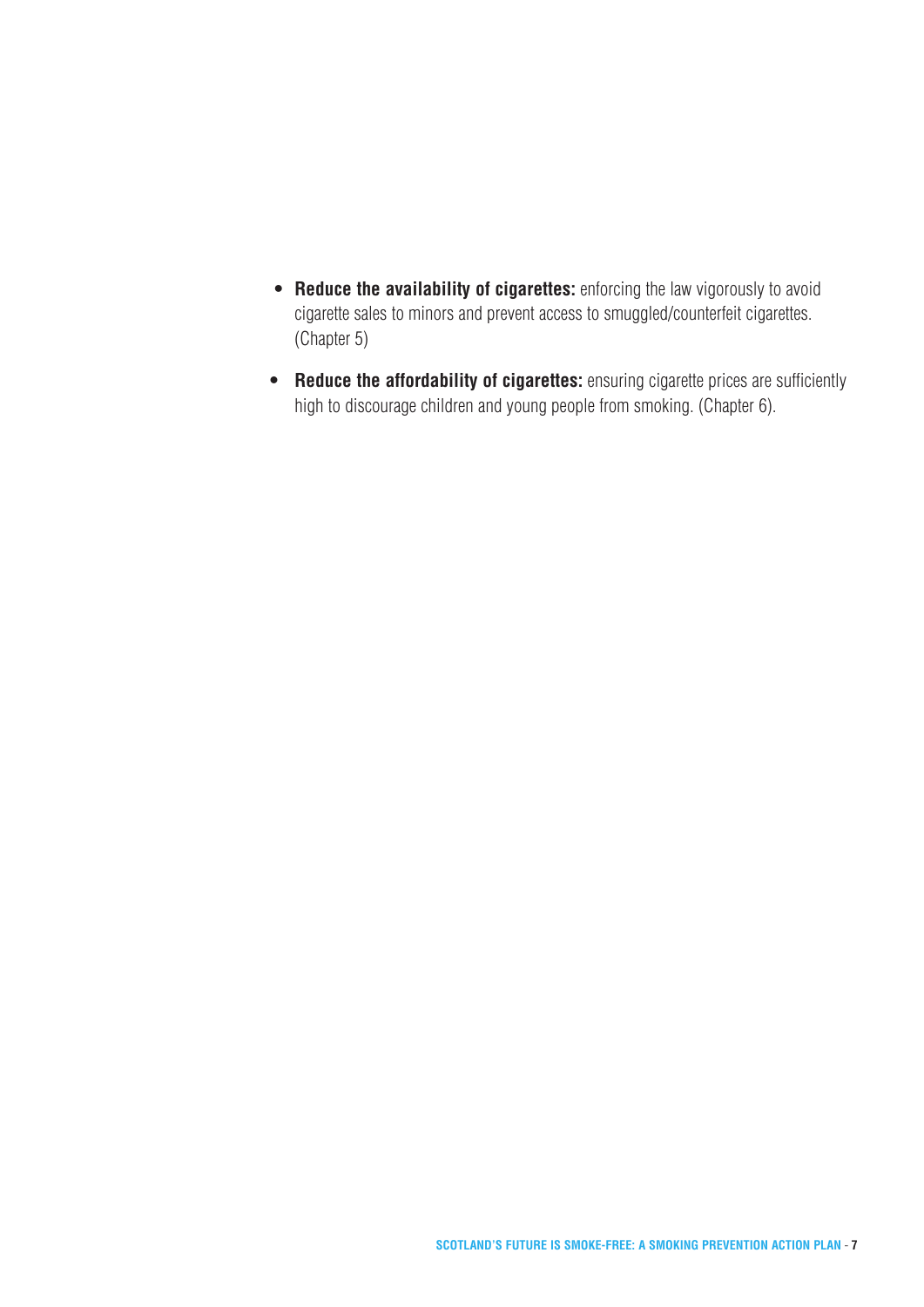## CHAPTER 3 **HEALTH EDUCATION AND PROMOTION**

**8 - Prevention Scotland's Journal of the Scotland's Journal of the Scotland's Journal of the Scotland's Journal of the Scotland's Journal of the Scotland's Scotland's Andrew Prevention action and the Scotland's Scotland's**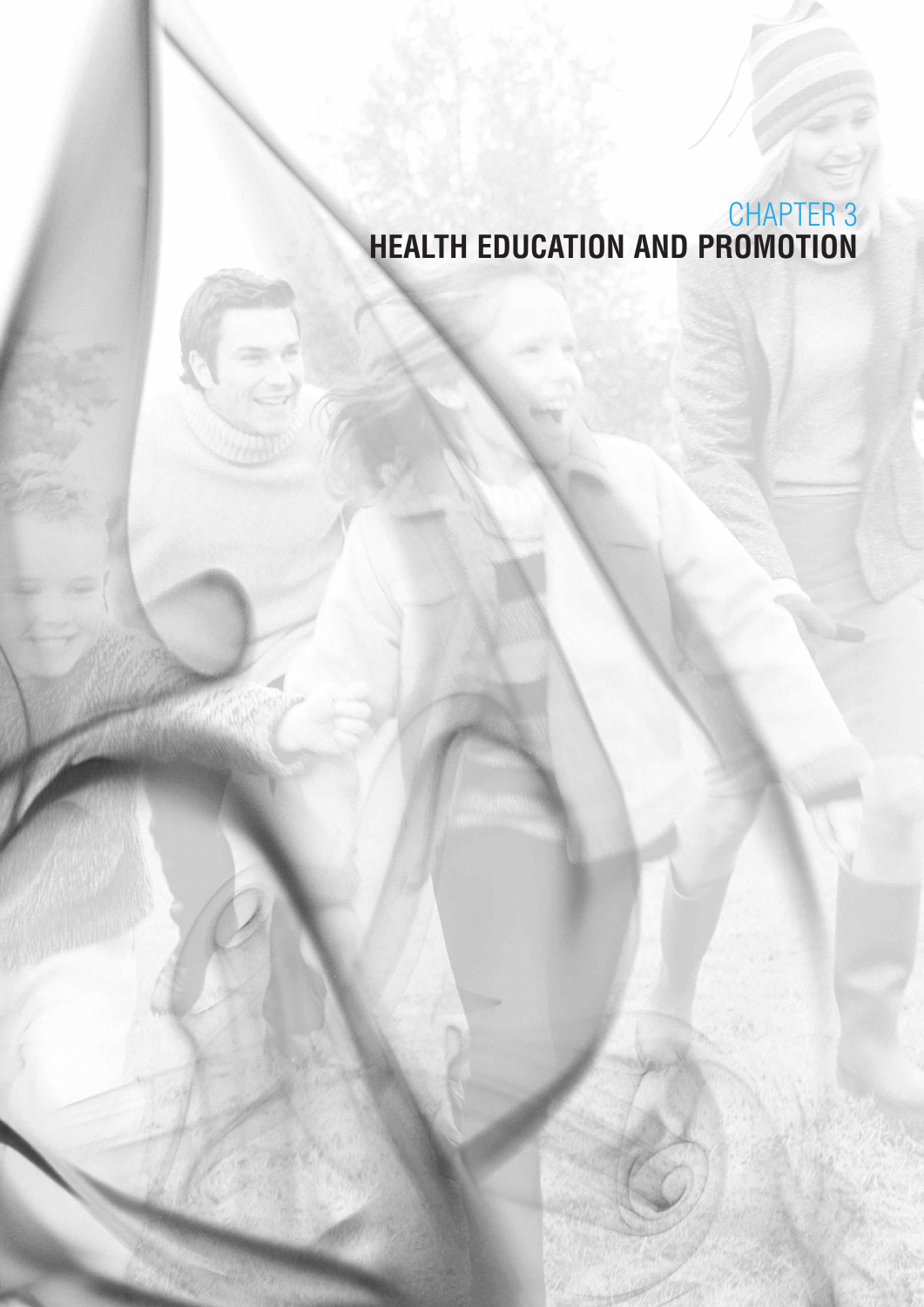# HEALTH EDUCATION AND PROMOTION

*"Public Health Policy is as much about preventing ill-health as it about treating it": Shona Robison MSP, Minister for Public Health, NHS Annual Conference, and June 2007*

#### **Current activity**

- **3.1** There is currently a wide range of health promotional and educational activity going on at both national and local level in Scotland. The SPWG report assesses these efforts which include:
	- Activities undertaken by NHS Boards as part of their tobacco control programmes.
	- Multi-media campaigns orchestrated by NHS Health Scotland, including in conjunction with Young Scot and Youth Media, which currently devotes some £1.5m per annum across a range of programmes to these.
	- Smoking education undertaken as part of substance use education which is offered in the vast majority of Scottish schools, and more generally the whole school approach to promoting physical, social, spiritual, mental, emotional wellbeing of pupils and staff fostered through Health Promoting Schools.
	- Community-based programmes such as the experimental health promotion initiative *Breathing Space* which aimed to tackle smoking in a low-income area in Edinburgh but showing somewhat disappointing impact.

#### **Future direction**

- **3.2** The evidence presented in the SPWG report and the response to the consultation suggests the need for a fundamental rethink of health promotion and education to enable renewed efforts to be made encourage children and young people to make positive lifestyle choices. In determining the way forward, key points borne in mind were:
	- Research undertaken between February 2004 and July 2005, "*The Evaluation of the Effectiveness of Drugs Education in Schools*<sup>"8</sup> suggesting that while there is much good practice in Scotland on substance use education, more can be done to enhance its effectiveness, particularly through clearer guidance on evidence-based methods and approaches; and on continuity and progression; further training and support to boost teachers' knowledge, skills and confidence; and more attention to resources.

<sup>8</sup> "The Evaluation of the Effectiveness of Drugs Education in Schools" 2007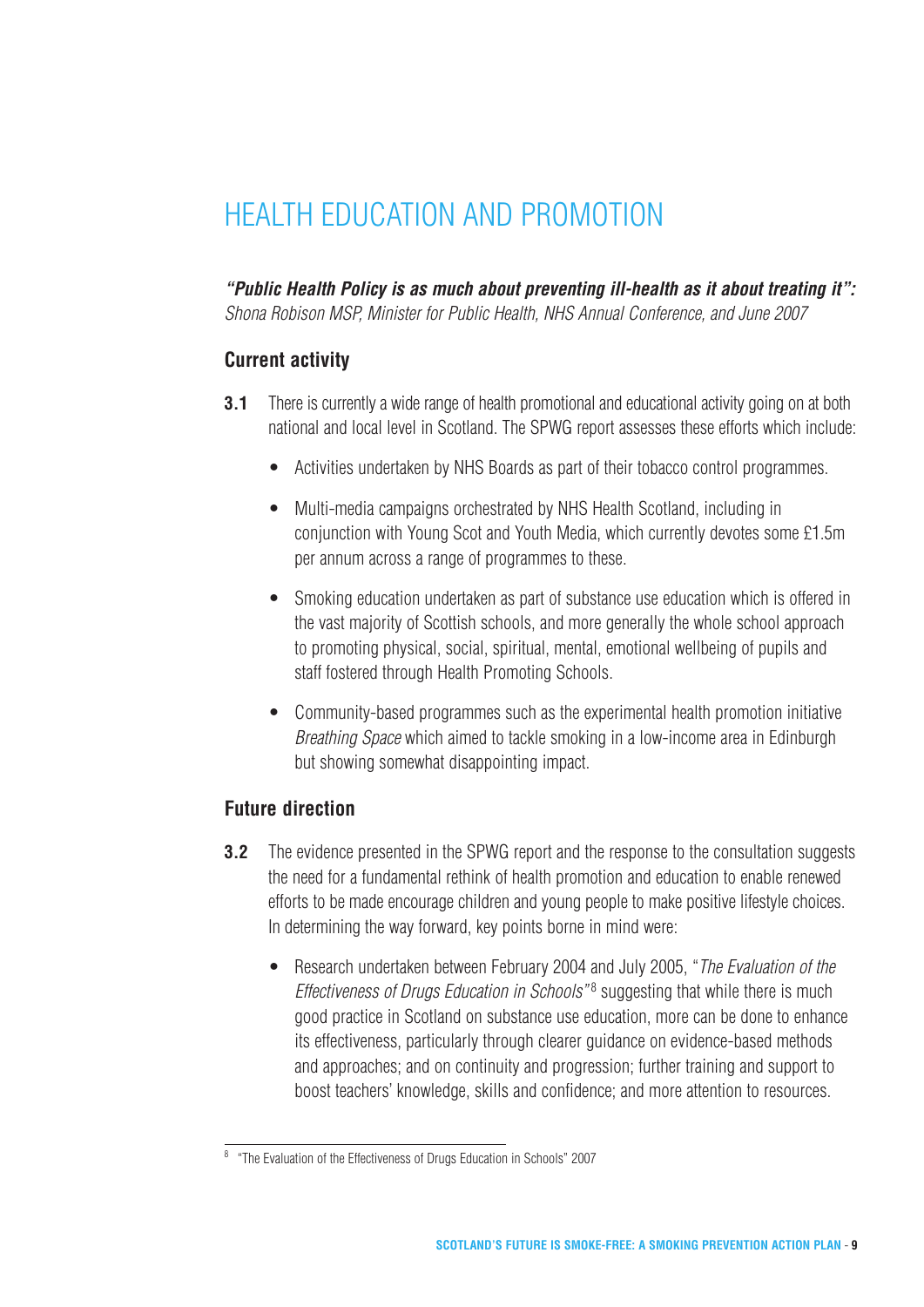- The suggestions made in the SPWG report that *A Curriculum for Excellence*<sup>9</sup> programme which aims to achieve transformational change in education in Scotland provides an good opportunity to take stock of future direction.
- The general perception from the young people's focus group element of the consultation that less time is spent in schools on tobacco education than on alcohol and drugs (and for some sex). The hypothesis being that this is because smoking is seen as less dangerous and education on it of less relevance to people than other topics.
- The fact that many young people start to smoke or progress to regular smoking once they leave school, suggests there is a need for educational efforts to continue beyond schools, including into further and higher education and into non-school settings.
- The evidence suggesting that the uptake of smoking by young teenagers is about the same across social classes at age 15 but by mid twenties most youngsters from higher social classes have quit. It would be important to learn more about the factors influencing more affluent youngsters not to continue and how these might be translated to lower income communities.
- The work being undertaken by the National Institute of Clinical Excellence (NICE) to develop guidance on preventing the uptake of smoking by children and young people, and the NHS Health Scotland Commentary on this guidance that will follow from its publication in July 2008.
- The Schools (Health Promotion and Nutrition) Scotland Act 2007 which will ensure health promotion will have a central and continuing focus in education and the related guidance and in education generally.
- The commitment in section 2.4 of the *"Better Health, Better Care"* action plan to identifying and scaling up effective approaches to reaching and engaging with the most vulnerable groups of people to improve their physical and mental health.
- The importance of involving young people, especially those young people most likely to take up and sustain smoking habits, directly in the planning and delivery of services and initiatives to ensure a young person's perspective is reflected in order to give maximum opportunity for innovative ideas and approaches to emerge.

<sup>9</sup> Scottish Executive: Curriculum for Excellence 2004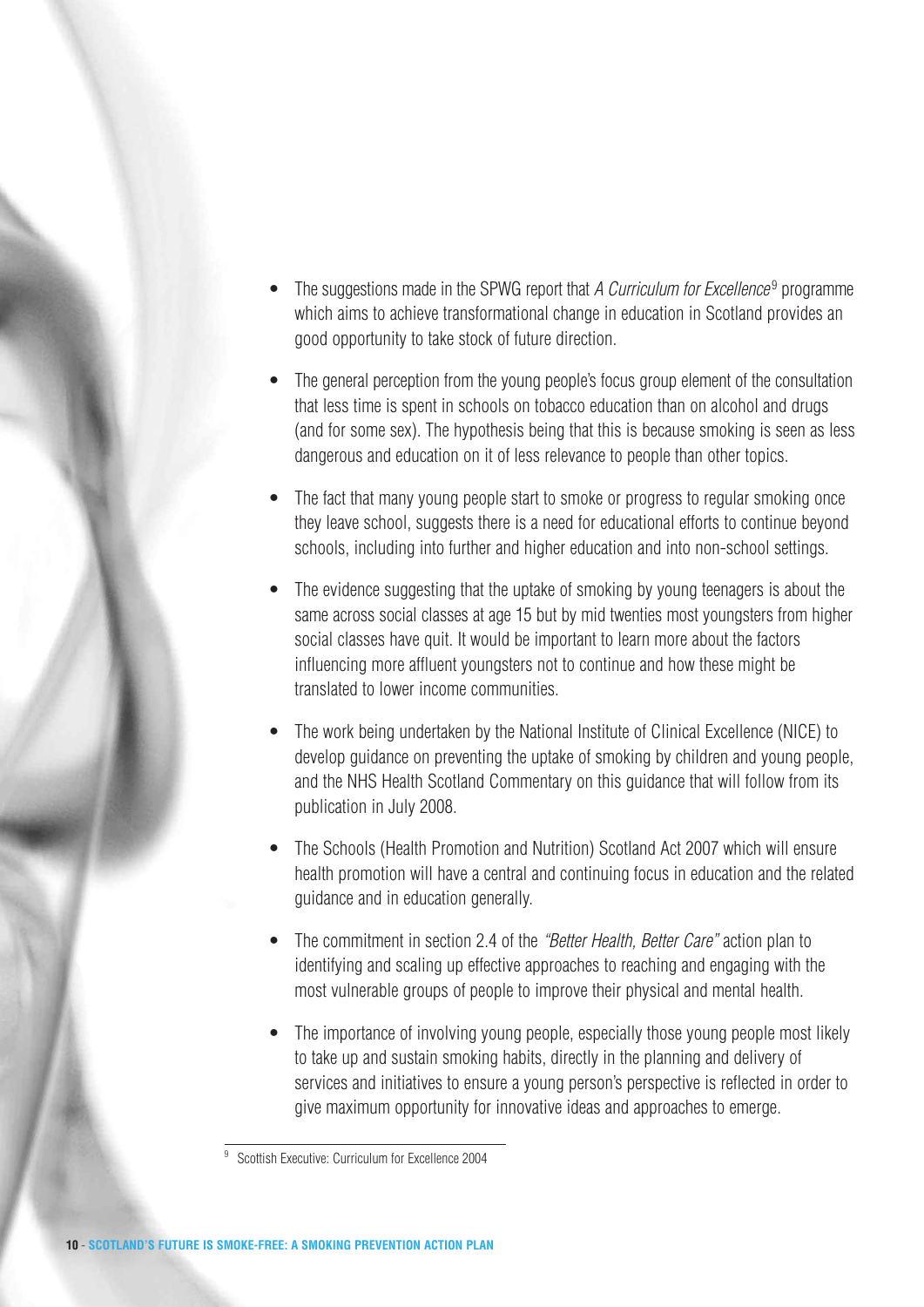• The important contribution third sector organisations can make to spreading smoking prevention messages.

#### **Actions**

Against this background, the Scottish Government proposes:

**1. To facilitate the adoption of a holistic approach to health and well-being in Scottish schools to be fostered through the Health Promoting School and a** *Curriculum for Excellence***, which will be aimed at ensuring the school ethos, policies, services and extra-curriculum activities all foster the health and wellbeing of all the pupils.**

*Delivery lead: the Scottish Government/Learning Teaching Scotland. Timescale: Ongoing*

**2. To produce advice, guidance and proposals aimed at helping schools and authorities via an expert steering group looking at substance misuse education in schools, to achieve the improvements sought through Curriculum for Excellence and The Schools (Health Promotion and Nutrition) Act 2007 (taking into consideration the key findings of the** *Evaluation of the Effectiveness of Drugs Education in Schools***), particularly so that appropriate teaching materials are available and are being used most effectively, and education is planned and delivered in partnership with inputs from health, the Police and the community.**

*Delivery lead: Scottish Government. Timescale: Ongoing*

**3. To explore with relevant interests, including universities and colleges of further education and other major training providers, student associations and the National Union of Students, steps which they might take to discourage and support students and trainees from starting to smoke as a core part of wider substance use and other risk-taking behaviour programmes.**

*Delivery lead: NHS Health Scotland. Timescale: 2008/09*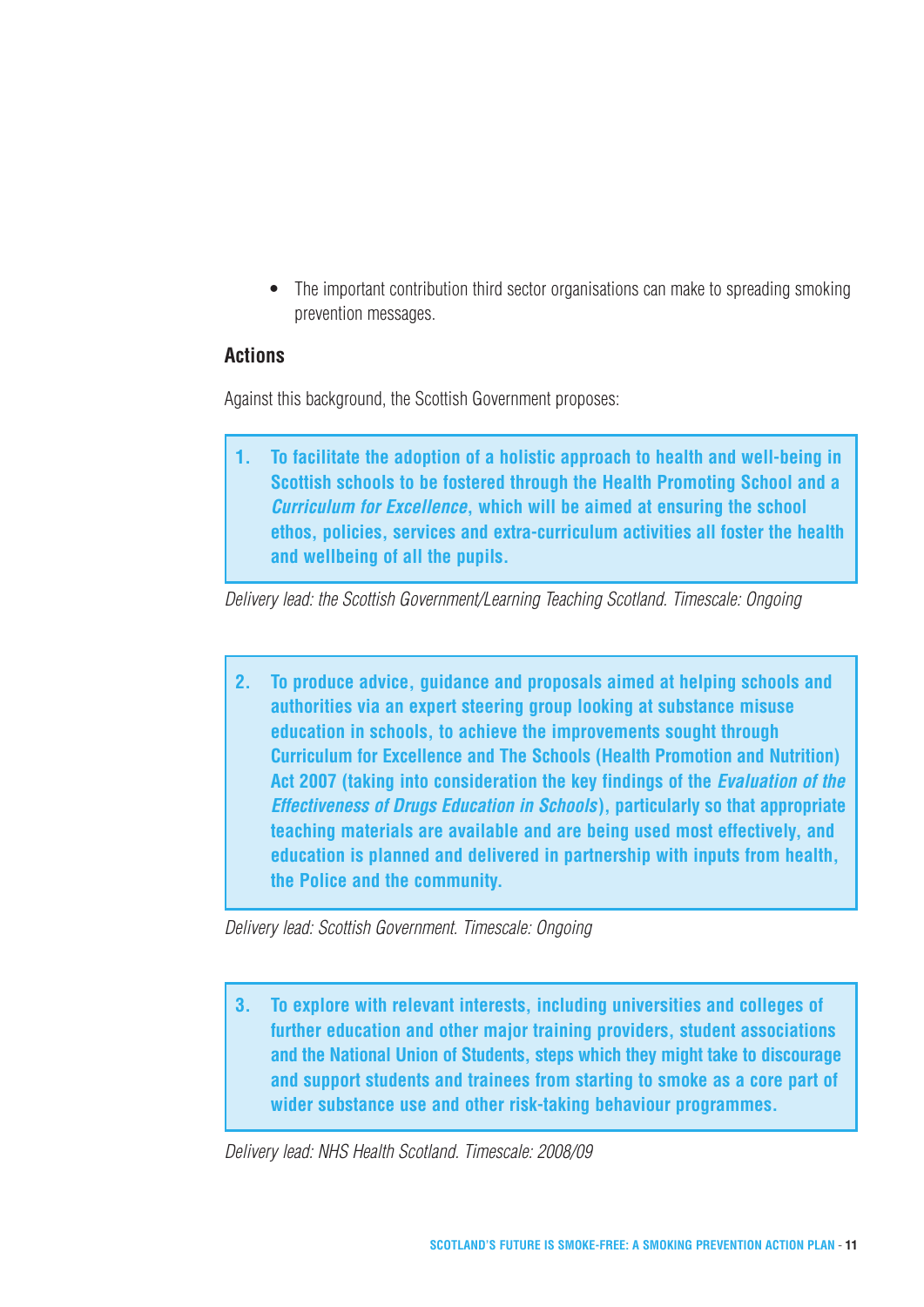**4. To explore with relevant interests and agencies steps which might be taken to engage with harder to reach groups such as those who are not in employment, education or training or who are in occupations or settings with higher than average smoking levels, including through engagement with the Scottish Prison Service and HM Forces.**

*Delivery lead: NHS Health Scotland/PATH. Timescale: 2008/09*

**5. To encourage all those responsible for smoking prevention activity aimed at children and young people to actively involve children and young people themselves in the planning and delivery of services and programmes to ensure their perspective is fully reflected in the approaches adopted and to encourage active citizenship.**

*Delivery lead: All relevant agencies - NHS Boards, Local Authorities etc. Timescale: Ongoing*

**6. To embrace tobacco issues within the Health Improvement Social Marketing Strategy (HISMS) to ensure that future national campaigns and the local activity underpinning this, including by third sector organisations, provides a clear, supportive and inclusive route map to positive behaviour leading to a healthy life.**

*Delivery lead: Scottish Government. Timescale: Ongoing*

**7. To consider, as part of the collaborative planning and approval mechanisms under the HISMS, the value of developing a multi-faceted campaign, integrated with local services and initiatives and engaging the full range of health and other professionals, which is targeted at parents to raise awareness of the impact of tobacco on their children's health, including from second-hand smoke, specifically aimed at encouraging smoke-free lifestyles, homes and family vehicles.**

*Delivery lead: Scottish Government/NHS Health Scotland. Timescale: Ongoing*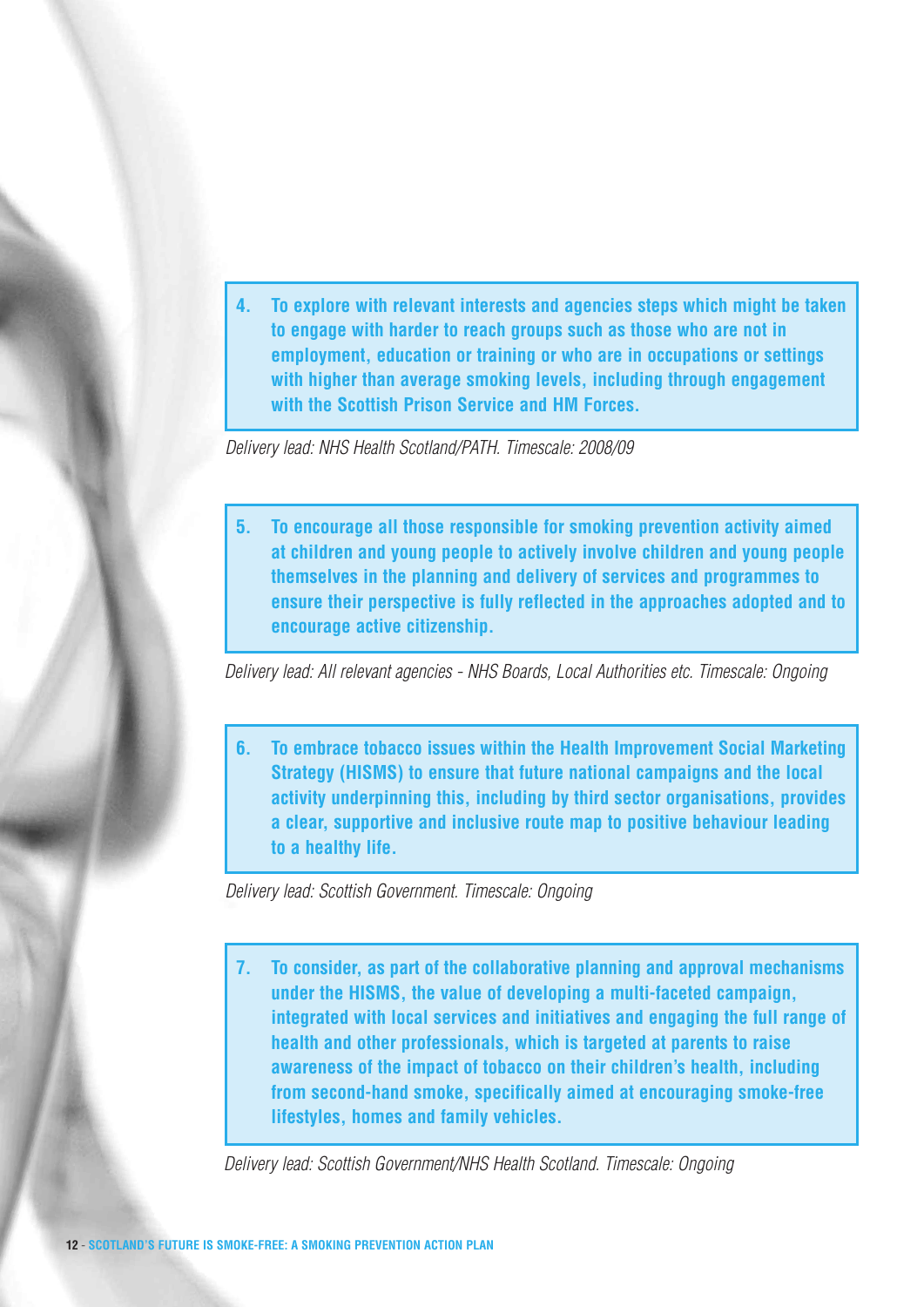**8. To ensure as part of the youth strand of the HISMS an ongoing multistranded media campaign is in place to discourage uptake of smoking by young people and which has a specific strand focusing on girls and young women in disadvantaged areas.**

*Delivery lead: Scottish Government Timescale: Ongoing*

**9. To encourage schools and all youth work/community settings where young people gather to adopt clear no smoking policies and in addition we ask that they reinforce messages concerning the addictiveness and health risks associated with smoking.**

*Delivery lead: Local Authorities/Community Learning and Development Partnerships/YouthLink Scotland/NHS Boards. Timescale: Ongoing*

**10. To develop and assess the feasibility of a small number of pilot interventions designed to discourage the uptake and/or encourage smoking cessation in young people, particularly those living in disadvantaged circumstances; and, if appropriate, to evaluate the effectiveness of the most promising intervention(s).**

*Delivery lead: NHS Health Scotland/Partnership Action on Tobacco and Health. Timescale: September 2009/10*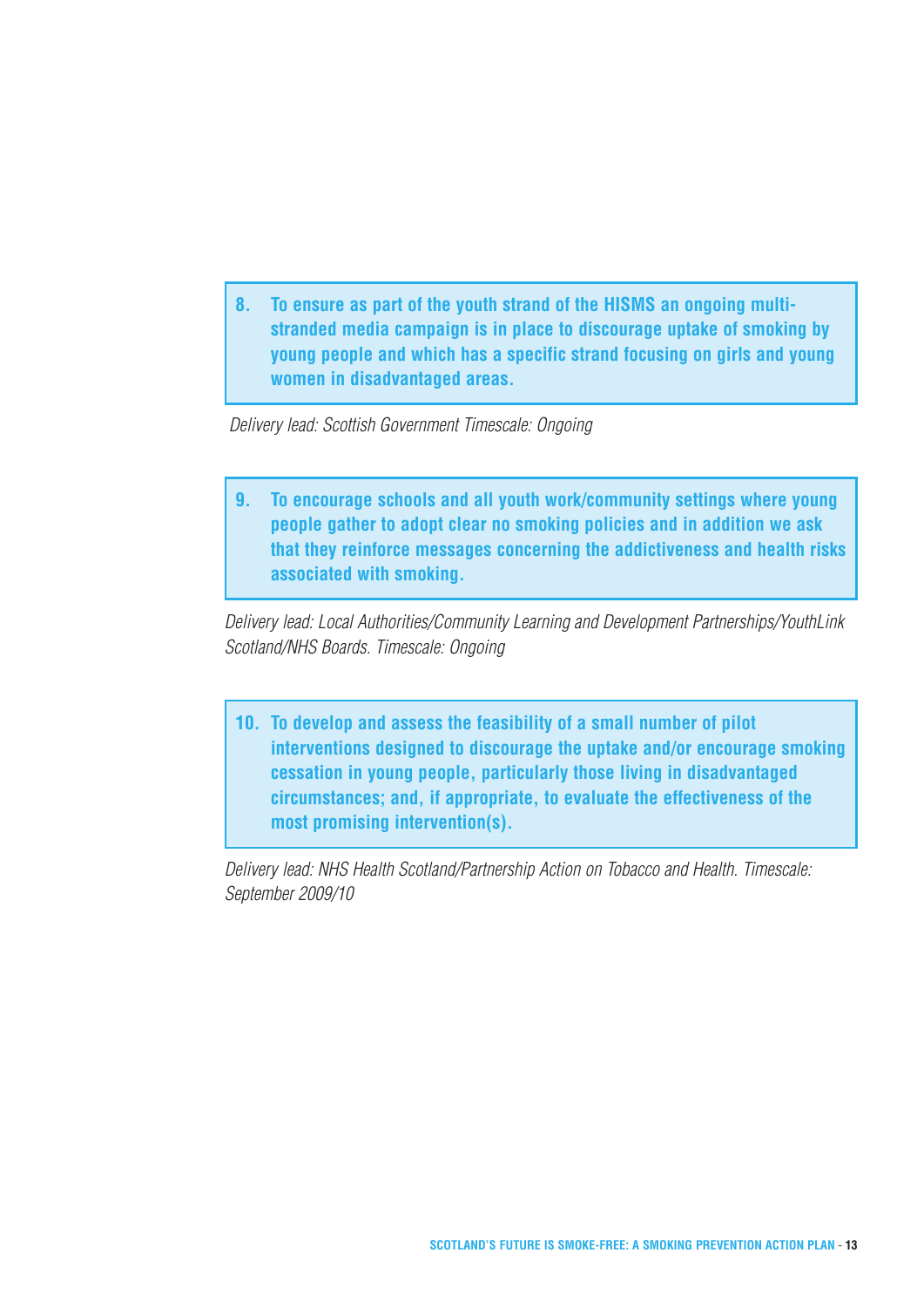### CHAPTER 4 **REDUCING THE ATTRACTIVENESS OF TOBACCO PRODUCTS**

**14** - **CONTINUING SCOTLAND'S JOURNEY TO NON-SMOKING: A SMOKING PREVENTION ACTION PLAN**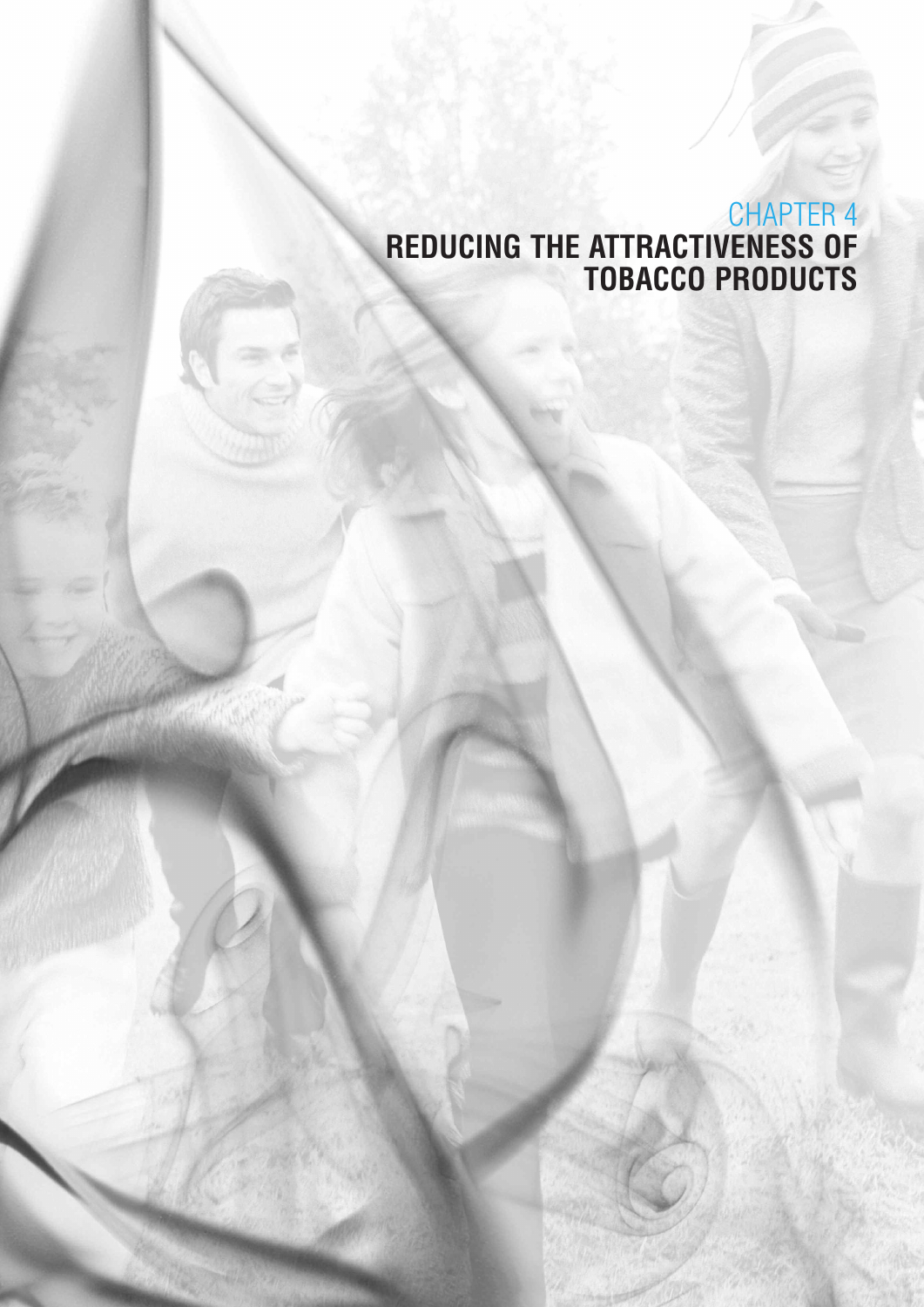# REDUCING THE ATTRACTIVENESS OF TOBACCO PRODUCTS

#### *"Let's be clear: there is no such thing as a 'safe' cigarette."*

*Philip Morris, International tobacco company*

#### **Current activity**

- **4.1** It has long been recognised that the marketing and promotion of tobacco products has done much to counter public health messages. Moreover, there is strong evidence linking the prohibition of tobacco advertising with a decrease in smoking levels. The SPWG report assesses the efforts made to date in order to reduce the impact of such activity:
	- Tobacco advertising and promotion was banned in the UK and across the EU in 2002 and tobacco sponsorship which substantially came to an end in 2005. As a result tobacco advertising in the press and on billboards; the promotion of tobacco products through brand-sharing, free gifts, coupons and mail shots; and the sponsorship of sporting and other events is banned, and internet advertising restricted.
	- In 2003, larger, hard-hitting health warnings on tobacco packs were introduced in the UK and misleading terms such as low-tar, mild and light were also banned. This was followed in August 2007 by legislation requiring picture warnings to appear on cigarette packs from the end of 2008, and on other tobacco products by the end of 2009.

#### **Future direction**

- **4.2** The SPWG report points to clear evidence that the marketing of cigarettes has been successful in encouraging young people to smoke and suggests that the ban on tobacco advertising and promotion is being undermined by other opportunities which exist for other forms of marketing (such as cigarette displays) and the positive images of smokers and smoking which appear in the media. In determining the way forward, key points borne in mind were:
	- Although tobacco advertising, promotion and sponsorship are prohibited in the UK, opportunities exist for other forms of marketing, including product placement and prominent displays of tobacco products at points of sale
	- While strong support was evident for SPWG's recommendation that displays of tobacco products should be banned, the consultation results suggest retailing interests are strongly opposed to such a move including for operational reasons, indicating a need to consider the proportionality of such a step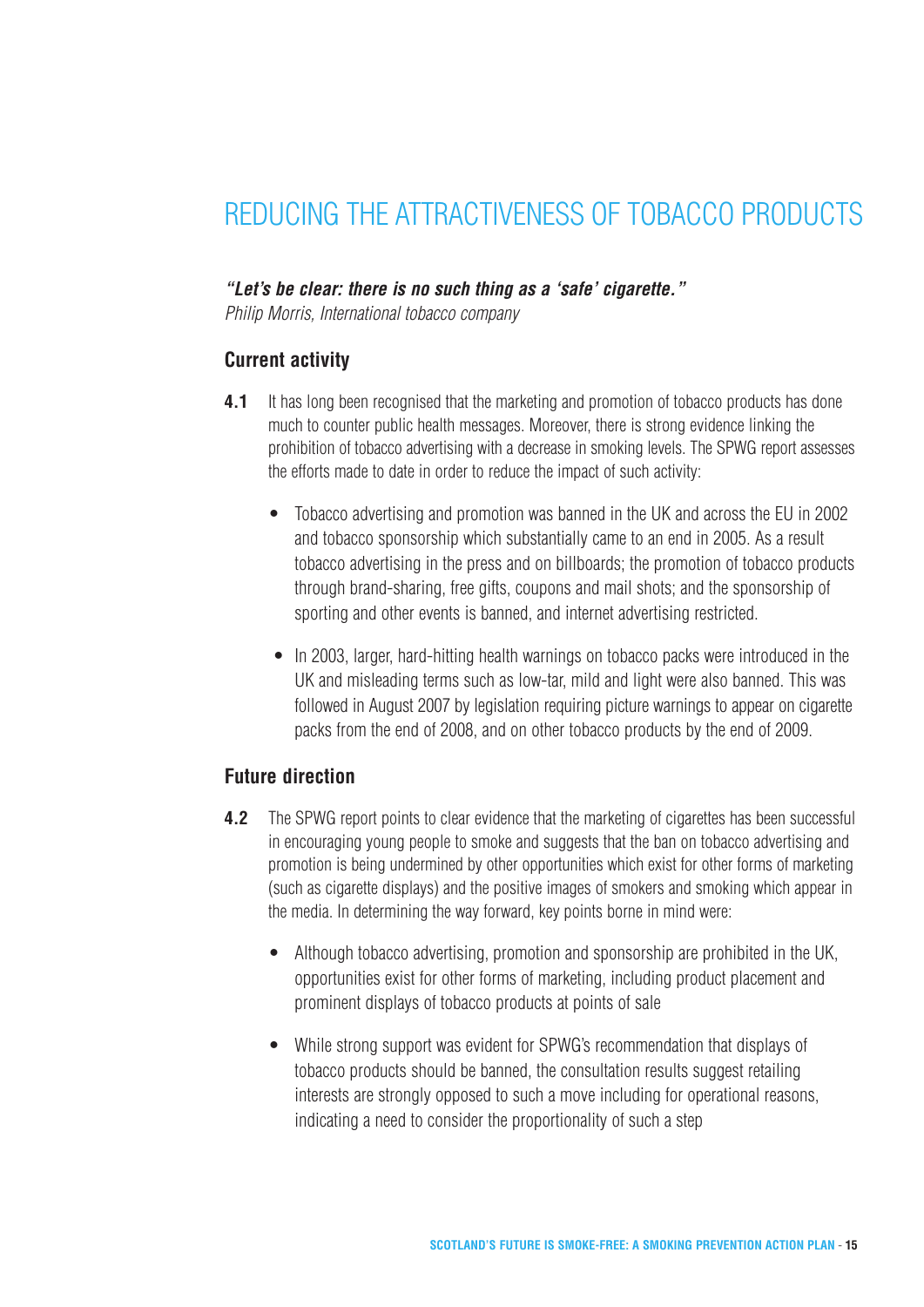- Positive images of smokers continue to be featured in the media, including youth media (e.g. films and magazines) and there is a suggestion from the young people's focus group that this normalises smoking
- The evidence to suggest graphic picture warnings are highly effective in discouraging people to quit smoking.

#### **Actions**

Against this background the Scottish Government proposes:

**11. To introduce legislative controls to further restrict the display of tobacco products at points of sale, and to work with retailers on the implementation of these measures.**

*Delivery lead: Scottish Government. Timescale: At the earliest legislative opportunity*

**12. To consider with the UK Government and other devolved administrations, the impact of the Tobacco Advertising and Promotion Act 2002 and consider further action which might be taken to reduce positive images of smoking in the media, including examining the impact of film classification, and the scope for making anti-smoking adverts mandatory prior to the screening of any film which contains smoking imagery.**

*Delivery lead: Scottish Government. Timescale: Ongoing*

**13. To consider with the UK Government and other devolved administrations the impact of the introduction by the end of 2008 of picture warnings on cigarette packs and to consider whether it would be desirable to move towards plain packaging of tobacco products.**

*Delivery lead: Scottish Government. Timescale: Ongoing*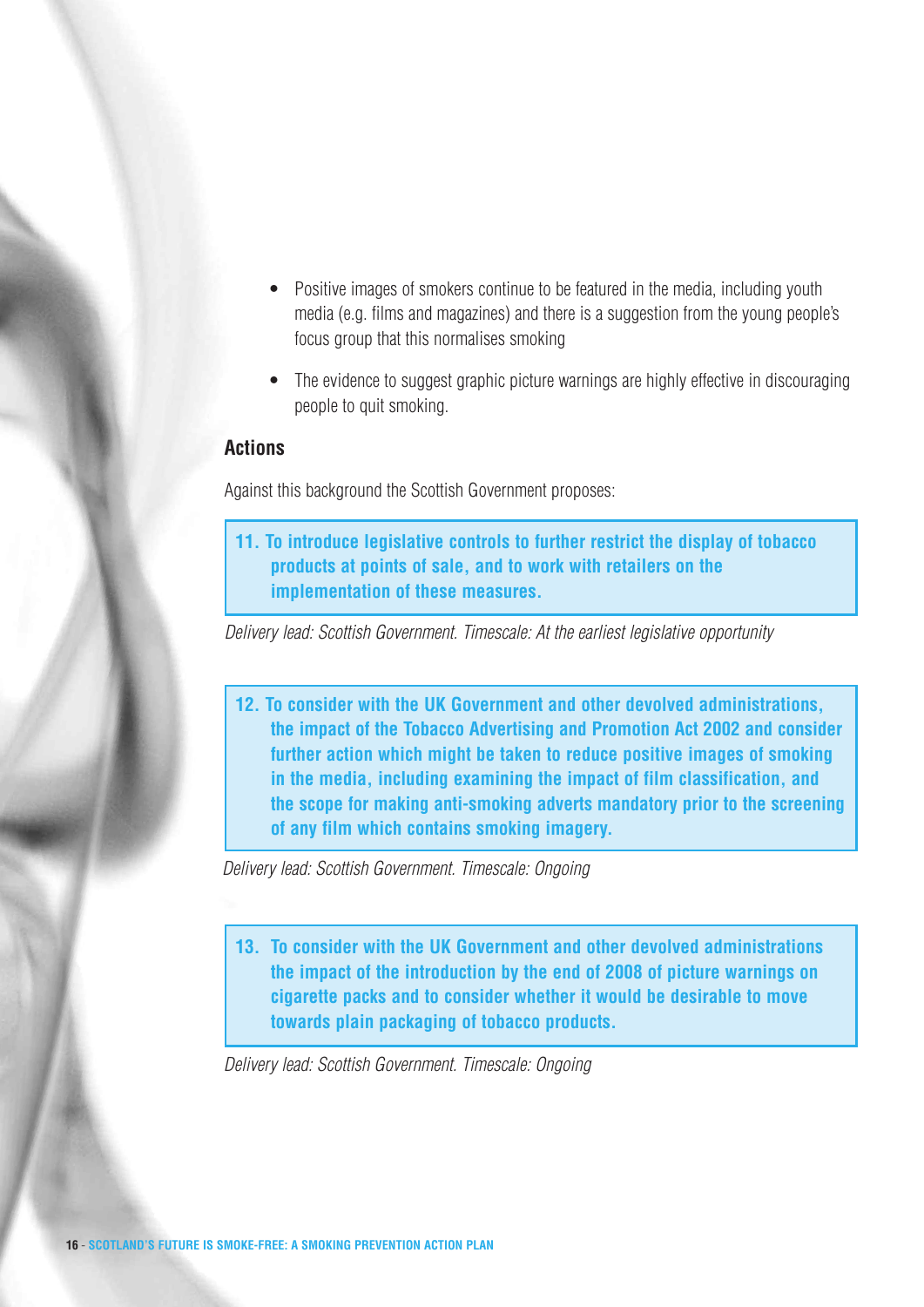**14. To encourage all organisations and agencies who in come into contact with children and young, including NHS organisations, local authorities and care providers, to have a health leadership role and be at the vanguard of changing smoking cultures in Scotland, by, for example, introducing smoke-free policies in external areas frequented by children and young people such as playgrounds.**

*Delivery lead: NHS organisations, local authorities and care providers, etc. Timescale: Ongoing*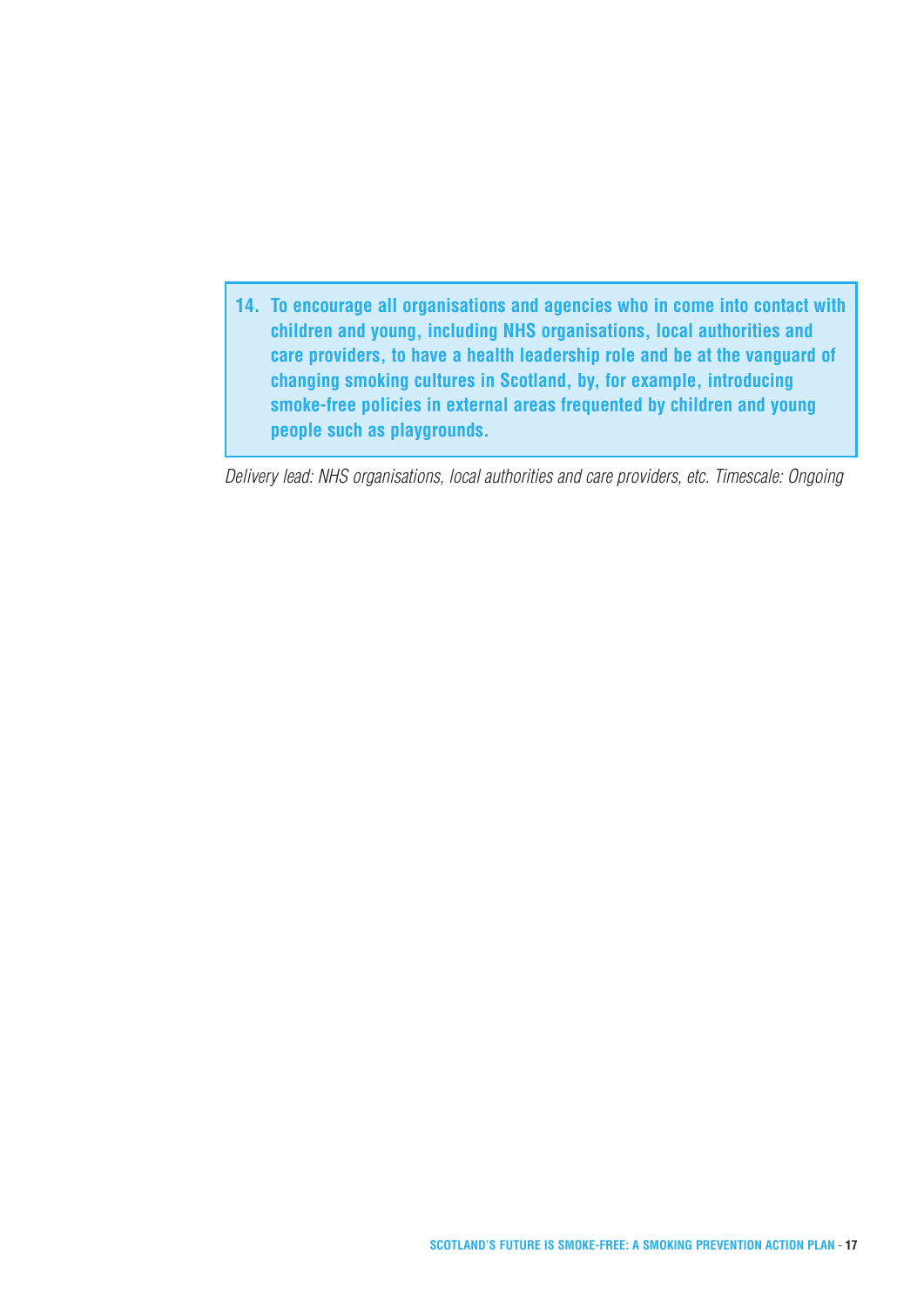### CHAPTER 5 **REDUCING THE AVAILABILITY OF TOBACCO PRODUCTS**

**18** - **CONTINUING SCOTLAND'S JOURNEY TO NON-SMOKING: A SMOKING PREVENTION ACTION PLAN**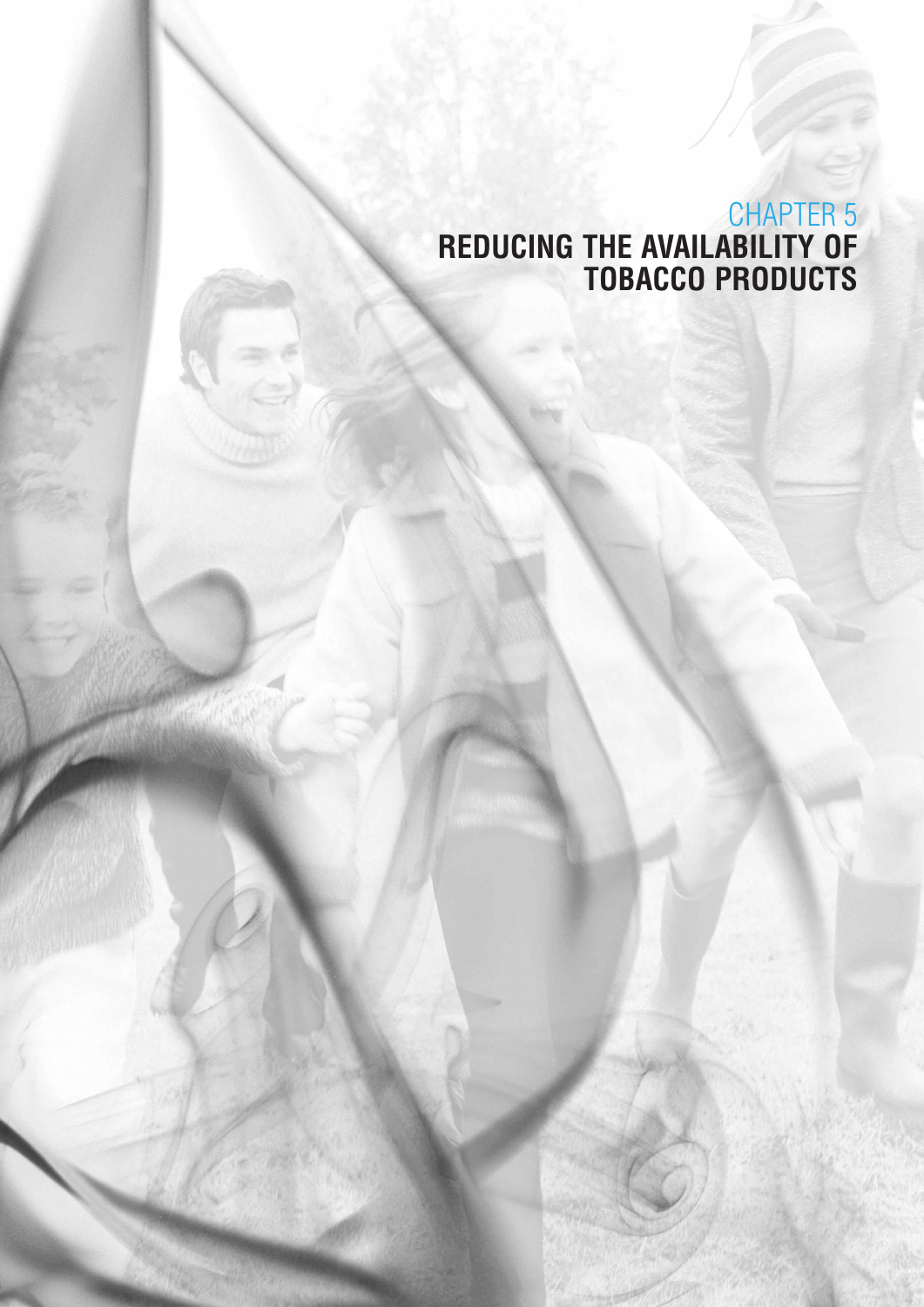# REDUCING THE AVAILABILITY OF TOBACCO PRODUCTS

*"Those who sell to the underage should be fined, and if they reoffend they should lose the right to sell tobacco products": Philip Morris International, tobacco company*

#### **Current activity**

- **5.1** Bearing in mind young people can only smoke if they are able to buy or otherwise get hold of cigarettes, measures to protect young people from the impact of tobacco, through legislation and other forms of regulation/control are a vital component of any smoking prevention strategy. It was for this reason, as recommended by the SPWG, that the age of sale was raised from 16 to 18 with effect from 1 October 2007. The SPWG report reviews the evidence and assesses efforts made to date to reduce youth access to cigarettes and other tobacco control products:
	- The Children and Young Persons (Scotland) Act 1937, which originally set the age of sale for tobacco at 16, was strengthened in 1991 to create new offences and penalties, including for selling unpackaged cigarettes. It also gave courts the power to order the removal of cigarette vending machines where the court is satisfied an underage young person has used it.
	- The steps taken since 1999 to strengthen enforcement activity, including the decision by the Lord Advocate, in February 2005, to allow evidence gained through test purchasing to be admissible as evidence.
	- In March 2000 the UK Government created the Tackling Tobacco Smuggling strategy<sup>10</sup> focusing on tackling the trade in smuggled cigarettes backed by a £209m funding package (see also paragraph 6.1).

#### **Future direction**

- **5.2** Tobacco products are widely available from retail outlets across Scotland and smuggled tobacco products are also available, particularly in more disadvantaged areas. The SPWG report calls for more vigorous enforcement of the tobacco sales law and for more effective measures to tackle tobacco smuggling. In determining the way forward, key points we have borne in mind are:
	- Surveys which suggest that young people have little difficulty in accessing cigarettes either from a range of shops or from vending machines
	- Evidence pointing to more stringent underage sales policies being associated with lower youth smoking rates

<sup>&</sup>lt;sup>10</sup> HM Customs and Excise/HM Treasury: Tackling Tobacco Smuggling: March 2000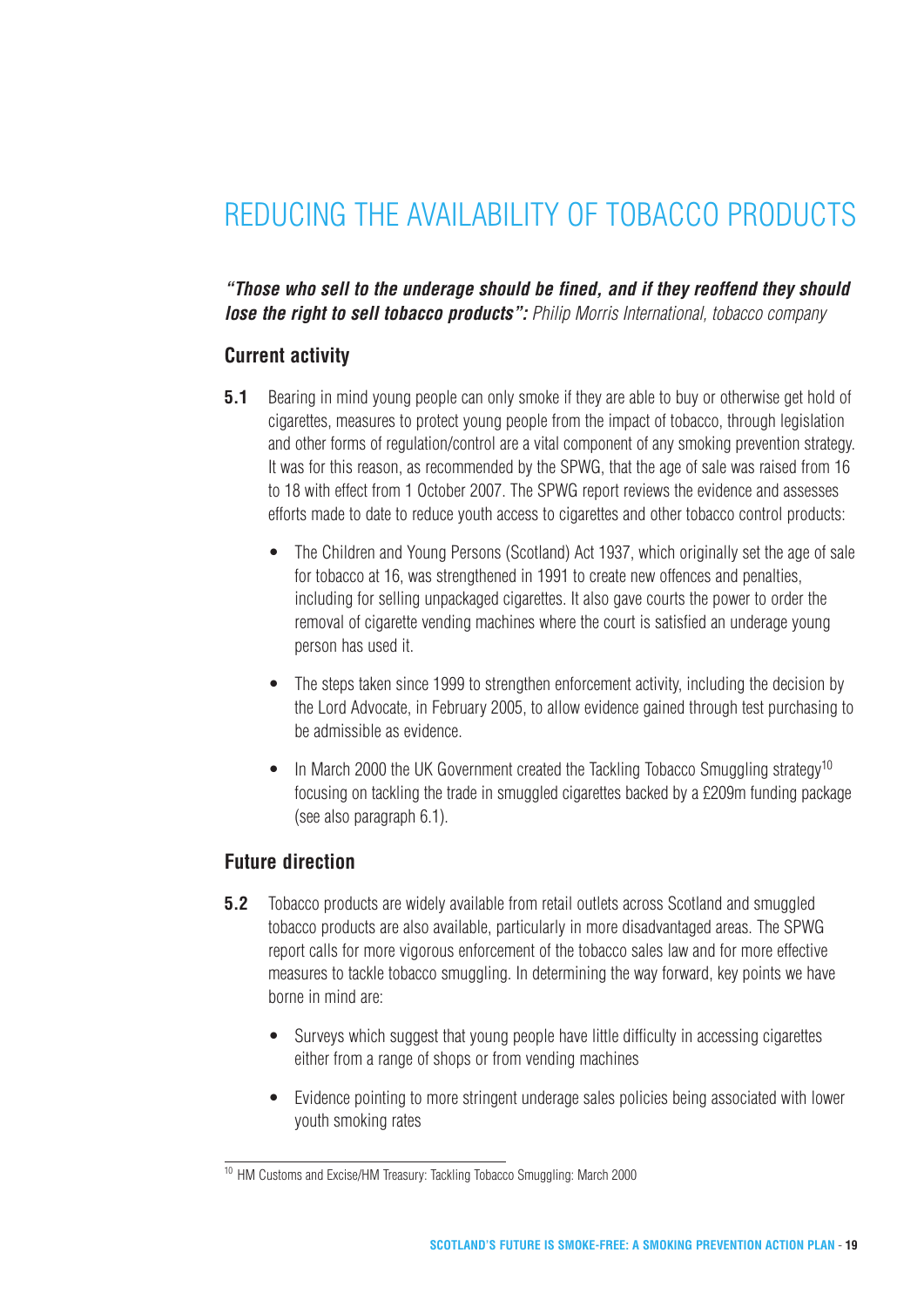- Good evidence to suggest vigorous enforcement of under-age sales law does reduce tobacco sales to minors
- The suggestion that statutory controls can contribute to shifting social norms by making smoking less socially acceptable within communities across Scotland
- The response to consultation which suggest that, while there is strong support for more vigorous enforcement of tobacco sales law, retailing interests are not convinced of the need for what they perceive to be a further burden to be placed on legitimate business by the introduction of a licensing scheme.

#### **Actions**

Against this background the Scottish Government proposes:

**15. To work in partnership with the Convention of Scottish Local Authorities (COSLA), Scottish local authorities, the Society of Chief Officers of Trading Standards in Scotland (SCOTSS) and other relevant interests to develop an outcome-focused scheme to secure more rigorous enforcement of tobacco sales law. Also, as per Action 20, to ensure this complements action to reduce illicit sales of tobacco.**

*Delivery lead: Scottish Government/Local authorities. Timescale: Launch scheme by end 2008*

**16. To review and update statutory controls on the sale of tobacco products. This will involve a number of possible measures, including the introduction of a system of licensing and new sanctions such as cautions and fixed penalty notices for breaches of the law.**

*Delivery lead: Scottish Government. Timescale: At the earliest legislative opportunity*

**17. To consider with relevant stakeholders, including at UK level, what further steps, including legislative, might be taken to reduce illegal sales of cigarettes from vending machines as part of the review at Action 16.**

*Delivery lead: Scottish Government. Timescale: As per Action 16*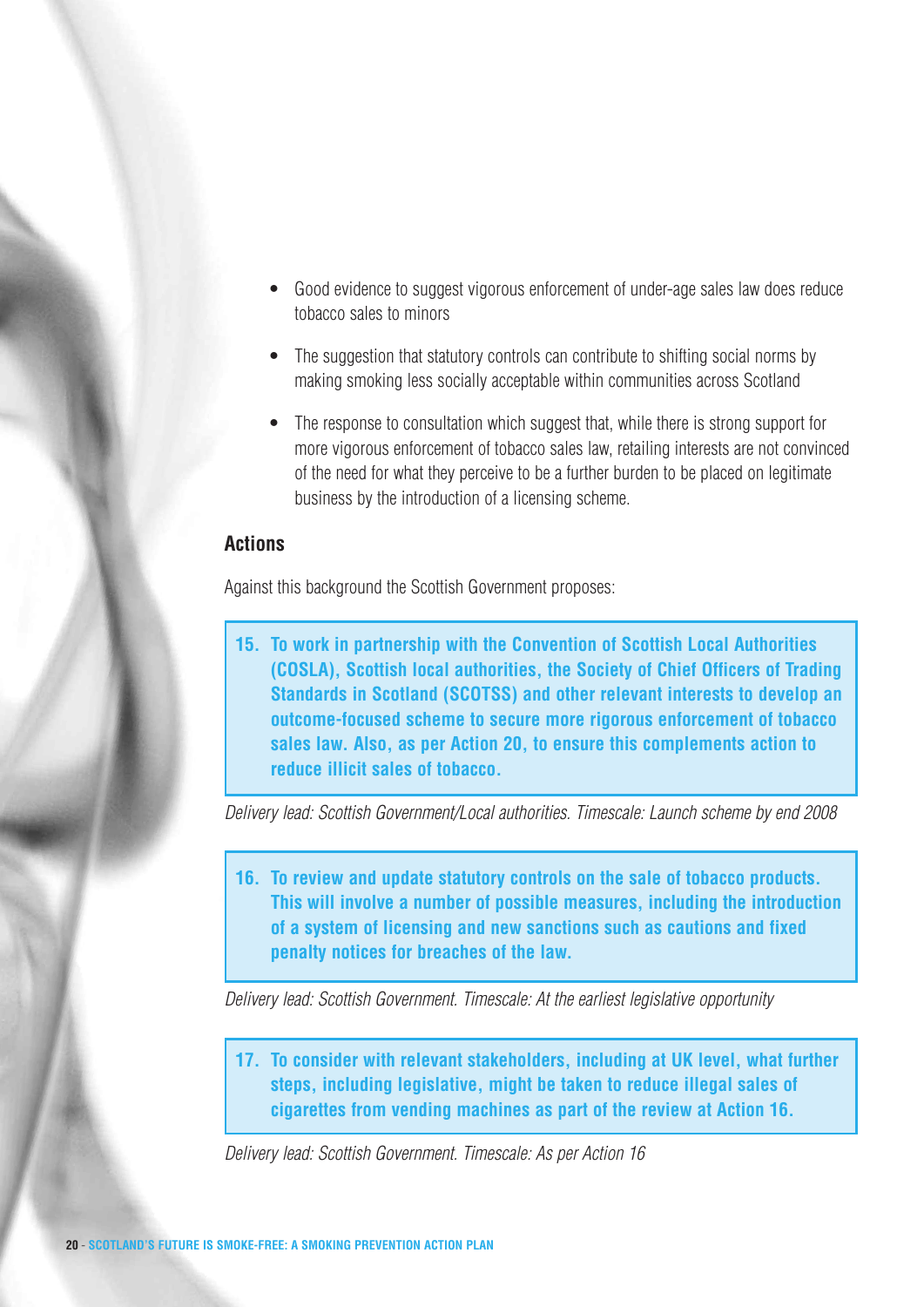**18. To continue to work with all relevant stakeholders, including retailers, to promote and embed a "no proof, no sale" culture, including through measures to encourage the uptake of Young Scot/Dialogue Youth** *"National Entitlement Card"***.**

*Delivery lead: Scottish Government. Timescale: Ongoing*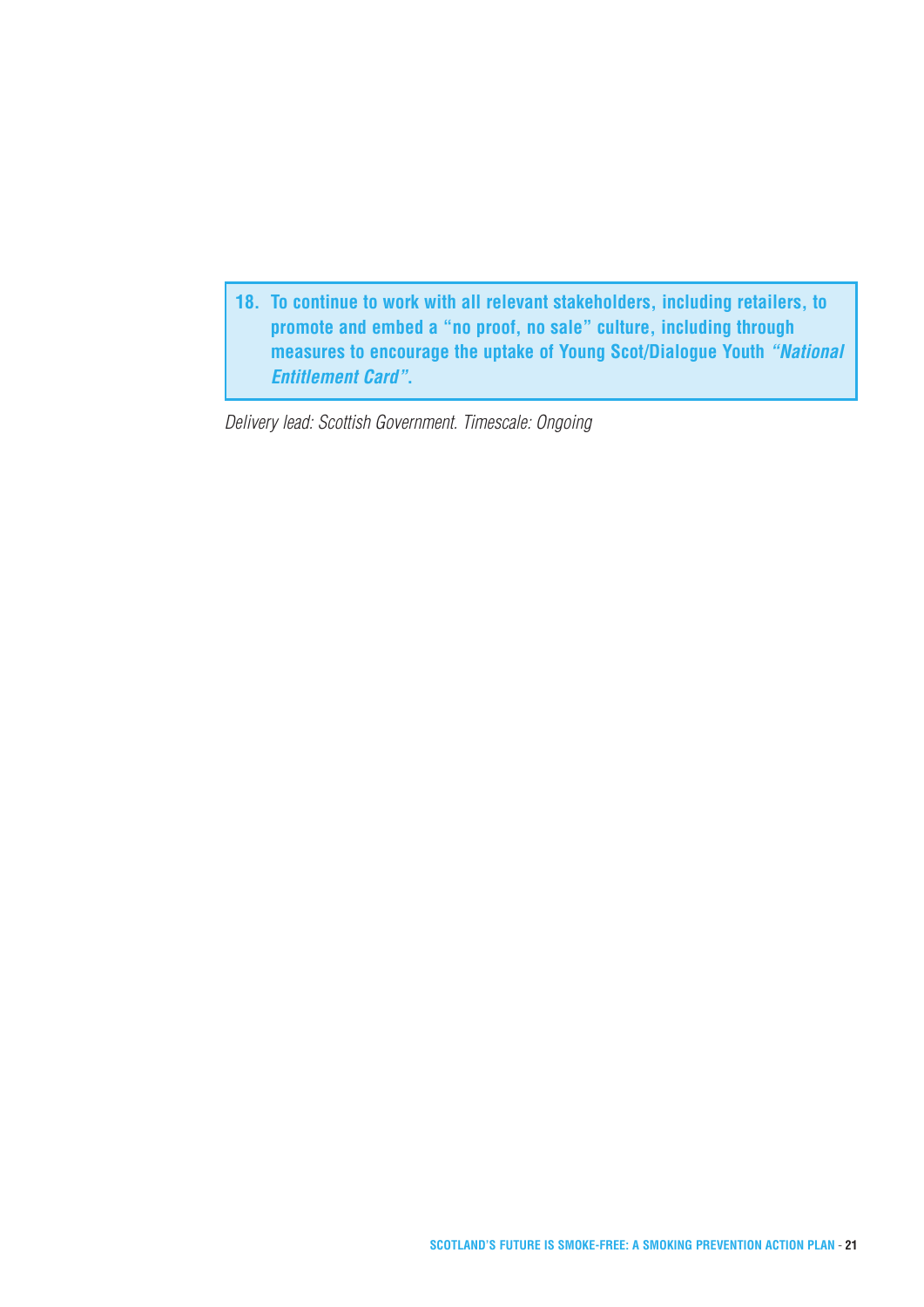### CHAPTER 6 **REDUCING THE AFFORDABILITY OF TOBACCO PRODUCTS**

**22** - **CONTINUING SCOTLAND'S JOURNEY TO NON-SMOKING: A SMOKING PREVENTION ACTION PLAN**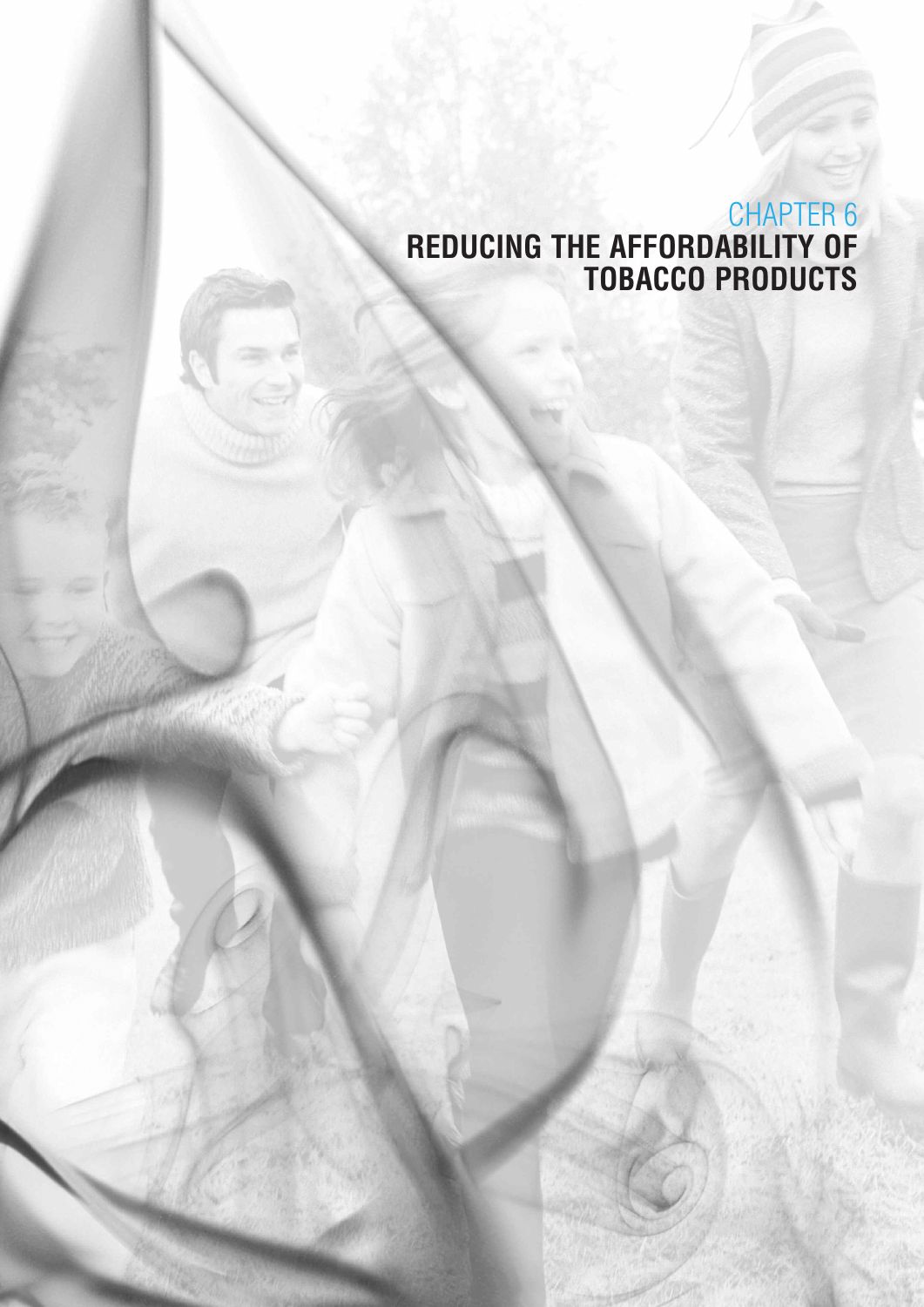# REDUCING THE AFFORDABILITY OF TOBACCO PRODUCTS

*"Price increases have been a highly successful way of helping people to become non-smokers: UK budget changes to tobacco duty have saved lives and prevented much serious illness." HM Revenue and Customs*

#### **Current activity**

- **6.1** There is strong evidence that tobacco taxation is a particularly effective way of reducing tobacco consumption among young people. It also suggests that cheaper smuggled tobacco products undermine the impact of pricing and sales control. Fiscal policy matters such as these are reserved to Westminster, and the SPWG report notes that since 2000:
	- The rise in duties has varied over the years but has been kept broadly in line with inflation. In the 2008 Budget duty was raised in line with inflation putting 11p on the price of a packet of 20 cigarettes.
	- As indicated at paragraph 5.1, the UK Government has been implementing a package of measures designed to curb smuggling, including the deployment of 1,000 additional Customs officers; additional specialist investigators and intelligence staff; additional x-ray scanners; tougher sanctions and penalties; and a public awareness campaign. In addition cigarette packets and hand-rolling tobacco sold for consumption in the UK are now required to carry a duty paid mark.

#### **Future direction**

- **6.2** The price of tobacco products is one of the most important factors in determining consumption and, thus, taxation policy is one of the main tools for preventing nicotine addiction. As indicated above the availability of much cheaper smuggled tobacco products - both cigarettes and loose tobacco - sold from vans, at open-air markets and by other means across the UK, undermines fiscal policies aimed at reducing tobacco consumption. Key points we have borne in mind:
	- The UK has the highest priced cigarettes in the EU. In the Cancer Reform Strategy<sup>11</sup> for England and Wales which was published on 19 November, the UK Government pledged to continue to follow a policy of using tax to maintain the high price of tobacco at levels that impact on smoking prevalence.

<sup>11</sup> Department of Health: Cancer Reform Strategy; 2007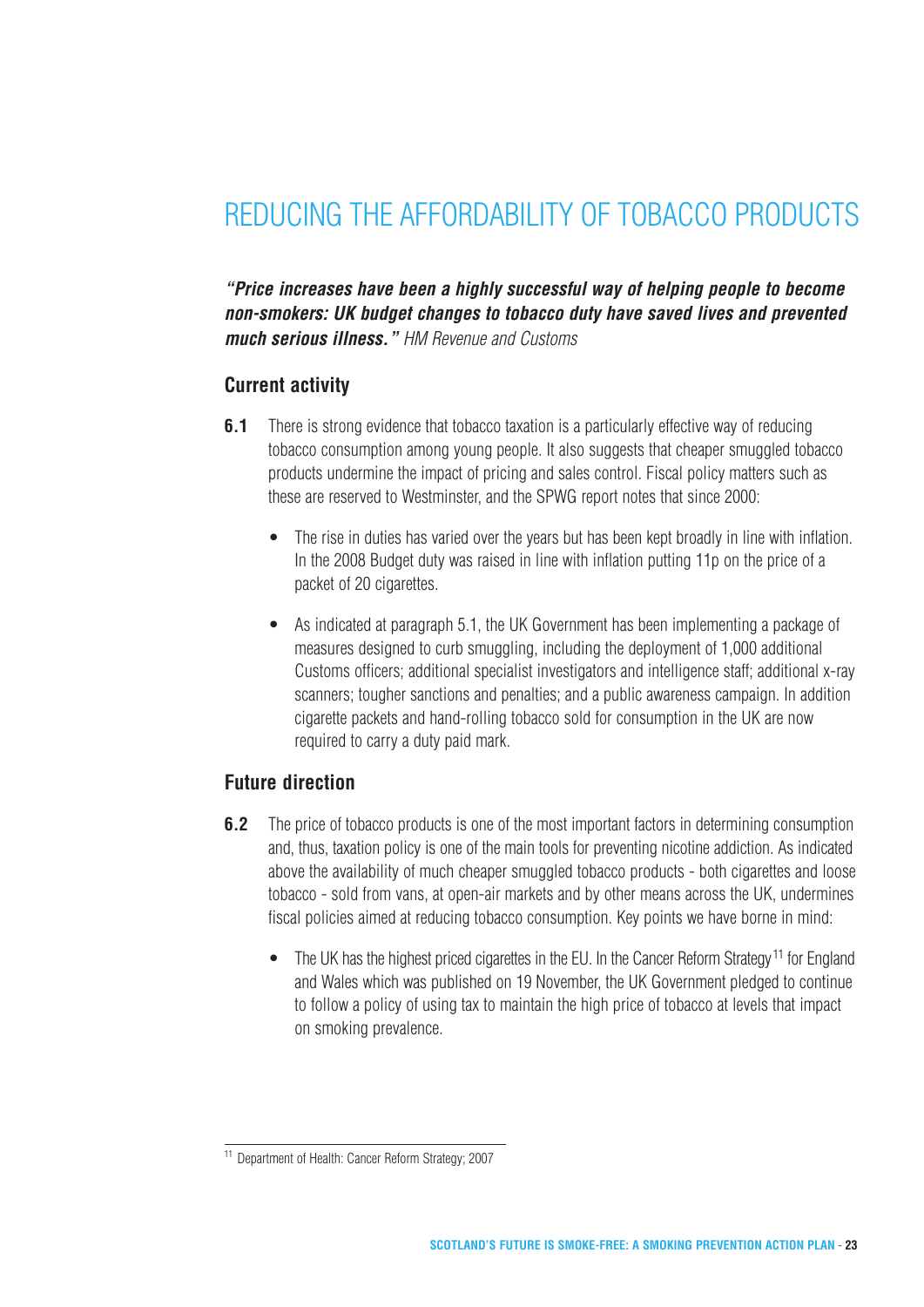- Young people may be up to three to four times more price sensitive than older adults. This is borne out by a systematic review among 13 to 24 year olds which concluded that price affected both the number of young smokers and the amount of tobacco consumed.
- The World Bank has calculated that a 10% increase in the price of cigarettes on average reduces demand by 4% in high-income countries such as the UK. The effect of a 10% price increase would be to reduce consumption in the UK by about 3 billion cigarettes per year.
- Although there is a lack of empirical evidence about the effectiveness of banning the sale of packets of less than 20 cigarettes on young people's smoking prevalence, there is growing concern, including among the World Health Organisation, about the relationship between packets of 10 cigarettes or "kiddie packs" and tobacco consumption among young people. Recent research from the Republic of Ireland indicates that 75% of smokers under 17 buy packs of 10.
- Tobacco smuggling constitutes a serious public health risk by undermining initiatives aimed at reducing tobacco consumption. As smuggled tobacco is most likely to be sold in deprived areas and increasingly to target children, smuggling would appear to have a disproportionate impact on smoking behaviour by young people in these areas and be a factor in perpetuating health inequalities.
- The announcement made by the UK Government in the 2008 budget that tackling tobacco smuggling would be a major priority for the newly-established UK Borders Agency.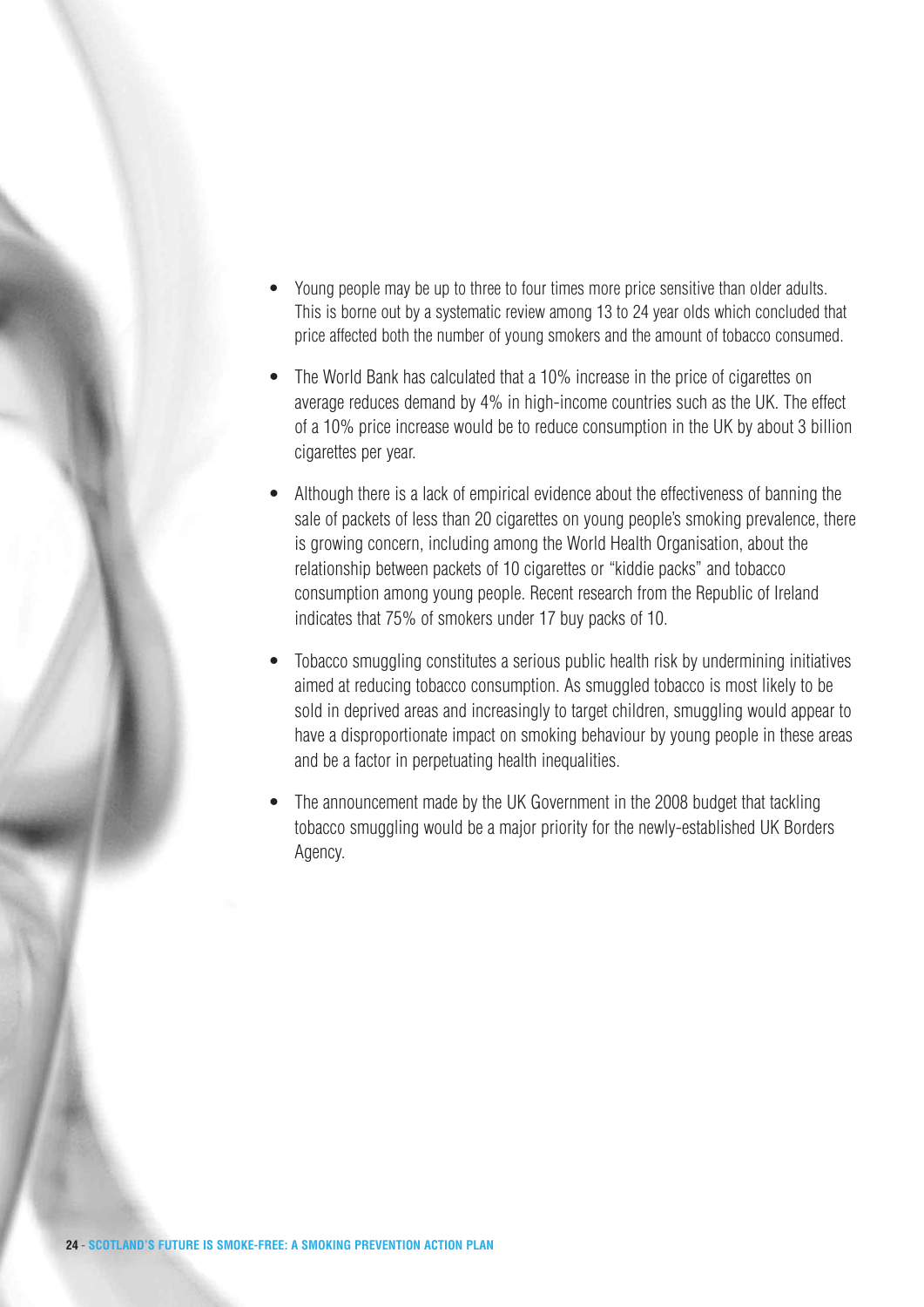#### **Actions**

Against this background the Scottish Government proposes:

**19. To keep the pressure on the UK Government to ensure duty on tobacco products is sufficiently high to keep prices in line with the cost of living.**

*Delivery lead: Scottish Government. Timescale: Ongoing*

**20. To collaborate with Her Majesty's Revenue and Customs to reduce the impact of illicit sales of tobacco products on Scottish communities with action linked to better enforcement of tobacco sales law as per Action 15.**

*Delivery lead: Scottish Government. Timescale: Ongoing*

**21. To consider issues arising from the sale of cigarettes in packets of less than 20, as part of the planned legislative review proposed at Action 16.**

*Delivery lead: Scottish Government. Timescale: As per Action 16*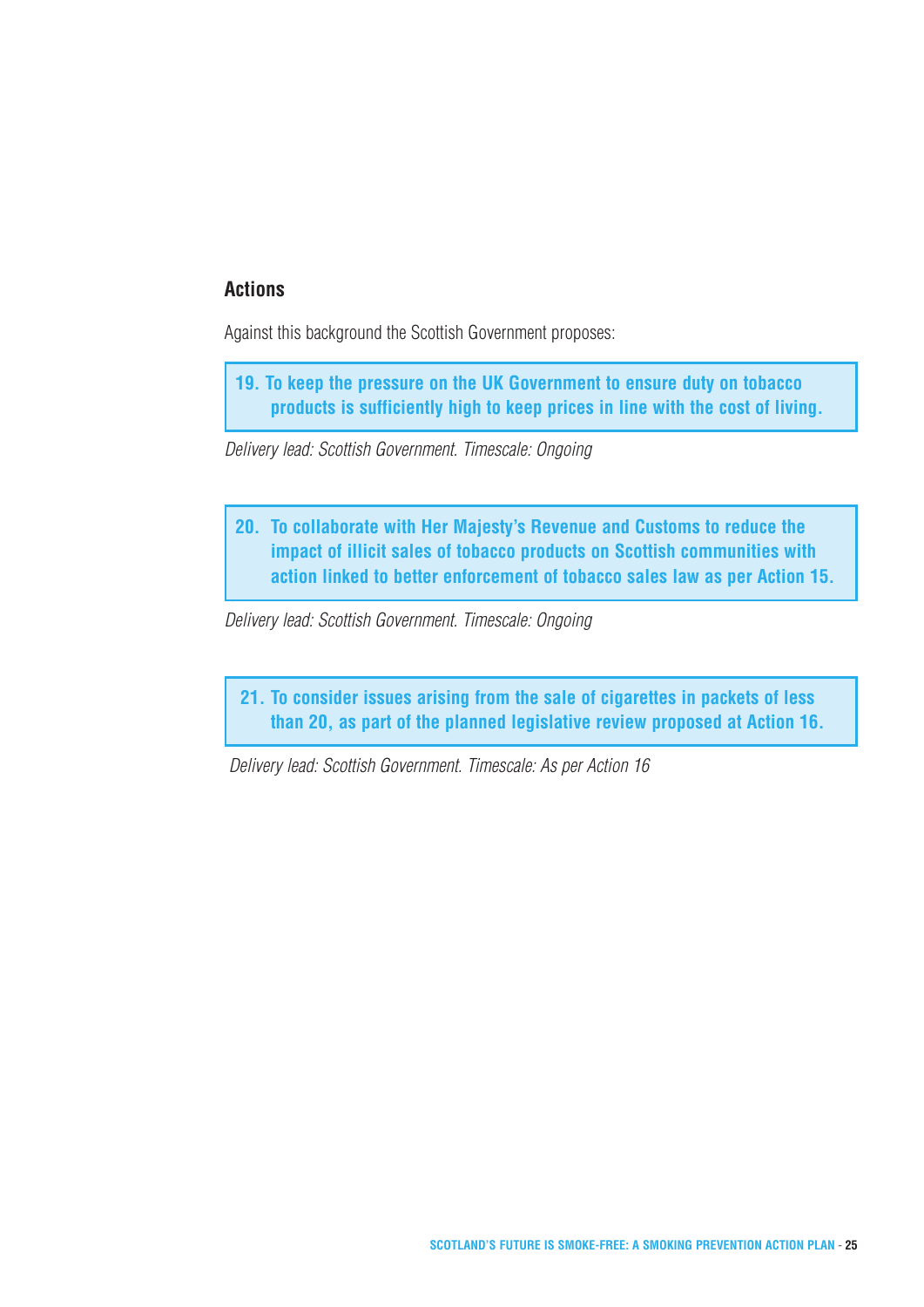### CHAPTER 7 **DELIVERING, RESOURCING, AND MEASURING PROGRESS**

**26** - **CONTINUING SCOTLAND'S JOURNEY TO NON-SMOKING: A SMOKING PREVENTION ACTION PLAN**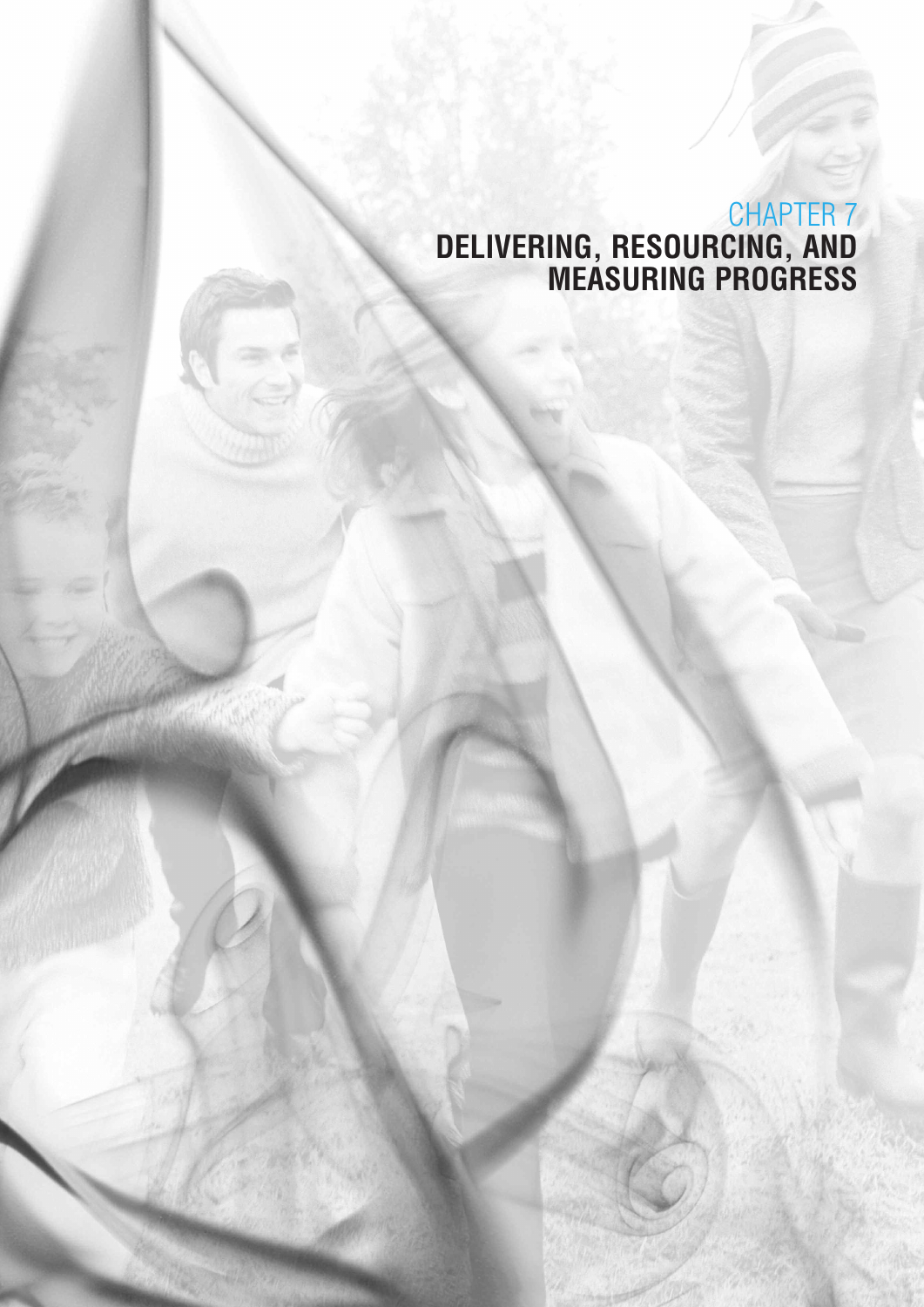## DELIVERING, RESOURCING, AND MEASURING PROGRESS

#### *"By focusing on outcomes we expect those delivering services to be freed to collaborate in achieving those outcomes"*

*Shona Robison MSP, Minister for Public Health, NHS Annual Conference, June 2007*

#### **Delivering**

- **7.1** Earlier chapters of this Plan have described the challenges faced, including trends in youth smoking, and how a number of different organisations and interests will contribute towards achieving our ambition for a non-smoking Scotland. The SPWG report highlights the important contribution of a range of different professionals and individuals who can bring influence to bear upon children and young people to encourage and promote a smoke-free lifestyle from parents and carers through to teachers and youth leaders, nurses, doctors and other health professionals. It also stressed the importance of involving young people themselves in the policy development process.
- **7.2** At a strategic level a wide range of organisations and interests will have a role to play in delivering the actions set out in this Action Plan. At national level:
	- The Scottish Ministerial Working Group on Tobacco Control will oversee the Action Plan's implementation as part of its overall responsibilities for providing expert advice to the Scottish Government on tobacco control.
	- The Scottish Government will play a major role in ensuring effective delivery and, specifically, we will be responsible for disseminating and promoting the Plan widely; ensuring appropriate systems are in place to measure its success; and making new resources available to facilitate that delivery. An additional £9m over the next 3 years (2008/09 to 2010/11) is being made available to support action in this Plan, bringing the total specific resources for tobacco control to £42m over the same period.
	- The Convention of Scottish Local Authorities (COSLA) will play an important role in fostering, co-ordinating and overseeing the local authorities' contribution to delivering action within the Plan.
	- The Scottish Prison Service and other relevant criminal justice authorities, alongside other agencies, will play an important role in engaging harder to reach groups.
	- NHS Health Scotland will also have a key role in delivery including through partnership working with other key interests, for example, in providing the evidence base for action, supporting the continuous improvement approach to effective interventions, and in developing and supporting the health promotion and education aspects of the Action Plan.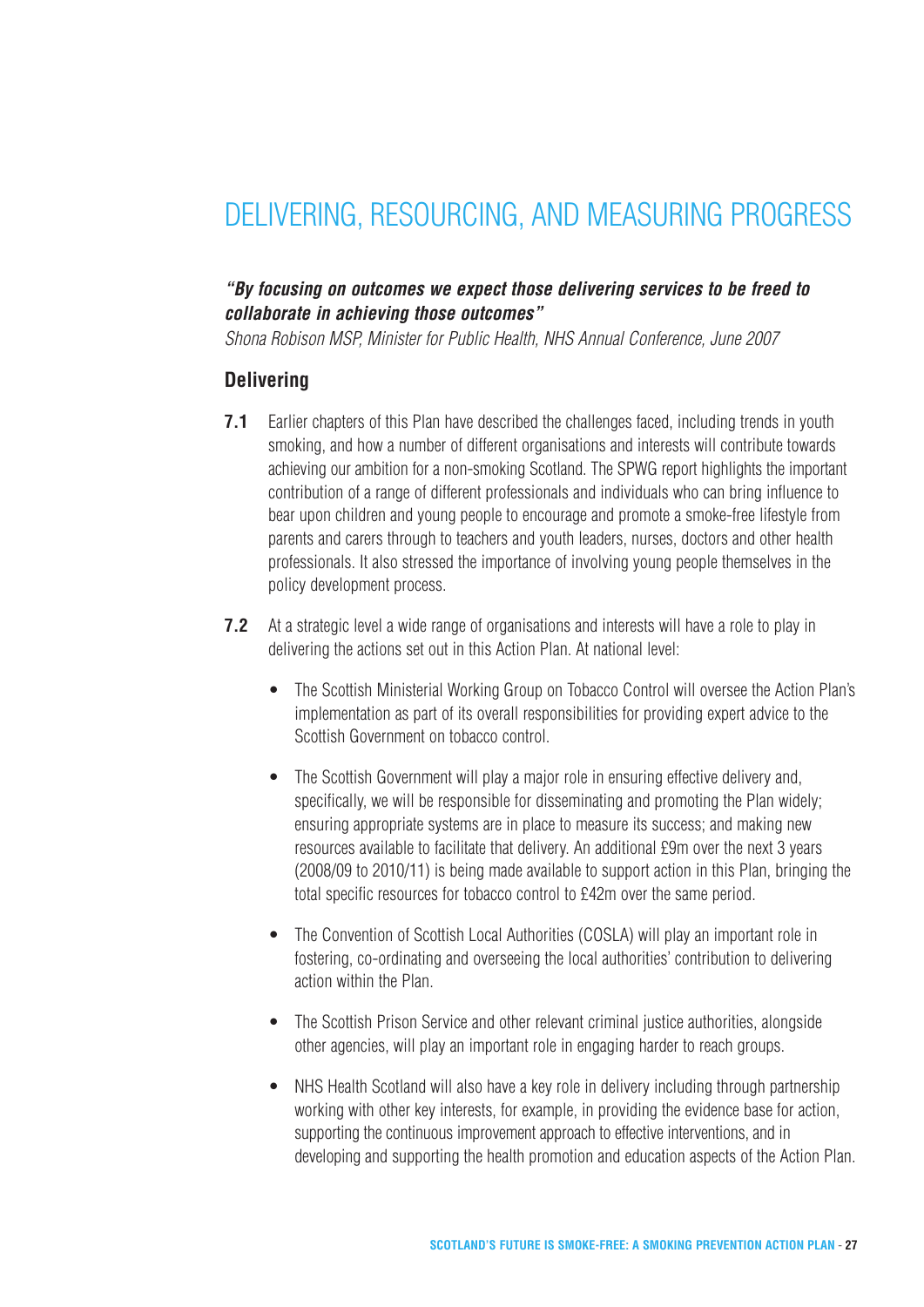- Other key bodies include ASH Scotland, Partnership Action on Tobacco and Health, the Scottish Tobacco Control Alliance, the Scottish Cancer Coalition on Tobacco, Learning and Teaching Scotland, Young Scot and YouthLink Scotland, who all have a role in supporting the objectives set out here.
- Academic institutions and research units will have an important role to play in developing evidence to inform policy.
- **7.3** At local level, NHS Boards, Local Authorities, and their community planning partners in collaboration with local business and communities, including local tobacco control alliances, will be responsible for ensuring delivery. Key points to bear in mind:
	- As reflected in section 1.3 of "Better Health, Better Care", Community Health Partnerships (CHPs) have a crucial role to play in delivering better outcomes.
	- The new national performance framework for local authorities and their partners which is enshrined in the Scottish Government and Local Authority concordat which underpins the funding provided to local government in Scotland over the period 2008-9 to 2010-11.
	- The changes to the HEAT targets which reflect the thinking emerging from the review of health improvement performance management which aims to spell out the specific contribution of the NHS – along with partners in local authorities, and the voluntary and community sector – to achieving shared national outcomes and targets.
	- The importance of interventions and approaches adopted being based on existing evidence of effectiveness.

#### **Resourcing**

**7.4** Much of the action in this Plan will be delivered through use of resources already within the system although in some cases there may require to be a refocusing or reprioritisation of efforts, for example in social marketing and communications activity. However, it is recognised that in order to boost delivery of action within this plan some additional pump priming funding is necessary and, as indicated above, an additional £9m is being made available over the next 3 years (2008/09 to 2010/11) for this purpose.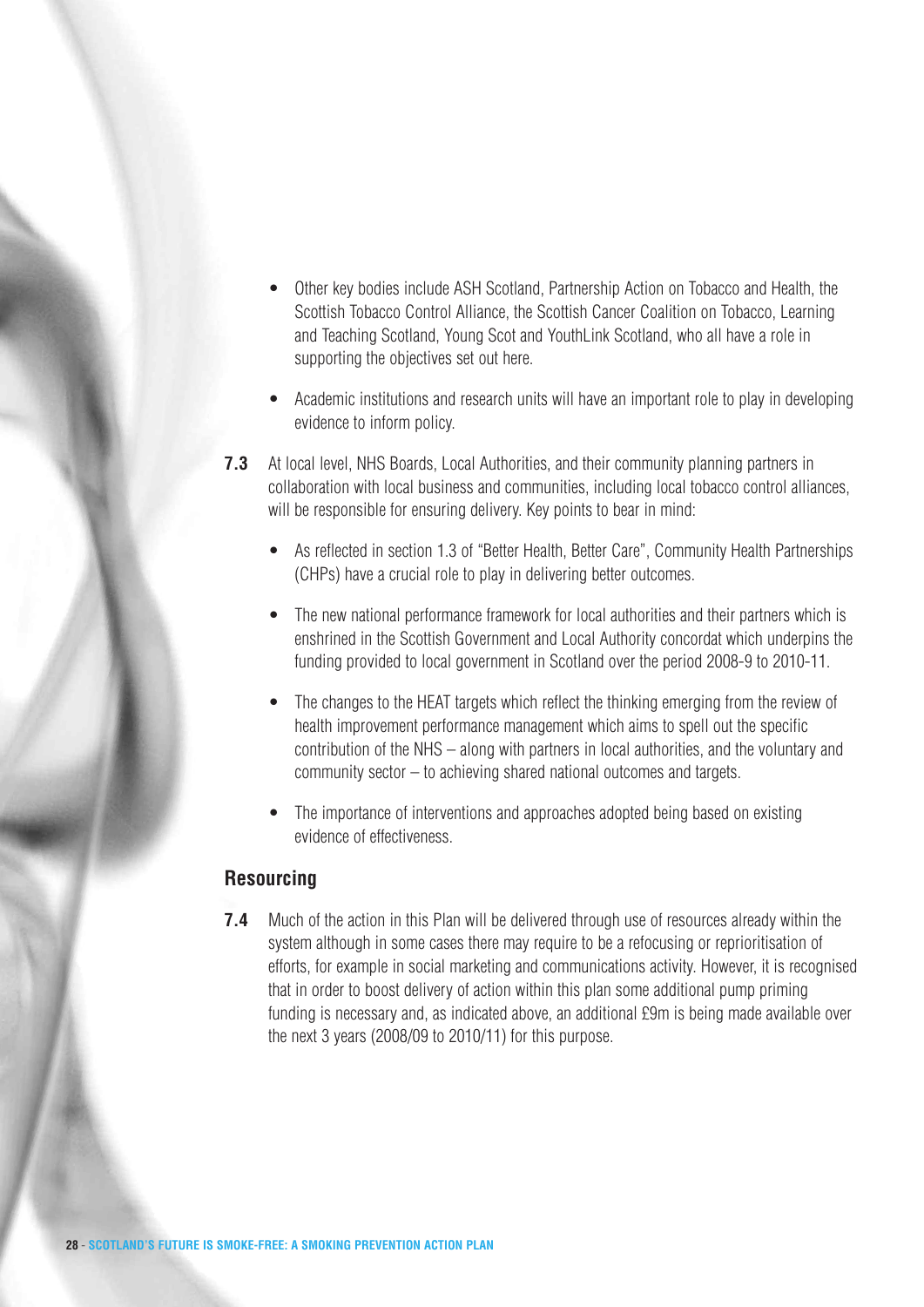#### **Measuring progress**

- **7.5** Targets are a key means of both driving progress and measuring performance. The current smoking reduction targets were originally set in the 1999 White Paper*"Towards a Healthier Scotland"* <sup>12</sup> and the adult targets were rebased and tightened in January 2006. The current targets are:
	- To reduce smoking among adults (16 and over) from 26.5 in 2004 to 22% by 2010.
	- To reduce smoking among children and young people (aged 12 to 15) from 14% to 12% between 1995 and 2005 and to 11% by 2010.
- **7.6** Targets are monitored through the Scottish Household Survey (16 and over) and the Scottish Schools Adolescent Lifestyles and Substance Use Survey (13 and 15 year olds). In 2006, 25% of adults (16 and over), 4% of 13 year olds and 15% of 15 year olds were regular smokers.
- **7.7** Local authorities' contribution will be measured through their Single Outcome Agreements which include scope for national indicators and targets, including those which to contribute towards reductions in smoking prevalence.
- **7.8** It is important for performance management activity not only to monitor progress against the targets but to evaluate and assess the impact of different measures. Research and evidence gathering will also have a place to play in determining policy.

#### **Actions**

Against this background, the Scottish Government proposes:

**22. To use the Scottish Ministerial Working Group on Tobacco Control to oversee and advise upon the implementation of this Action Plan.**

*Delivery lead: Scottish Government. Timescale: Ongoing*

**23. To allocate additional funding to NHS Boards of £1.5m in each of the years 2008/9 to 2010/11 to enable them to co-ordinate action locally to underpin the measures outlined in this Action Plan and to ensure this is reflected in their tobacco control programmes.**

*Delivery lead: Scottish Government/NHS Boards. Timescale: From 2008/09*

<sup>&</sup>lt;sup>12</sup> *Towards a Healthier Scotland.* The Scottish Office 1999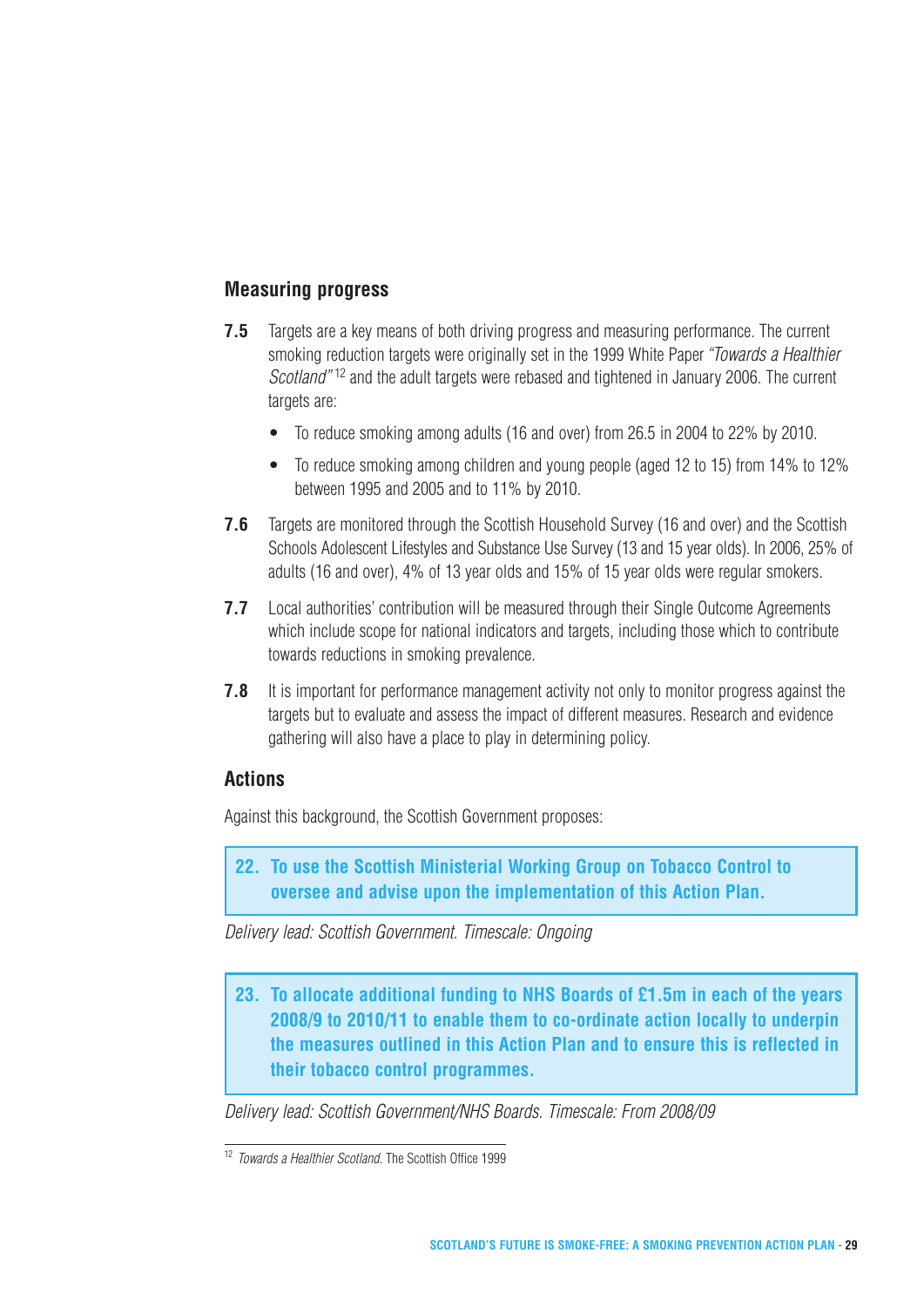**24. To continue to support the activities of ASH Scotland, the Scottish Tobacco Control Alliance and Partnership Action on Tobacco and Health within an agreed outcome framework specifying their contribution to the actions identified in this Plan.**

#### *Delivery lead: Scottish Government Timescale: From 2008/09*

**25. To allocate funding within the spirit of the new relationship between the Scottish Government and local authorities, of £1.5m in each of the years 2008/09 to 2010/2011 to enable them, as set out at Actions 15, 18 and 20, to step up enforcement of tobacco sales law and to work in partnership with HM Revenue and Customs to tackle illicit sales of tobacco.**

#### *Delivery lead: Scottish Government/Local Authorities. Timescale: From 2008/09*

- **26. To set new separate targets for boys and girls aged 13 and 15 and for 16 to 24 year olds to reflect the action within this plan as follows:**
	- **To reduce the level of smoking amongst 13 year old girls from 5% in 2006 to 3% in 2014.**
	- **To reduce the level of smoking amongst 13 year old boys from 3% in 2006 to 2% in 2014.**
	- **To reduce the level of smoking amongst 15 year old girls from 18% in 2006 to 14% in 2014.**
	- **To reduce the level of smoking amongst 15 year old boys from 12% in 2006 to 9% in 2014.**
	- **to reduce the level of smoking amongst 16 to 24 year olds from 26.5% in 2006 to 22.9% in 2012.**

*Delivery lead: Scottish Government. Timescales: From 2008/09*

**27. To develop a research and evaluation framework to support the action in this plan setting clear timelines for action under the plan to be reviewed, as part of the wider tobacco control research and evaluation programme for** *"A Breath of Fresh Air for Scotland"***.**

*Delivery lead: NHS Health Scotland. Timescale: 2008/09*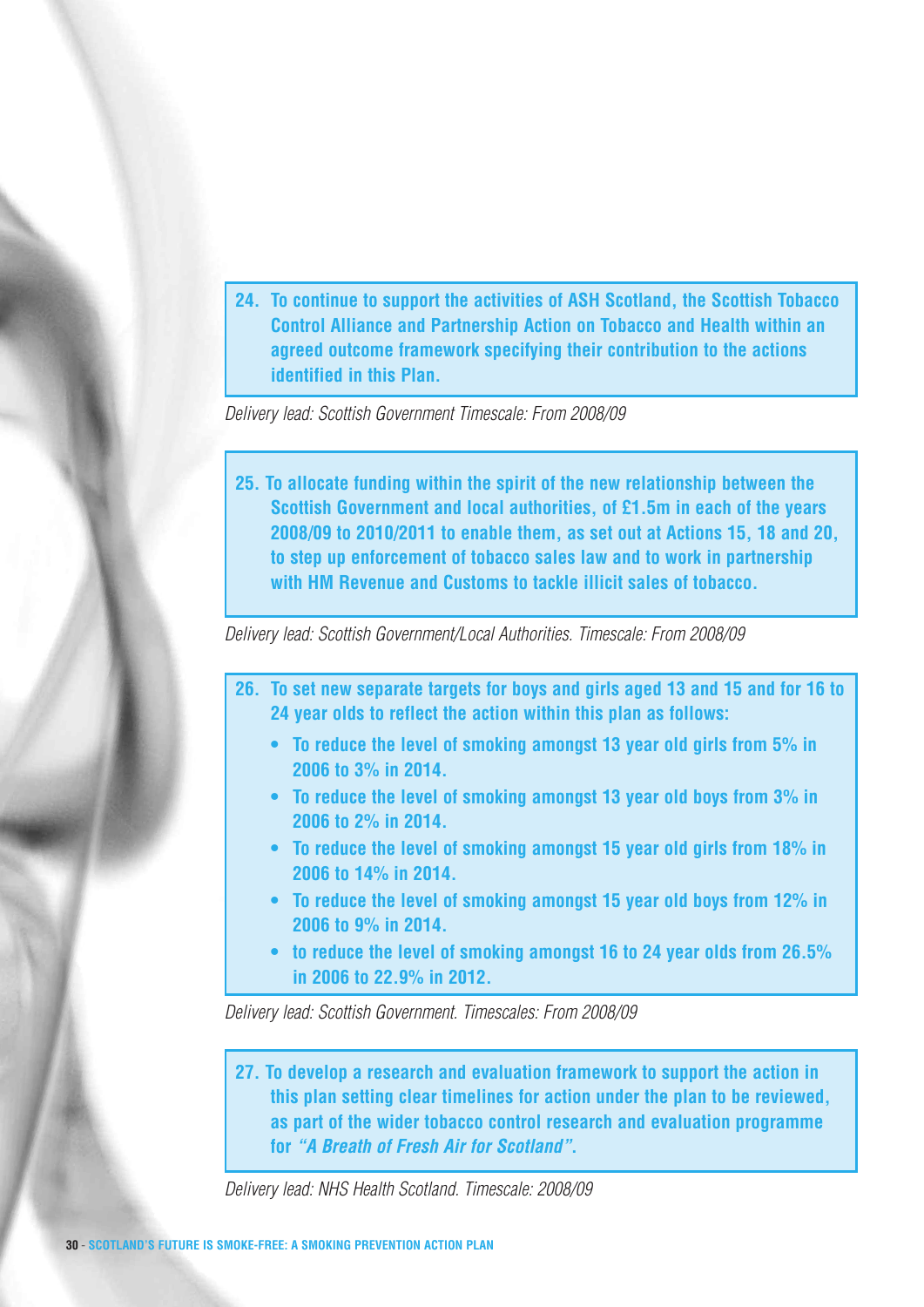### APPENDIX 1: SMOKING PREVENTION WORKING GROUP

#### **Membership**

#### **Chairman**

**Dr Laurence Gruer OBE**, Director of Public Health Science, NHS Health Scotland

#### **Members**

**Dr Amanda Amos**, Reader in Health Promotion, Edinburgh University **Susan Charleston**, ASH Scotland **Dr Candace Currie**, Director, Child & Adolescent Health Research Unit, Edinburgh University **Mary Cuthbert**, Tobacco Control Division, SEHD **Sarah Davidson**, Tobacco Control Division, SEHD **Professor James Friend**, Past Chair of Scientific Committee on Tobacco and Health **Wendy Halliday**, Development Manager, Scottish Health Promoting Schools Unit **Professor Gerard Hastings**, Director of the Institute for Social Marketing and Centre for Tobacco Control Research, University of Stirling **Michelle Hunt**, Health promotion Officer, Ayrshire and Arran Health Board **Ann Kerr**, NHS Health Scotland **Katherine McNab**, Pupil Support Team, SEED **Mark O'Donnell**, ASH Scotland **David Pattison**, Public Health Advisor, CMO's office **Brian Pringle**, West Lothian Drugs and Alcohol Project/Scottish Tobacco Control Alliance **Professor Patrick West**, Head of Youth and Health Programme, Faculty of Medicine, Glasgow University **Gary Wilson**, NHS Health Scotland **Cath Young**, Health Promotion Manager, NHS Borders

#### **Secretariat**

**Joyce Whytock**, Tobacco Control Division, SEHD **Nim Kumar**, Tobacco Control Division, SEHD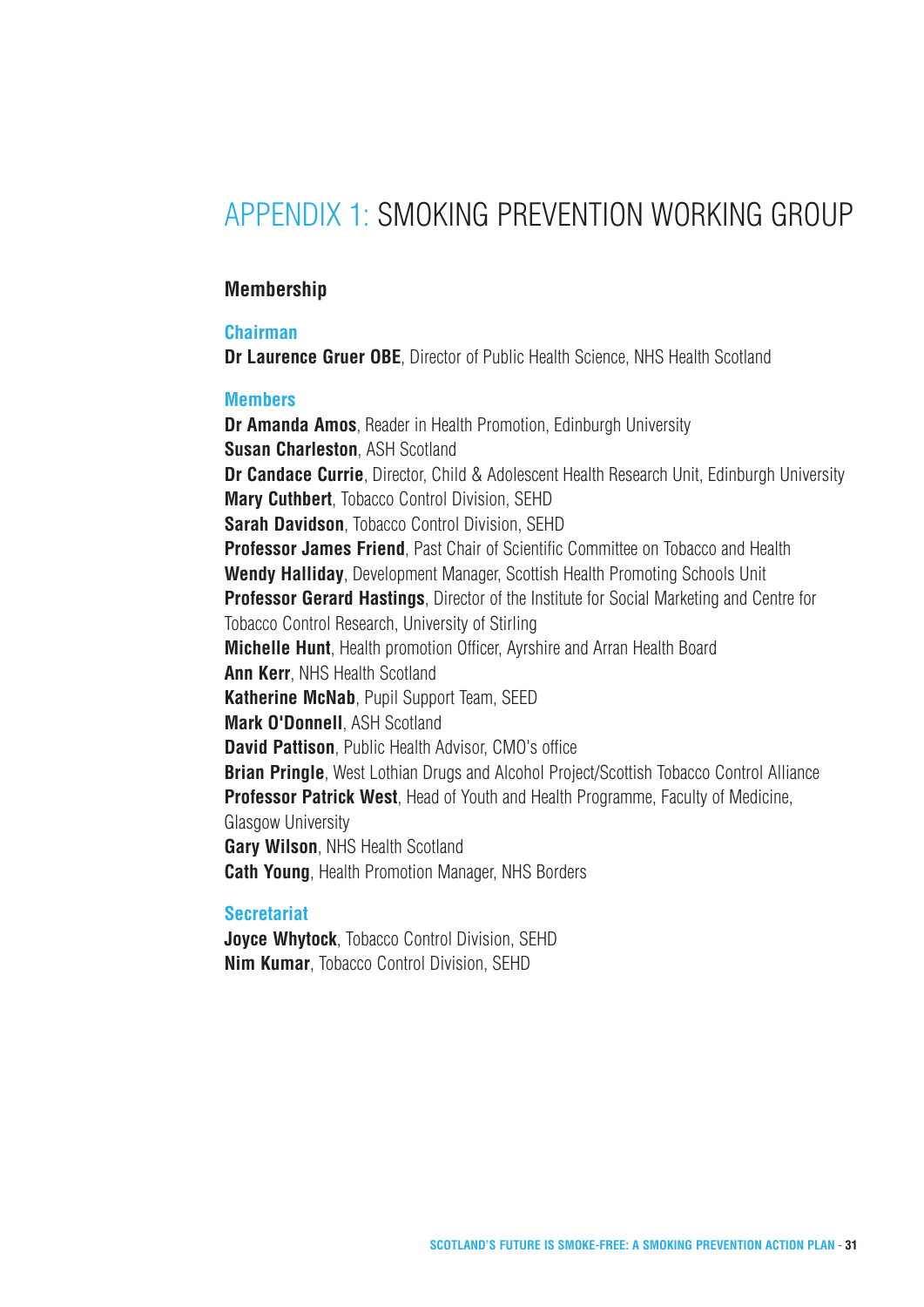#### **Remit**

#### **General**

- To scope current national and local activity aimed at preventing smoking among young people in Scotland since 1999
- To review the evidence of effectiveness of different approaches to preventing smoking among young people
- To identify gaps in our knowledge which require to be filled
- To make recommendations to assist the development of a new long-term integrated smoking prevention strategy.

#### **Specific to the age of purchase**

- To consider in relation to the age of purchase:
- The significance of the legal age limit in relation to smoking uptake
- The evidence on this from other countries
- To make recommendations to Ministers.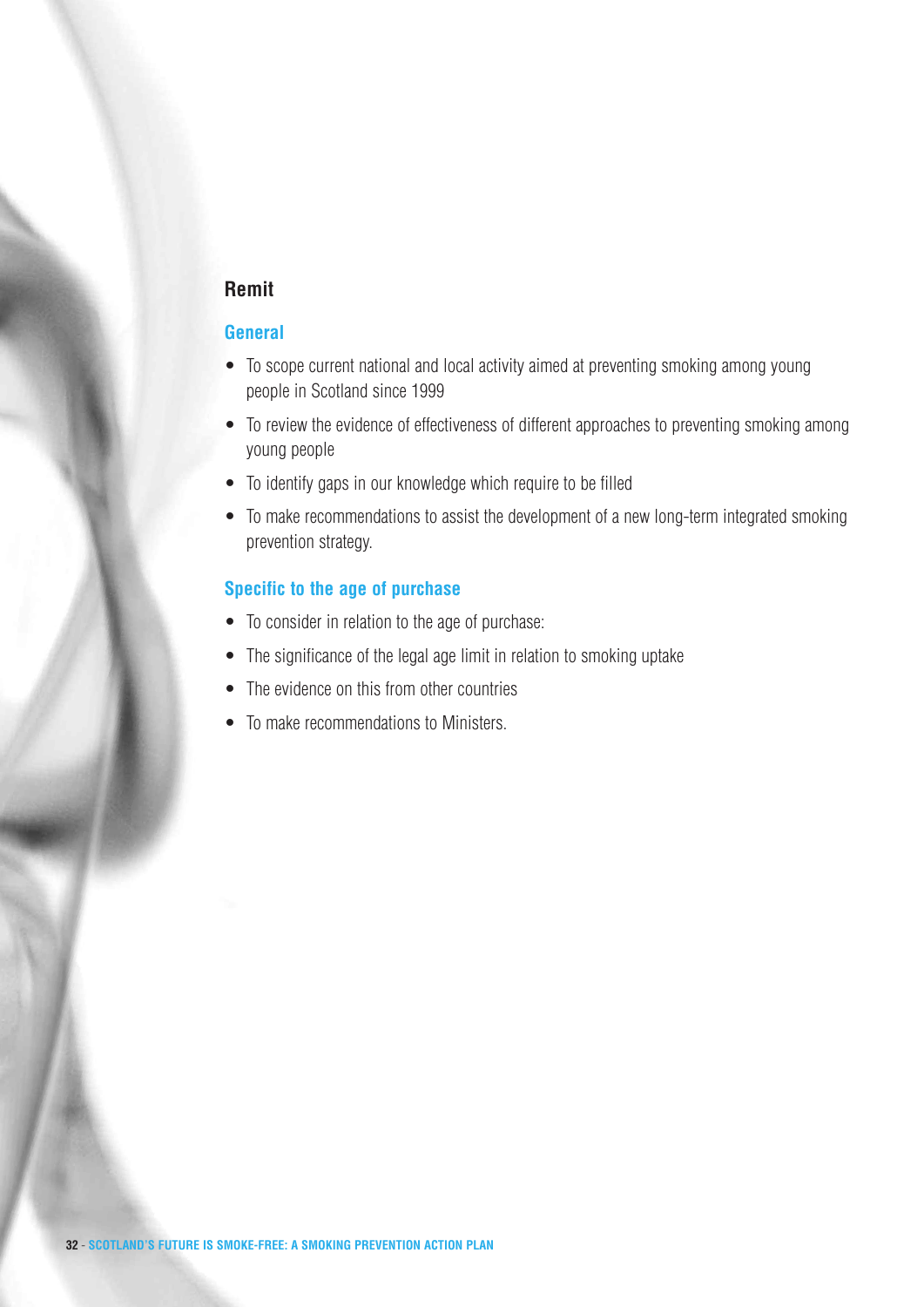### APPENDIX 2: RECOMMENDATIONS FROM THE SMOKING PREVENTION WORKING GROUP REPORT "TOWARDS A FUTURE WITHOUT TOBACCO"

#### **Targets**

**1** New separate targets should be set for boys and girls at both 13 and 15 as follows:

|                 | Rate in<br>2002<br><b>SALSUS</b> | Rate in<br>2004<br><b>SALSUS</b> | <b>Target</b><br>for<br>2010 | <b>Target</b><br>for<br>2015 | <b>Target</b><br>for<br>2020 | <b>Target</b><br>for<br>2025 |
|-----------------|----------------------------------|----------------------------------|------------------------------|------------------------------|------------------------------|------------------------------|
| Boys age<br>13  | 6                                | 5                                | 4                            | 3                            | $\overline{2}$               | $\overline{2}$               |
| Girls age<br>13 | $\boldsymbol{9}$                 | 7                                | $6\phantom{1}$               | $5\phantom{.0}$              | 4                            | 3                            |
| Boys age<br>15  | 16                               | 14                               | 12                           | 10                           | 8                            | $6\phantom{1}$               |
| Girls age<br>15 | 24                               | 24                               | 20                           | 15                           | 10                           | 6                            |

#### **% regular smokers at these ages**

**2** The following new targets should be set for 16-24 year olds:

|                         | Rate in 1998    | Rate in 2003           | <b>Target</b> | <b>Target</b> | <b>Target</b> |
|-------------------------|-----------------|------------------------|---------------|---------------|---------------|
|                         | Scottish Health | <b>Scottish Health</b> | for           | for           | for           |
|                         | Survey          | Survey                 | 2010          | 2015          | 2020          |
| Adults age<br>$16 - 24$ | 35%             | 30%                    | 25%           | 20%           | 15%           |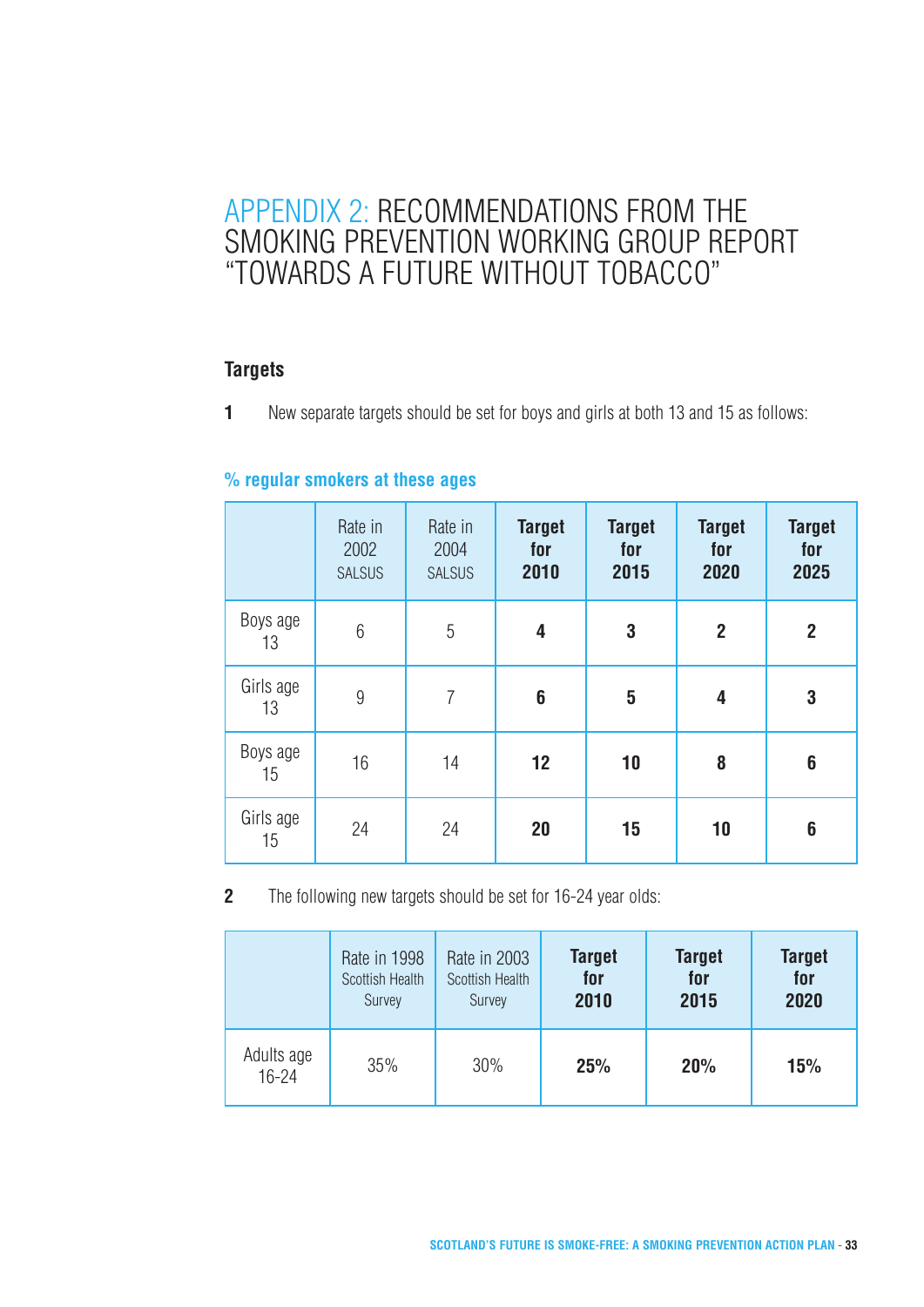#### **Research**

- **3** Priority should be given to commissioning research that can provide a clearer understanding of current knowledge, attitudes and behaviour relating to the use of tobacco, alcohol and other drugs among 16-24 year olds. Regular surveys of 13 and 15 year olds should be continued.
- **4** All the new measures proposed in this report should, if implemented, be subject to rigorous evaluation to establish their impact and cost-effectiveness.

#### **Reducing availability**

The Scottish Executive should implement an integrated series of measures aimed at **substantially reducing the availability, affordability and attractiveness** of cigarettes and other tobacco products to young people. It should:

- **5** ensure that much greater efforts are made to enforce the prevailing legal age of purchase. These should include: the use of proof of age; active test purchasing; prosecution with heavy fines and education of retailers and trading standard officers.
- **6** introduce a negative licensing scheme to enable vendors who repeatedly sell cigarettes to under-age customers to be prohibited from selling tobacco products.
- **7** amend the current offence of selling tobacco products to anyone under the age of 16 by raising the minimum age to 18. There should be a sufficient delay between amending the legislation and its implementation to prepare both customers and retailers for a smooth transition. Its impact should be carefully evaluated.
- **8** urge the UK Government annually to increase the price of tobacco products at a rate faster than inflation.
- **9** make representations to the UK Government to urge that health considerations are taken into account in the decision making process of EU policy concerning the taxation of tobacco products, as is required by the Framework Convention on Tobacco Control.
- **10** refer the issue of the sale of packs of ten cigarettes to the UK Government for consideration in the light of further research into its likely impact.
- **11** commission research to ascertain the extent to which young people in Scotland purchase cigarettes in packs of ten.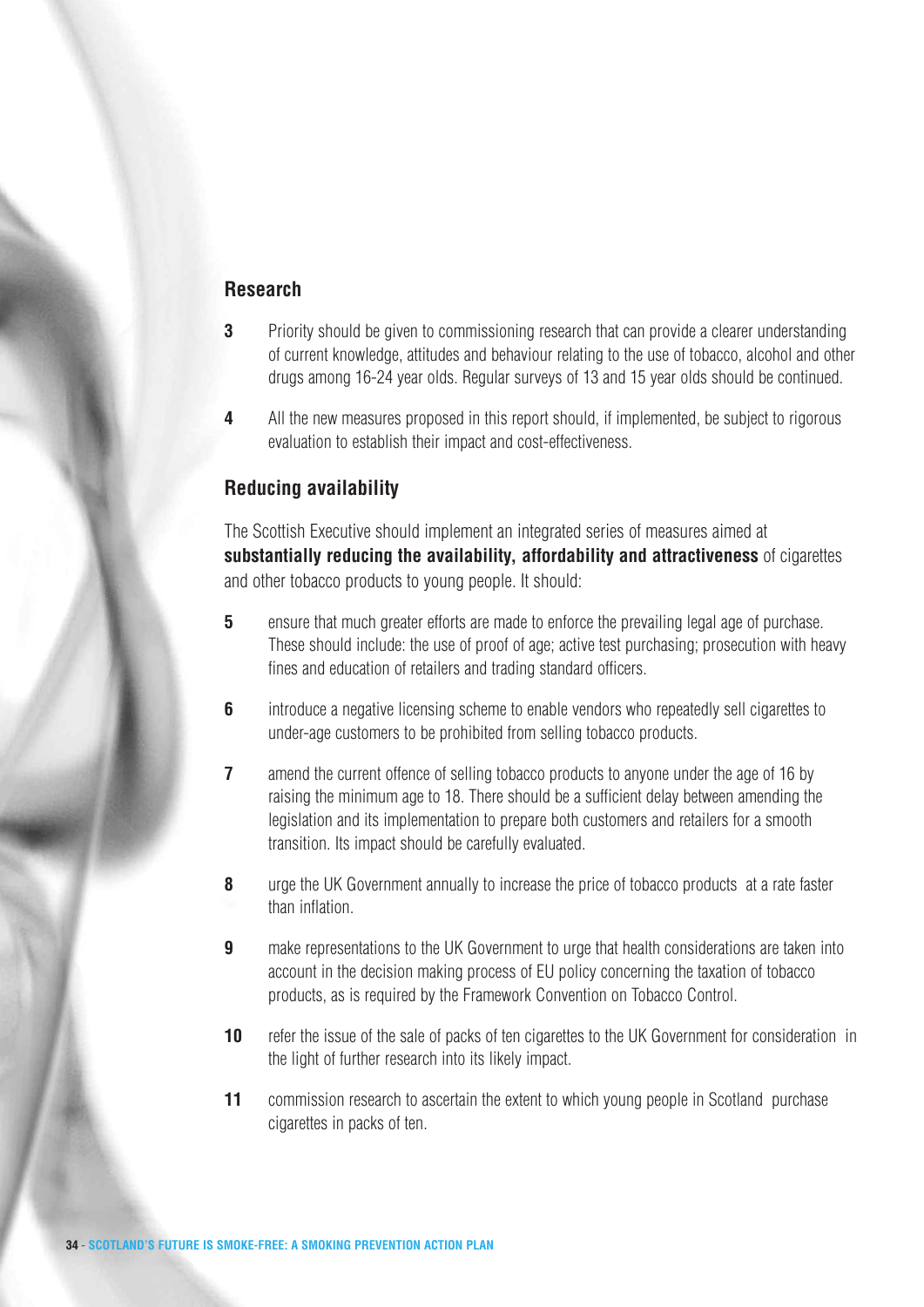- **12** commission research to ascertain the current extent of use of smuggled or personally imported tobacco by young people.
- **13** ensure that Customs and Excise and the police in Scotland both put a high priority on activities aimed at reducing the influx of smuggled tobacco.
- **14** urge the UK Government to maintain and if necessary increase the investment in staff and equipment needed to control the influx of smuggled tobacco.
- **15** urge the UK Government to review the appropriateness of the current limits for the importation of cigarettes from other EU countries for personal use and the effectiveness of the controls thereof.
- **16** urge the UK Government to work collaboratively with the EC and other Member States to help develop a comprehensive international protocol on illicit tobacco as agreed at the first Conference of the Parties of the Framework Convention on Tobacco Control.
- **17** reinforce the UK Government's intention to require graphic photographs of smoking-related diseases to be displayed on cigarette packets.
- **18** together with the UK Government and other devolved administrations, look at ways to reduce positive images of smoking in the media and associated publicity materials, including reviewing any additional measures which might be taken to strengthen the ban on tobacco advertising and promotion introduced in 2002.
- **19** prohibit the display of cigarettes at the point of sale, to be replaced by a simple list of the brands available and their prices.

#### **Discouraging young people from smoking**

The Scottish Executive should also implement an integrated series of measures aimed at **discouraging young people from starting to smoke and encouraging and enabling young smokers to stop:**

**20** Building on previous work by Health Scotland and the Health Education Board for Scotland, an ongoing, multi-stranded media campaign should be designed and implemented to discourage the uptake of smoking by young people of any age. One strand should have a strong focus on developing messages and using media that will have resonance with girls and young women in disadvantaged circumstances. Another should target young people in their late teens.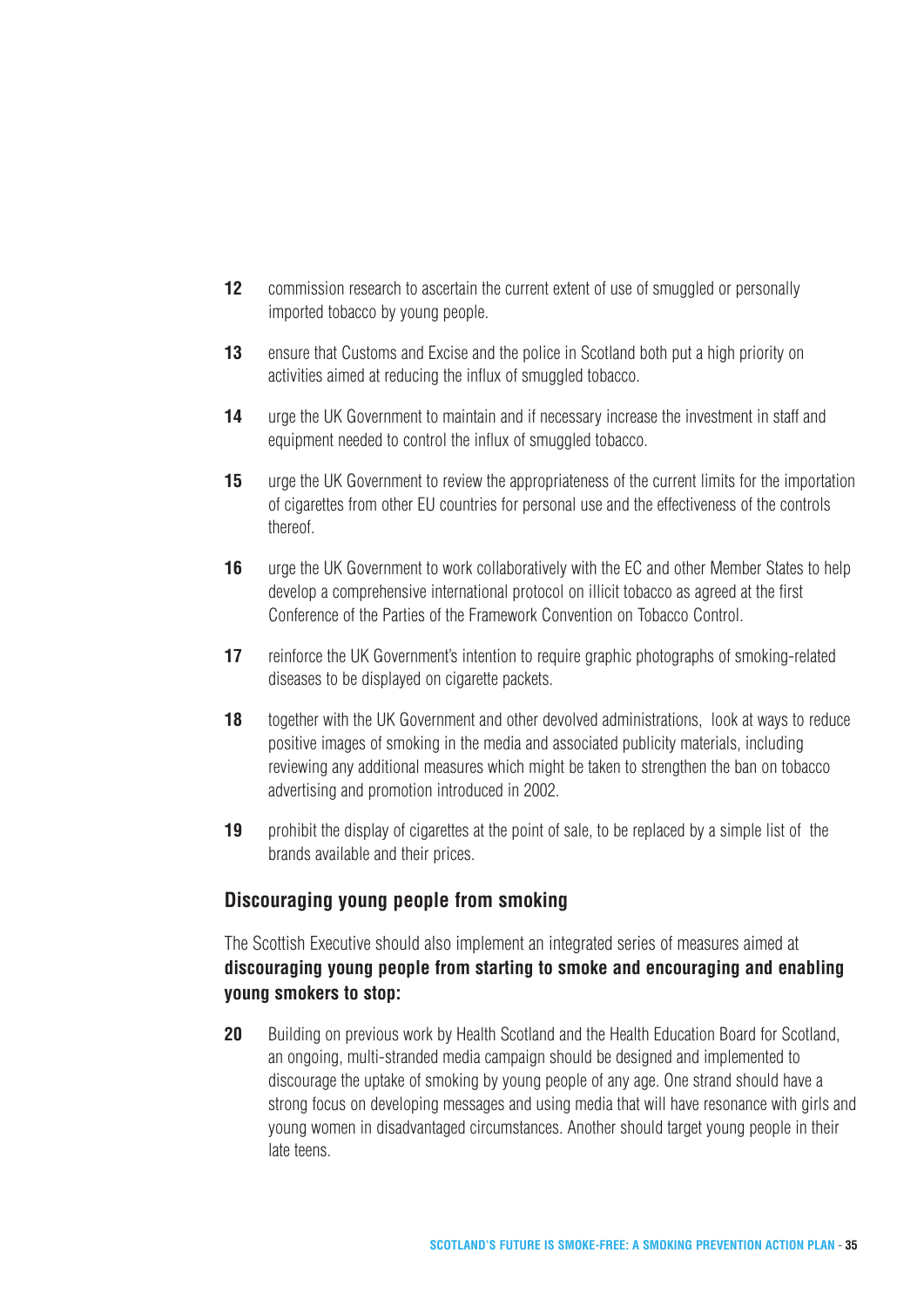- **21** A comprehensive reassessment and reform of education on tobacco, alcohol and other drugs in Scottish schools should be carried out by a working group whose members bring expertise in drugs education research and delivery and in the design, integration and delivery of complex educational programmes across the curriculum.
- **22** Given the importance of parents' influence upon whether or not their child will smoke, an integral part of drugs education in school should be to inform parents about tobacco, alcohol and other drugs and their responsibilities in this regard. This should mainly be done by sending parents clear, consistent information at regular points during their child's progress through school.
- 23 At the relevant stages, parents should be encouraged by midwives, health visitors, general practitioners and hospital doctors, nursery staff and teachers to create a smoke-free home and not smoke when their children are present.
- **24** Embracing the concept of the Health Promoting School, all schools should develop an holistic approach to the health and well-being of their pupils. The aim should be to ensure that the school's ethos, policies, services and extra-curricular activities all foster the health and well-being of all the pupils. This should include having and strictly enforcing a school no-smoking policy covering everyone using the school grounds.
- **25** Given the association between smoking (and other drug use) and mental health problems, truancy and juvenile offending, all schools should have effective systems for the assessment, support and care for such pupils, including the ability to liaise effectively with social services where necessary.
- **26** Given the clear evidence that many young people start to smoke or progress from occasional to regular smoking (and drink heavily or use other drugs) once they leave school, Universities, Colleges of Further Education, student associations, the National Union of Students and other major training providers should be invited to explore how they could better enable students or trainees to avoid starting to smoke or misuse alcohol or other drugs. This could be developed within the framework of "The Health Promoting University".
- **27** Research studies should be commissioned to test innovative, carefully designed ways of protecting and dissuading young people in disadvantaged areas from starting to smoke or becoming regular smokers.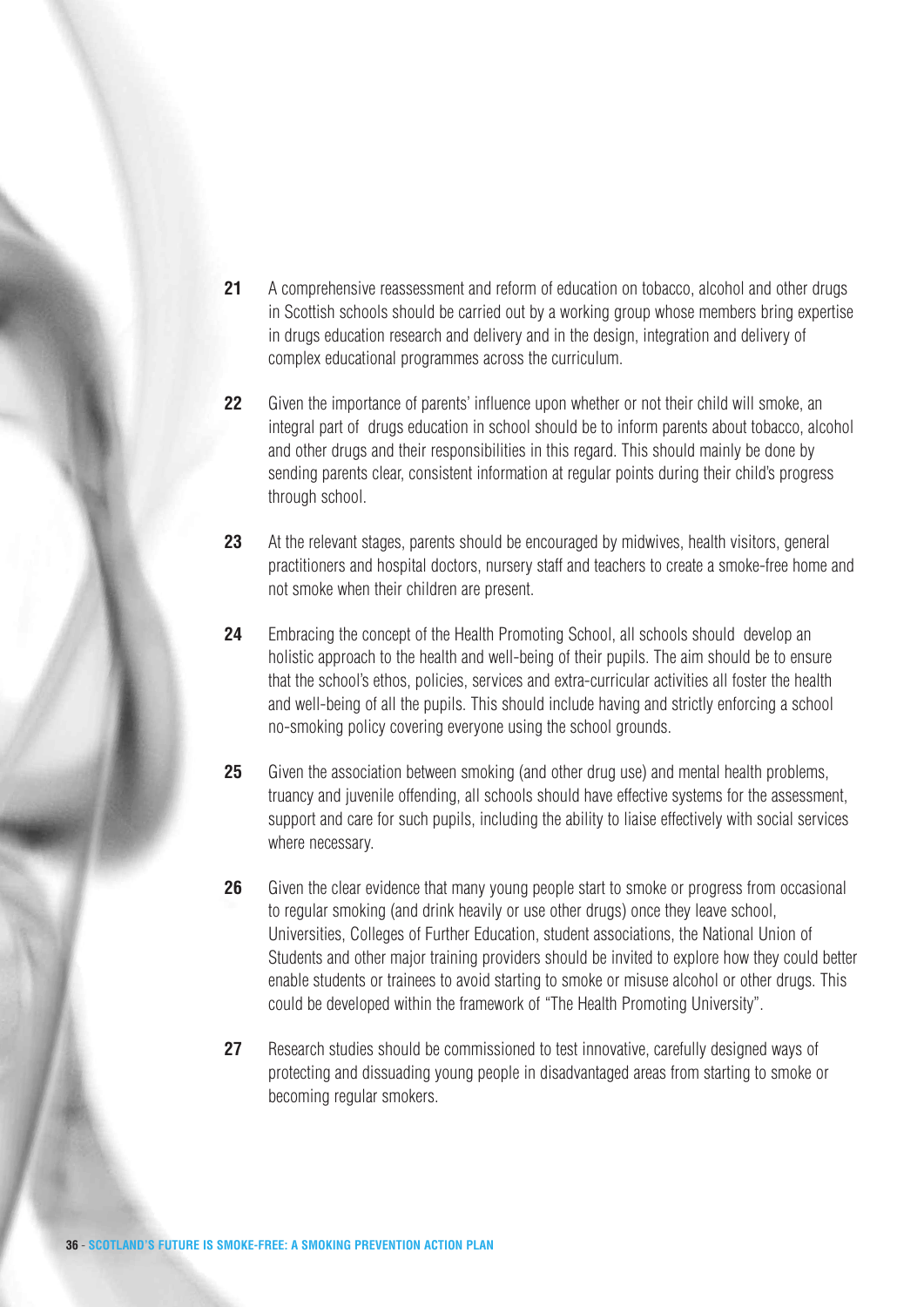- **28** All community-based youth organisations should be encouraged to adopt clear no-smoking policies and to use the opportunities open to them to reinforce the message about the addictiveness and harm to health of smoking.
- **29** In the light of the recent poor outcome of the pilot smoking cessation services for young people in Scotland we recommend that active consideration is given to developing other approaches within a carefully designed evaluation framework.

#### **Making things happen**

- **30** Given that implementation of the recommendations in this report would largely affect young people, a representative sample of young people should be consulted to seek their views on the recommendations.
- **31** The recommendations in this report should be used by the Scottish Executive as the basis for developing a fully resourced five year Action Plan, with built in performance measures subject to monitoring by the Scottish Ministerial Group for Tobacco Control.